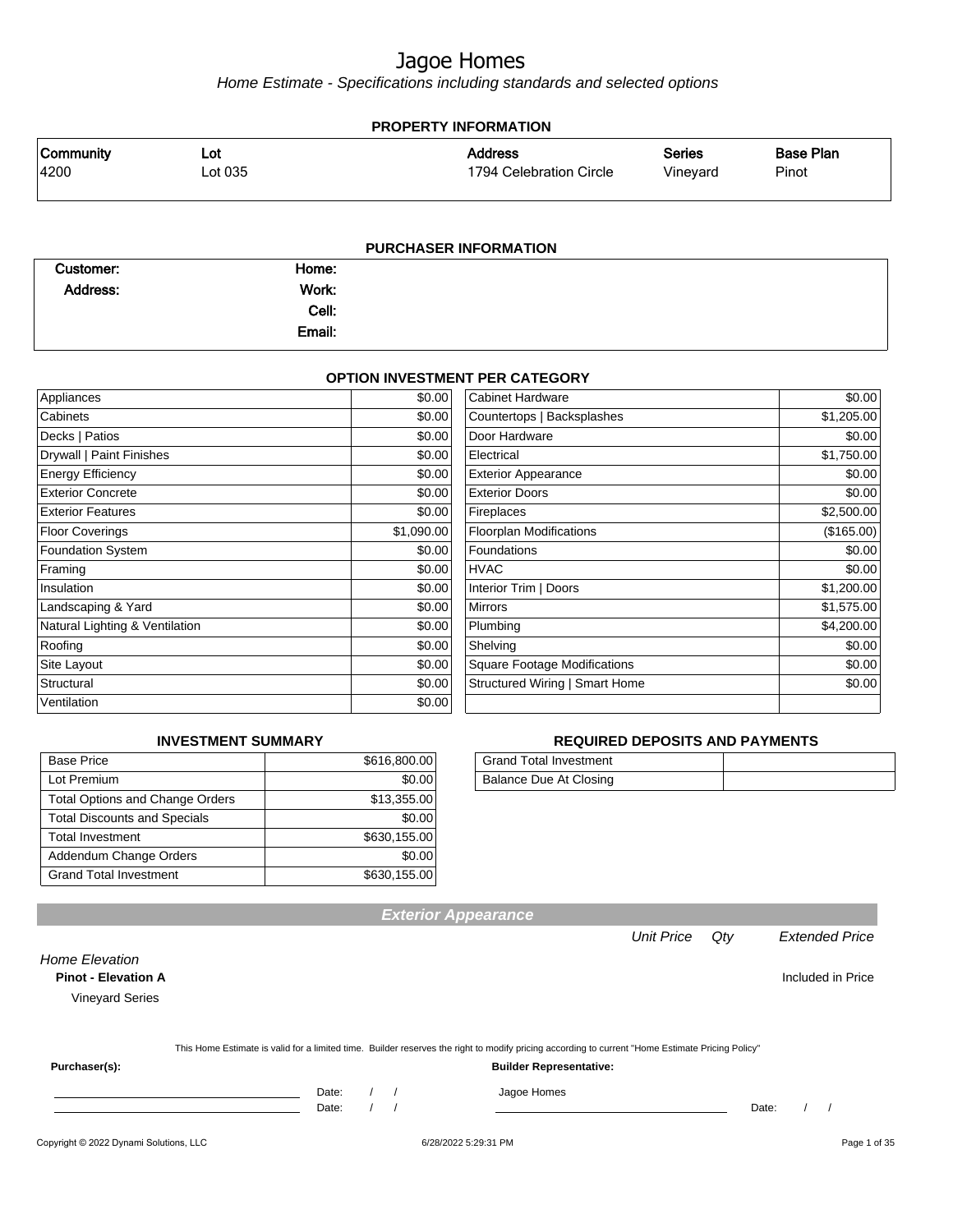Home Estimate - Specifications including standards and selected options

|                                                            |                                                                                                                                                                             | <b>PROPERTY INFORMATION</b>               |                           |     |                           |
|------------------------------------------------------------|-----------------------------------------------------------------------------------------------------------------------------------------------------------------------------|-------------------------------------------|---------------------------|-----|---------------------------|
| Community<br>4200                                          | Lot<br>Lot 035                                                                                                                                                              | <b>Address</b><br>1794 Celebration Circle | <b>Series</b><br>Vineyard |     | <b>Base Plan</b><br>Pinot |
|                                                            |                                                                                                                                                                             | <b>Exterior Appearance</b>                |                           |     |                           |
|                                                            |                                                                                                                                                                             |                                           | <b>Unit Price</b>         | Qty | <b>Extended Price</b>     |
| <b>Home Exterior Brick</b>                                 |                                                                                                                                                                             |                                           |                           |     |                           |
|                                                            | Brick Veneer Front, Sides & Back of Home - Per Plan                                                                                                                         |                                           |                           |     | \$0.00                    |
| not include drop brick ledge.<br><b>Brick Color</b>        | Includes brick front, sides, and back of home. See plan for side gable and other detail. Does                                                                               |                                           |                           |     |                           |
|                                                            | Selected Brick Color: Brownstone                                                                                                                                            |                                           |                           |     | Included in Price         |
|                                                            |                                                                                                                                                                             |                                           |                           |     |                           |
| Drop Brick Ledge                                           | Drop Brick Ledge, Applies Only where Brick is Located on Wall Above                                                                                                         |                                           |                           |     | Included in Price         |
|                                                            |                                                                                                                                                                             |                                           |                           |     |                           |
|                                                            |                                                                                                                                                                             | <b>Foundation System</b>                  |                           |     |                           |
|                                                            |                                                                                                                                                                             |                                           | <b>Unit Price</b>         | Qty | <b>Extended Price</b>     |
| <b>Foundation System</b><br><b>Insulated Concrete Slab</b> |                                                                                                                                                                             |                                           |                           |     | Included in Price         |
|                                                            |                                                                                                                                                                             |                                           |                           |     |                           |
|                                                            |                                                                                                                                                                             | <b>Energy Efficiency</b>                  |                           |     |                           |
|                                                            |                                                                                                                                                                             |                                           | <b>Unit Price</b>         | Qty | <b>Extended Price</b>     |
| <b>HERS Rating</b>                                         | <b>HERS Rated Home (Less than 85 Score)</b>                                                                                                                                 |                                           |                           |     | Included in Price         |
|                                                            | Note - Jagoe Homes receives all applicable rebates for energy efficiency, utilities,<br>manufacturers, etc. Rebates have been reflected as a discount in Base Price of Home |                                           |                           |     |                           |
|                                                            |                                                                                                                                                                             | <b>Square Footage Modifications</b>       |                           |     |                           |
|                                                            |                                                                                                                                                                             |                                           | <b>Unit Price</b>         | Qty | <b>Extended Price</b>     |
| <b>Attic Storage Addition</b>                              |                                                                                                                                                                             |                                           |                           |     |                           |
|                                                            | Pinot Storage Area Addition w/Pull Down Stairs - Above Garage<br>LADDER IS RATED TO 250 POUNDS                                                                              |                                           |                           |     | Included in Price         |
|                                                            |                                                                                                                                                                             | <b>Floorplan Modifications</b>            |                           |     |                           |
|                                                            |                                                                                                                                                                             |                                           | <b>Unit Price</b>         | Qty | <b>Extended Price</b>     |
|                                                            | Add Cased Pass - Through Opening to wall between Great Room and Dining Room<br>Cased Pass-Through Opening to wall between Great Room & Dining Room                          |                                           |                           |     | \$340.00                  |
|                                                            | Remove Wall that Separates Hobby Room/Loft                                                                                                                                  |                                           |                           |     |                           |
|                                                            | Remove Wall that Separates Hobby Room/Loft                                                                                                                                  |                                           |                           |     | (\$505.00)                |
|                                                            |                                                                                                                                                                             |                                           |                           |     |                           |
|                                                            |                                                                                                                                                                             |                                           |                           |     |                           |
|                                                            |                                                                                                                                                                             |                                           |                           |     |                           |

This Home Estimate is valid for a limited time. Builder reserves the right to modify pricing according to current "Home Estimate Pricing Policy"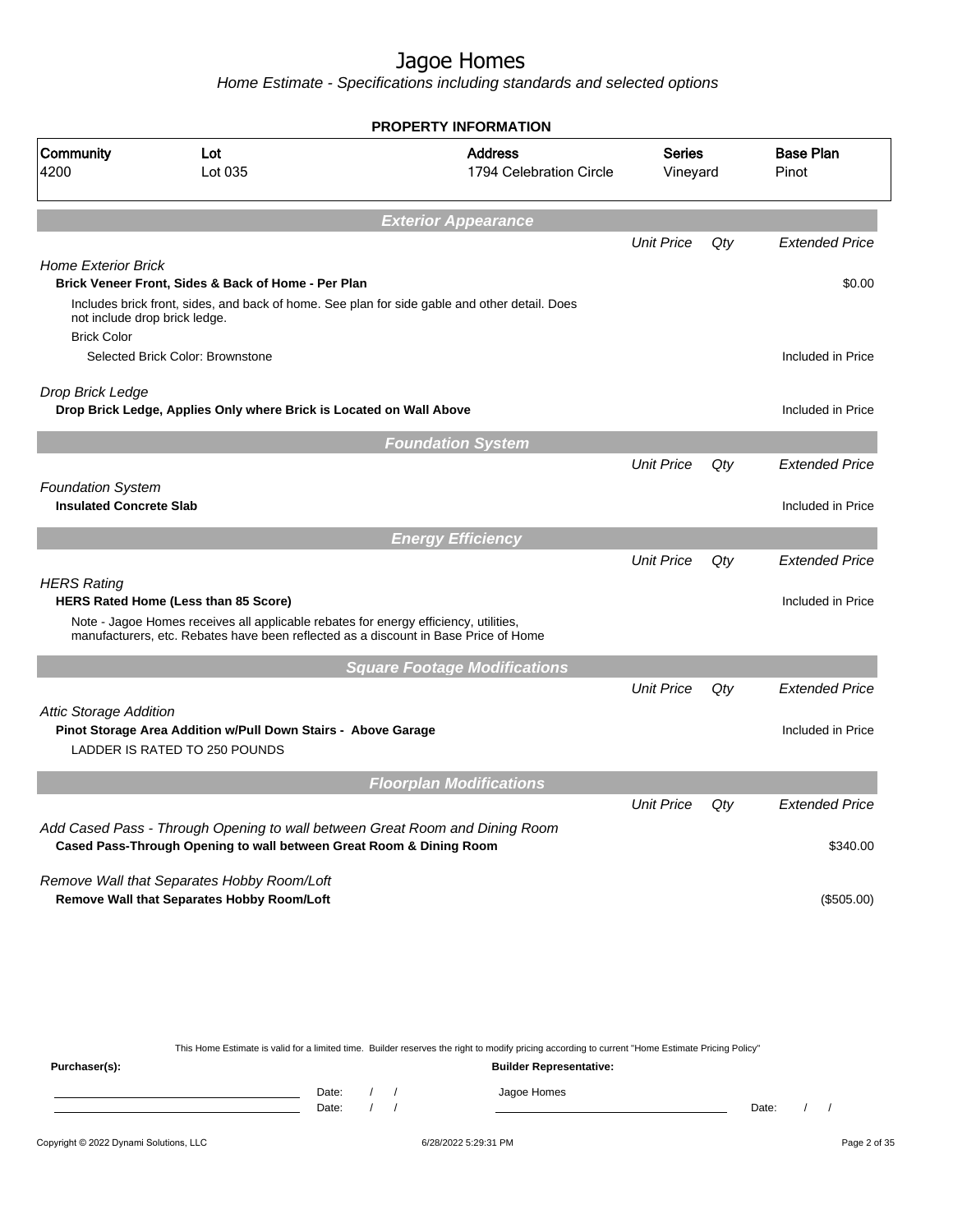Home Estimate - Specifications including standards and selected options

|                                 |                                                                                                                            | <b>PROPERTY INFORMATION</b>               |                    |     |                           |
|---------------------------------|----------------------------------------------------------------------------------------------------------------------------|-------------------------------------------|--------------------|-----|---------------------------|
| Community<br>4200               | Lot<br>Lot 035                                                                                                             | <b>Address</b><br>1794 Celebration Circle | Series<br>Vineyard |     | <b>Base Plan</b><br>Pinot |
|                                 |                                                                                                                            | <b>Structural</b>                         |                    |     |                           |
|                                 |                                                                                                                            |                                           | <b>Unit Price</b>  | Qty | <b>Extended Price</b>     |
| Concrete Slab                   | Concrete Slab 4" thick (avg), 3500 psi, Slab fill 6" minimum, 6 mil polyethylene Vapor<br>Barrier, Termite Warranty 1 year |                                           |                    |     | Included in Price         |
| Foundation Block w/ Brick Ledge | Block Size - Dropped Brick Ledge 12"x8"x16" & 8"x8"x16"                                                                    |                                           |                    |     | Included in Price         |
| <b>Foundation Drain</b>         | <b>Foundation Drain - Gravel French Drain</b>                                                                              |                                           |                    |     | Included in Price         |
|                                 |                                                                                                                            | <b>Decks   Patios</b>                     |                    |     |                           |
|                                 |                                                                                                                            |                                           | <b>Unit Price</b>  | Qty | <b>Extended Price</b>     |
| <b>Covered Patio - Per Plan</b> | Outside Retreat Concrete Patio or Covered Patio                                                                            |                                           |                    |     | Included in Price         |
| Finish                          | Selected Finish: Broom                                                                                                     |                                           |                    |     | Included in Price         |
|                                 |                                                                                                                            | <b>Exterior Doors</b>                     |                    |     |                           |
|                                 |                                                                                                                            |                                           | <b>Unit Price</b>  | Qty | <b>Extended Price</b>     |
| <b>Front Door</b>               |                                                                                                                            |                                           |                    |     |                           |
|                                 | Lemieux Torrefied Maple 3/0x8/0 Stained #504 w/ 4 Lite Beveled Glass Insert                                                |                                           |                    |     | Included in Price         |
|                                 | Consult with Design Coordinator for available Door Handle and Stain selections.                                            |                                           |                    |     |                           |
| <b>Stain Color</b>              |                                                                                                                            |                                           |                    |     |                           |
|                                 | Selected Stain Color: MW2718 Ebony                                                                                         |                                           |                    |     | Included in Price         |
| Dining Area Patio Door          |                                                                                                                            |                                           |                    |     |                           |
|                                 | Clad Wood 15 Lite 6/0 x 8/0 Sliding Door w/ Grilles & Screen                                                               |                                           |                    |     | Included in Price         |
|                                 | Clad Wood 15 Lite 6/0x8/0 Sliding Door w/ Grilles & Screen                                                                 |                                           |                    |     |                           |
| Color                           |                                                                                                                            |                                           |                    |     |                           |
| Selected Color: White           |                                                                                                                            |                                           |                    |     | Included in Price         |
| Dining Area Front Porch Door    | Clad Wood 15 Lite 6/0 x 8/0 Sliding Door w/ Grilles & Screen<br>Clad Wood 15 Lite 6/0x8/0 Sliding Door w/ Grilles & Screen |                                           |                    |     | Included in Price         |
| Color                           |                                                                                                                            |                                           |                    |     |                           |
| Selected Color: White           |                                                                                                                            |                                           |                    |     | Included in Price         |

This Home Estimate is valid for a limited time. Builder reserves the right to modify pricing according to current "Home Estimate Pricing Policy" **Purchaser(s): Builder Representative:** Date: / / Jagoe Homes<br>Date: / / Jagoe Homes Date: / / Date: / /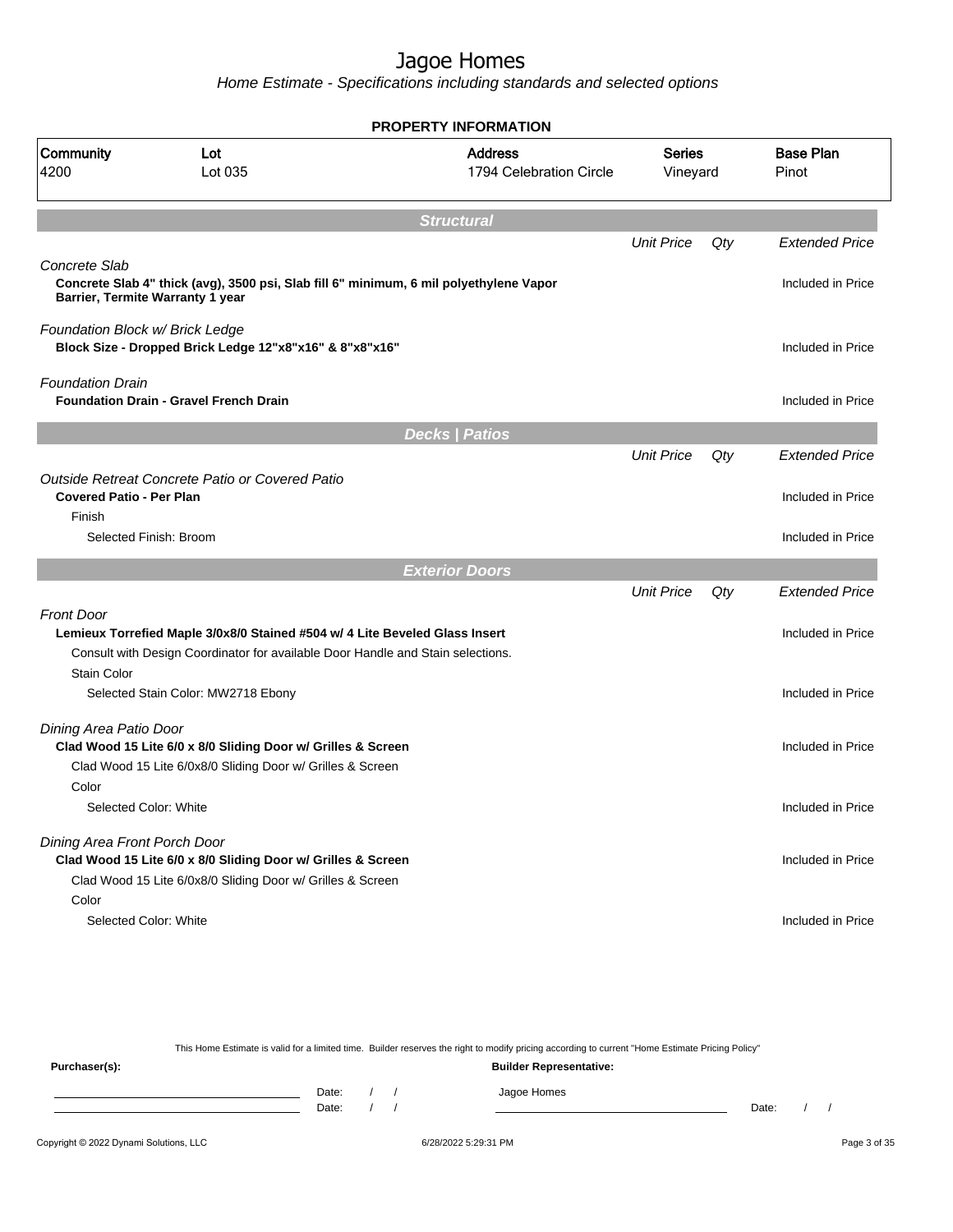Home Estimate - Specifications including standards and selected options

|                               |                                                                                                                                                                                   | <b>PROPERTY INFORMATION</b>                                                                 |                    |     |                           |
|-------------------------------|-----------------------------------------------------------------------------------------------------------------------------------------------------------------------------------|---------------------------------------------------------------------------------------------|--------------------|-----|---------------------------|
| Community<br>4200             | Lot<br>Lot 035                                                                                                                                                                    | <b>Address</b><br>1794 Celebration Circle                                                   | Series<br>Vineyard |     | <b>Base Plan</b><br>Pinot |
|                               |                                                                                                                                                                                   | <b>Exterior Doors</b>                                                                       |                    |     |                           |
|                               |                                                                                                                                                                                   |                                                                                             | <b>Unit Price</b>  | Qty | <b>Extended Price</b>     |
| Loft Front Door - Upper Level |                                                                                                                                                                                   |                                                                                             |                    |     |                           |
|                               | Lemieux #504 Torrefied Maple 3/0 x 6/8 Door w/ 4 Lite Beveled Glass Insert                                                                                                        |                                                                                             |                    |     | Included in Price         |
| Consultant.                   | Lemieux #504 Torrefied Maple 3/0 x 6/8 door w/ 4 Lite Beveled Glass Insert. Both sides of<br>door to be stained. Jambs to be painted. Stain color must be confirmed with New Home |                                                                                             |                    |     |                           |
| <b>Stain Color</b>            |                                                                                                                                                                                   |                                                                                             |                    |     |                           |
|                               | Selected Stain Color: MW2718 Ebony                                                                                                                                                |                                                                                             |                    |     | Included in Price         |
| Garage-to-Home Door           | Solid Core Smooth 6 Panel Equal 3/0x8/0 Door                                                                                                                                      |                                                                                             |                    |     | Included in Price         |
|                               |                                                                                                                                                                                   | Solid Core Smooth 6 Panel Equal 3/0x8/0 Door. Door will match interior door paint selection |                    |     |                           |
|                               |                                                                                                                                                                                   |                                                                                             |                    |     |                           |
| 16' Garage Overhead Door      |                                                                                                                                                                                   |                                                                                             |                    |     |                           |
|                               | Insulated Raised Short Panel Steel Woodtone 16x7 Garage Door                                                                                                                      |                                                                                             |                    |     | Included in Price         |
|                               | CHI 2251   Insulated Raised Short Panel Steel   Woodtones                                                                                                                         |                                                                                             |                    |     |                           |
| Color                         |                                                                                                                                                                                   |                                                                                             |                    |     |                           |
| Selected Color: Walnut        |                                                                                                                                                                                   |                                                                                             |                    |     | Included in Price         |
| Garage Door - Key Pad         |                                                                                                                                                                                   |                                                                                             |                    |     |                           |
|                               | <b>Wireless Keypad for Garage Door</b>                                                                                                                                            |                                                                                             |                    |     | Included in Price         |
|                               | Includes Wireless Keypad for Garage Door                                                                                                                                          |                                                                                             |                    |     |                           |
| Garage Door Opener            |                                                                                                                                                                                   |                                                                                             |                    |     |                           |
|                               | Garage Door Opener(s) with 2 Transmitters                                                                                                                                         |                                                                                             |                    |     | Included in Price         |
|                               |                                                                                                                                                                                   | <b>Natural Lighting &amp; Ventilation</b>                                                   |                    |     |                           |
|                               |                                                                                                                                                                                   |                                                                                             | <b>Unit Price</b>  | Qty | <b>Extended Price</b>     |
|                               |                                                                                                                                                                                   |                                                                                             |                    |     |                           |
| <b>Entire Home Windows</b>    |                                                                                                                                                                                   |                                                                                             |                    |     |                           |
| <b>Screen</b>                 | Wood Clad Comfort Tilt Low E w/ Argon Double Hung Window w/ ICM Grilles & Full                                                                                                    |                                                                                             |                    |     | Included in Price         |
|                               | Features Colonial Grille Pattern. Exterior White, Interior painted to match trim.                                                                                                 | Wood Clad Comfort Tilt Low E w/ Argon Double Hung Window w/ ICM Grilles & Full Screen.      |                    |     |                           |
| Color                         |                                                                                                                                                                                   |                                                                                             |                    |     |                           |
| Selected Color: White         |                                                                                                                                                                                   |                                                                                             |                    |     | Included in Price         |
|                               |                                                                                                                                                                                   |                                                                                             |                    |     |                           |
|                               |                                                                                                                                                                                   |                                                                                             |                    |     |                           |
|                               |                                                                                                                                                                                   |                                                                                             |                    |     |                           |
|                               |                                                                                                                                                                                   |                                                                                             |                    |     |                           |

This Home Estimate is valid for a limited time. Builder reserves the right to modify pricing according to current "Home Estimate Pricing Policy" **Purchaser(s): Builder Representative:** Date: / / Jagoe Homes<br>Date: / / Jagoe Homes Date: / / Date: / /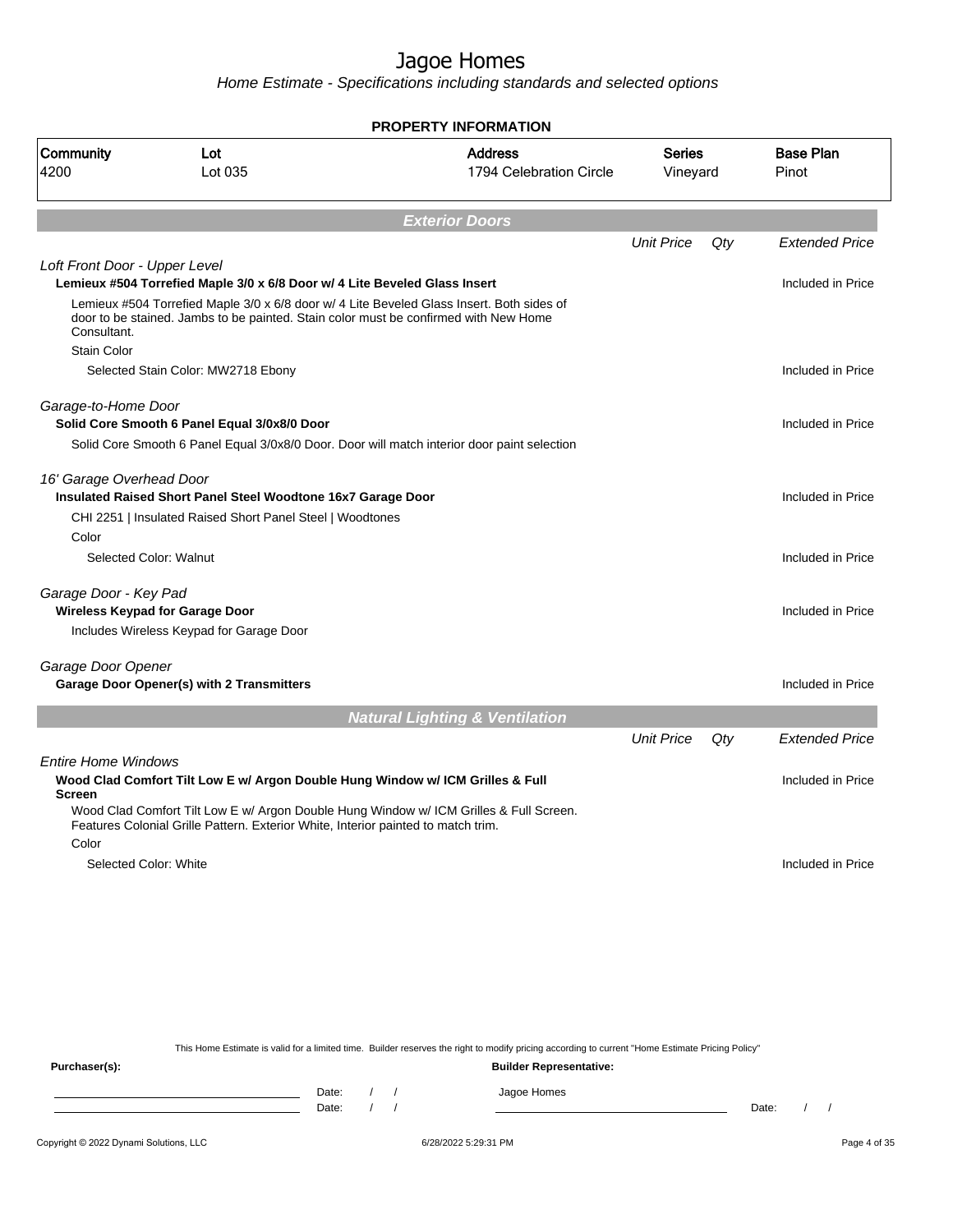Home Estimate - Specifications including standards and selected options

**Exterior Concrete** Unit Price Qty Extended Price Driveway | Concrete **Driveway/Parking Per Plan, 3500 psi Included in Price** Finish Selected Finish: Broom Finish **Included in Price** Sidewalk **Exterior Concrete - Sidewalk/Front Approach 3500 psi - Broom Finish Included in Price 10 and Transform Included in Price** City Sidewalk **Exterior Concrete - City Sidewalk, 3500 psi, Broom Finish Included in Price in Price 10 and The Uncluded in Price Exterior Features** Unit Price Qty Extended Price Front Porch and Steps **Trex Composite Front Porch and Steps Included in Price** Trex was designed with the beauty of wood decking, but not all the maintenance. Highperformance, eco-friendly composite boards withstand years of sun, sleet and snow, keeping their rich color. Porch & Step Color Selected Porch & Step Color: Woodland Brown Included in Price Upper Level Front Porch **Trex Composite Upper Level Porch Included in Price** Trex was designed with the beauty of wood decking, but not all the maintenance. Highperformance, eco-friendly composite boards withstand years of sun, sleet and snow, keeping their rich color. Color Selected Color: Woodland Brown Included in Price in Price in Price in Price in Price in Price in Price in Price Exterior Siding **LP Smartside Lap Siding Included in Price** LP Smartside Lap Siding. Available in long lengths for fewer seams and a beautiful appearance. Features rich cedar grain texture and treated with SmartGuard® process to resist termites and decay. Color Selected Color: Jagoe Bark Included in Price in the Selected Color: Jagoe Bark Included in Price **PROPERTY INFORMATION** Vineyard Series 1794 Celebration Circle Address 4200 Lot 035 Community Lot Pinot Base Plan

This Home Estimate is valid for a limited time. Builder reserves the right to modify pricing according to current "Home Estimate Pricing Policy"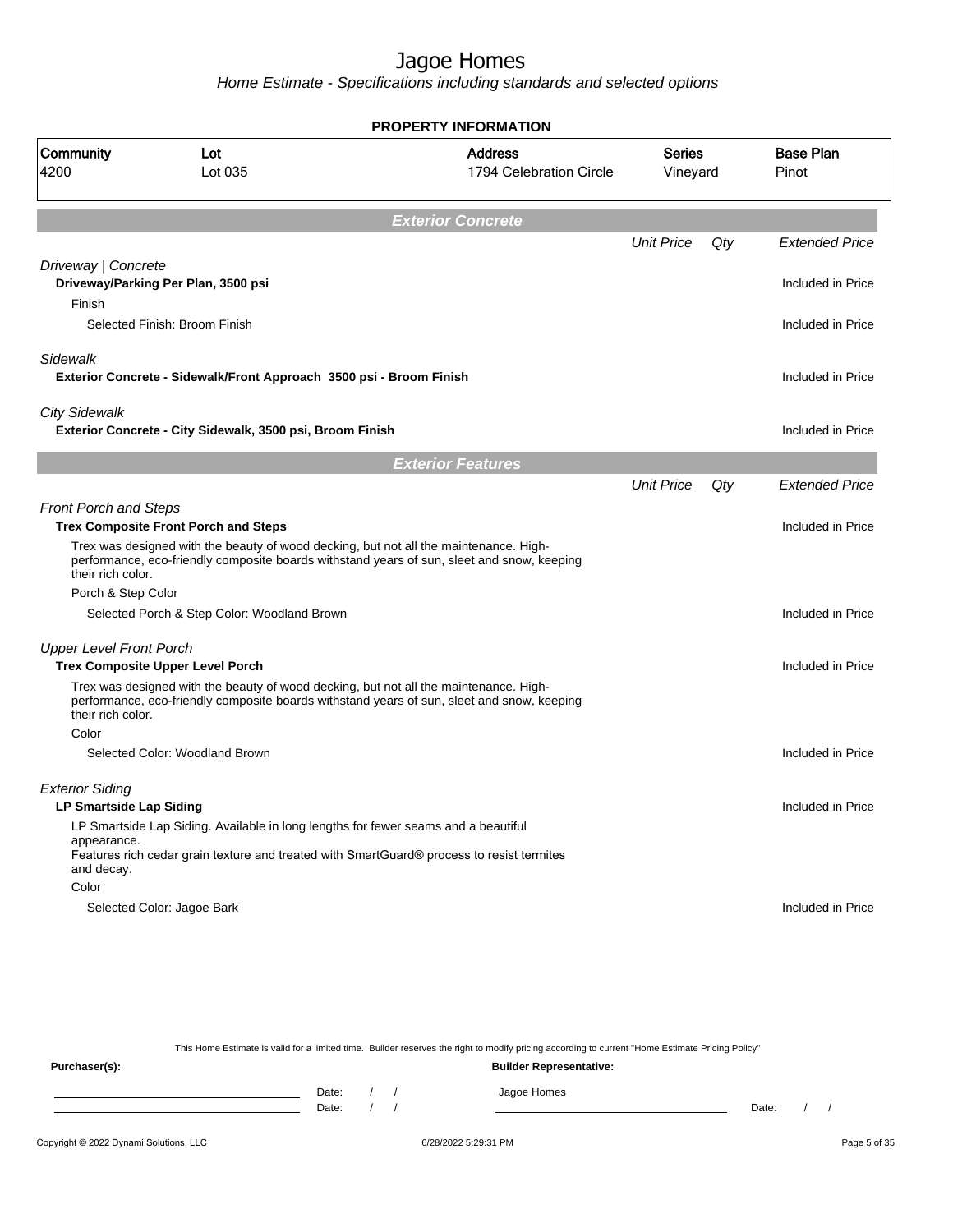Home Estimate - Specifications including standards and selected options

|                                    |                                                                                                                                                                                                                                                                                           | <b>PROPERTY INFORMATION</b>               |                           |     |                           |
|------------------------------------|-------------------------------------------------------------------------------------------------------------------------------------------------------------------------------------------------------------------------------------------------------------------------------------------|-------------------------------------------|---------------------------|-----|---------------------------|
| Community<br>4200                  | Lot<br>Lot 035                                                                                                                                                                                                                                                                            | <b>Address</b><br>1794 Celebration Circle | <b>Series</b><br>Vineyard |     | <b>Base Plan</b><br>Pinot |
|                                    |                                                                                                                                                                                                                                                                                           | <b>Exterior Features</b>                  |                           |     |                           |
|                                    |                                                                                                                                                                                                                                                                                           |                                           | <b>Unit Price</b>         | Qty | <b>Extended Price</b>     |
| <b>Exterior Special Trim Areas</b> |                                                                                                                                                                                                                                                                                           |                                           |                           |     | Included in Price         |
|                                    | LP Smartside - All Trim, Porch Ceiling(s) & Beam(s), & Frieze.<br>LP® SmartSide® Trim is the perfect accent to any substrate. Uniform in density and<br>consistency; made with SmartGuard® manufacturing process to protect against fungal decay<br>and termite. DOES NOT INCLUDE FASCIA. |                                           |                           |     |                           |
| Color                              |                                                                                                                                                                                                                                                                                           |                                           |                           |     |                           |
| Selected Color: White              |                                                                                                                                                                                                                                                                                           |                                           |                           |     | Included in Price         |
| <b>Front Porch Ceiling Beams</b>   | <b>Stained Front Porch Ceiling Beams</b>                                                                                                                                                                                                                                                  |                                           |                           |     | Included in Price         |
| <b>Stain Color</b>                 |                                                                                                                                                                                                                                                                                           |                                           |                           |     |                           |
|                                    | Selected Stain Color: Coffee Gel Stain                                                                                                                                                                                                                                                    |                                           |                           |     | Included in Price         |
| Fascia<br><b>Fascia Aluminum</b>   | Color will match Soffit Color Selected                                                                                                                                                                                                                                                    |                                           |                           |     | Included in Price         |
| Soffit                             |                                                                                                                                                                                                                                                                                           |                                           |                           |     |                           |
|                                    | <b>Soffit - Continuous Perforated Vinyl</b>                                                                                                                                                                                                                                               |                                           |                           |     | Included in Price         |
| Color                              |                                                                                                                                                                                                                                                                                           |                                           |                           |     |                           |
| Selected Color: White              |                                                                                                                                                                                                                                                                                           |                                           |                           |     | Included in Price         |
| Gutter                             |                                                                                                                                                                                                                                                                                           |                                           |                           |     |                           |
|                                    | Gutter Aluminum 5", Soffit, Fascia, Rake, etc.                                                                                                                                                                                                                                            |                                           |                           |     | Included in Price         |
| Color<br>Selected Color: White     |                                                                                                                                                                                                                                                                                           |                                           |                           |     | Included in Price         |
|                                    |                                                                                                                                                                                                                                                                                           |                                           |                           |     |                           |
| Downspout                          |                                                                                                                                                                                                                                                                                           |                                           |                           |     |                           |
|                                    | Downspouts Aluminum 3" x 2" (.027 gauge)                                                                                                                                                                                                                                                  |                                           |                           |     | Included in Price         |
| Window & Door Crossheads           | Window & Door Crossheads, Painted                                                                                                                                                                                                                                                         |                                           |                           |     | Included in Price         |
|                                    | Placement predetermined. See plan for details.                                                                                                                                                                                                                                            |                                           |                           |     |                           |
| Color                              |                                                                                                                                                                                                                                                                                           |                                           |                           |     |                           |
|                                    | Selected Color: SW7006 Extra White                                                                                                                                                                                                                                                        |                                           |                           |     | Included in Price         |
|                                    |                                                                                                                                                                                                                                                                                           |                                           |                           |     |                           |
|                                    |                                                                                                                                                                                                                                                                                           |                                           |                           |     |                           |

This Home Estimate is valid for a limited time. Builder reserves the right to modify pricing according to current "Home Estimate Pricing Policy" **Purchaser(s): Builder Representative:** Date: / / Jagoe Homes<br>Date: / / Jagoe Homes Date: / / **Date: / / 2006** Date: / / / Date: / / /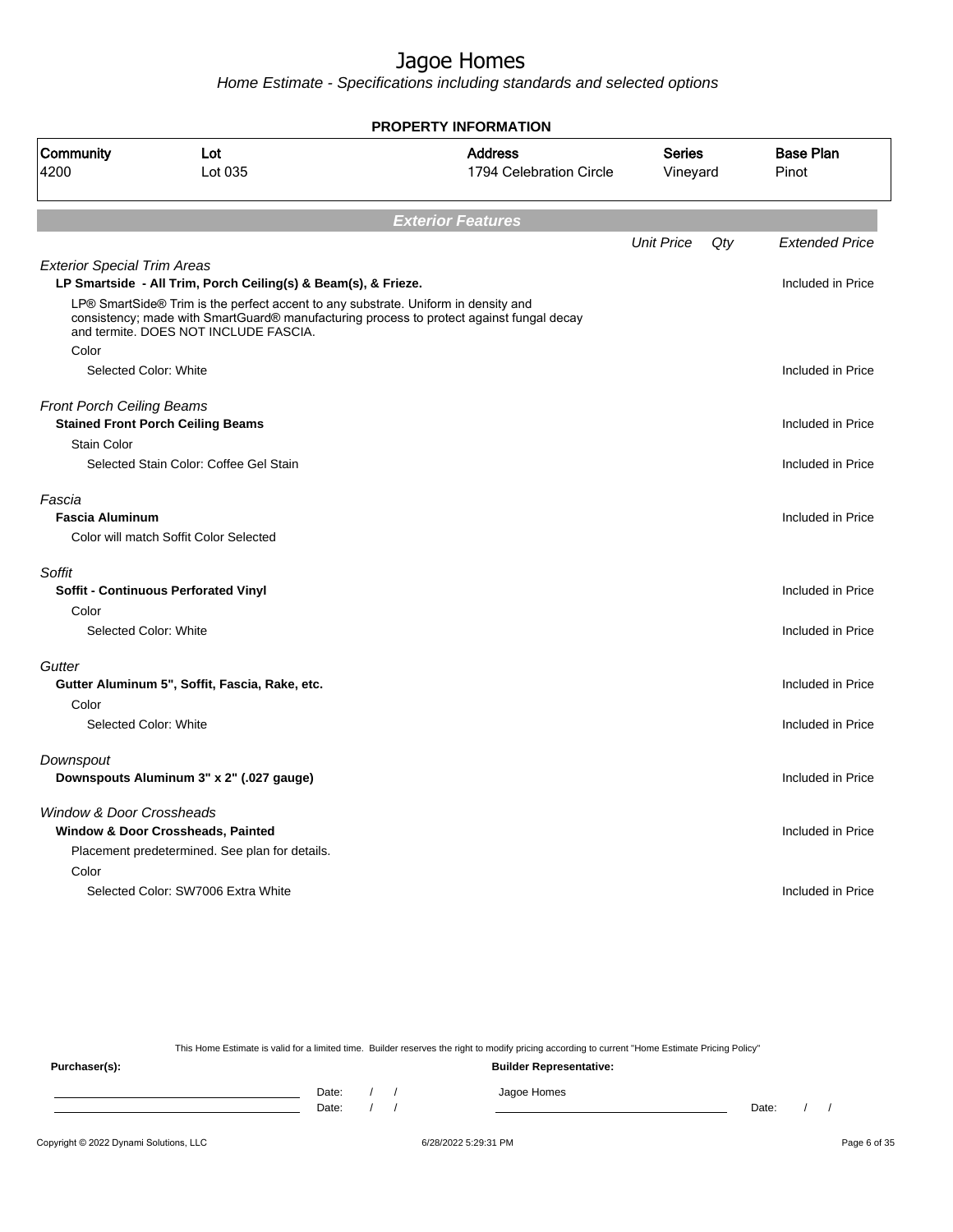Home Estimate - Specifications including standards and selected options

|                                 |                                                        | <b>PROPERTY INFORMATION</b>               |                           |     |                           |
|---------------------------------|--------------------------------------------------------|-------------------------------------------|---------------------------|-----|---------------------------|
| Community<br>4200               | Lot<br>Lot 035                                         | <b>Address</b><br>1794 Celebration Circle | <b>Series</b><br>Vineyard |     | <b>Base Plan</b><br>Pinot |
|                                 |                                                        | <b>Exterior Features</b>                  |                           |     |                           |
|                                 |                                                        |                                           | <b>Unit Price</b>         | Qty | <b>Extended Price</b>     |
| <b>Front Porch Post</b>         |                                                        |                                           |                           |     |                           |
|                                 | Front Porch Column(s) Size & Type per plan, Painted    |                                           |                           |     | Included in Price         |
|                                 | Placement predetermined. Check plan for details.       |                                           |                           |     |                           |
| Color                           |                                                        |                                           |                           |     |                           |
|                                 | Selected Color: SW7006 Extra White                     |                                           |                           |     | Included in Price         |
| <b>Rear Porch Post</b>          |                                                        |                                           |                           |     |                           |
|                                 | Rear Porch Column(s) Size & Type per plan, Painted     |                                           |                           |     | Included in Price         |
|                                 | Placement predetermined. Check plan for details.       |                                           |                           |     |                           |
| Color                           |                                                        |                                           |                           |     |                           |
|                                 | Selected Color: SW7006 Extra White (White Coordinate)  |                                           |                           |     | Included in Price         |
| <b>Porch Railing</b>            |                                                        |                                           |                           |     |                           |
|                                 | Vinyl Contemporary Porch Railing with Square Balusters |                                           |                           |     | Included in Price         |
| See plan for details.           |                                                        |                                           |                           |     |                           |
| Color                           |                                                        |                                           |                           |     |                           |
| Selected Color: White           |                                                        |                                           |                           |     | Included in Price         |
| <b>Exterior Mailbox</b>         |                                                        |                                           |                           |     |                           |
|                                 | <b>Decorative Mailbox - The Cumberland</b>             |                                           |                           |     | \$0.00                    |
|                                 |                                                        | <b>Roofing</b>                            |                           |     |                           |
|                                 |                                                        |                                           | <b>Unit Price</b>         | Qty | <b>Extended Price</b>     |
| Roof Felt                       |                                                        |                                           |                           |     |                           |
|                                 | Synthetic Underlayment or Felt, Aluminum Drip Edge     |                                           |                           |     | Included in Price         |
| <b>Roof Shingles</b>            |                                                        |                                           |                           |     |                           |
|                                 | 30 Year GAF Dimensional Roof Shingles                  |                                           |                           |     | Included in Price         |
| <b>Roofing Color</b>            |                                                        |                                           |                           |     |                           |
|                                 | Selected Roofing Color: Charcoal                       |                                           |                           |     | Included in Price         |
| Roof Shingles Ridge Cap         |                                                        |                                           |                           |     |                           |
| Ridge cap 25 year 3-tab shingle |                                                        |                                           |                           |     | Included in Price         |
| Roof Valley Material            |                                                        |                                           |                           |     |                           |
|                                 | Ice and Water Shield or Equivalent                     |                                           |                           |     | Included in Price         |
|                                 |                                                        |                                           |                           |     |                           |

This Home Estimate is valid for a limited time. Builder reserves the right to modify pricing according to current "Home Estimate Pricing Policy"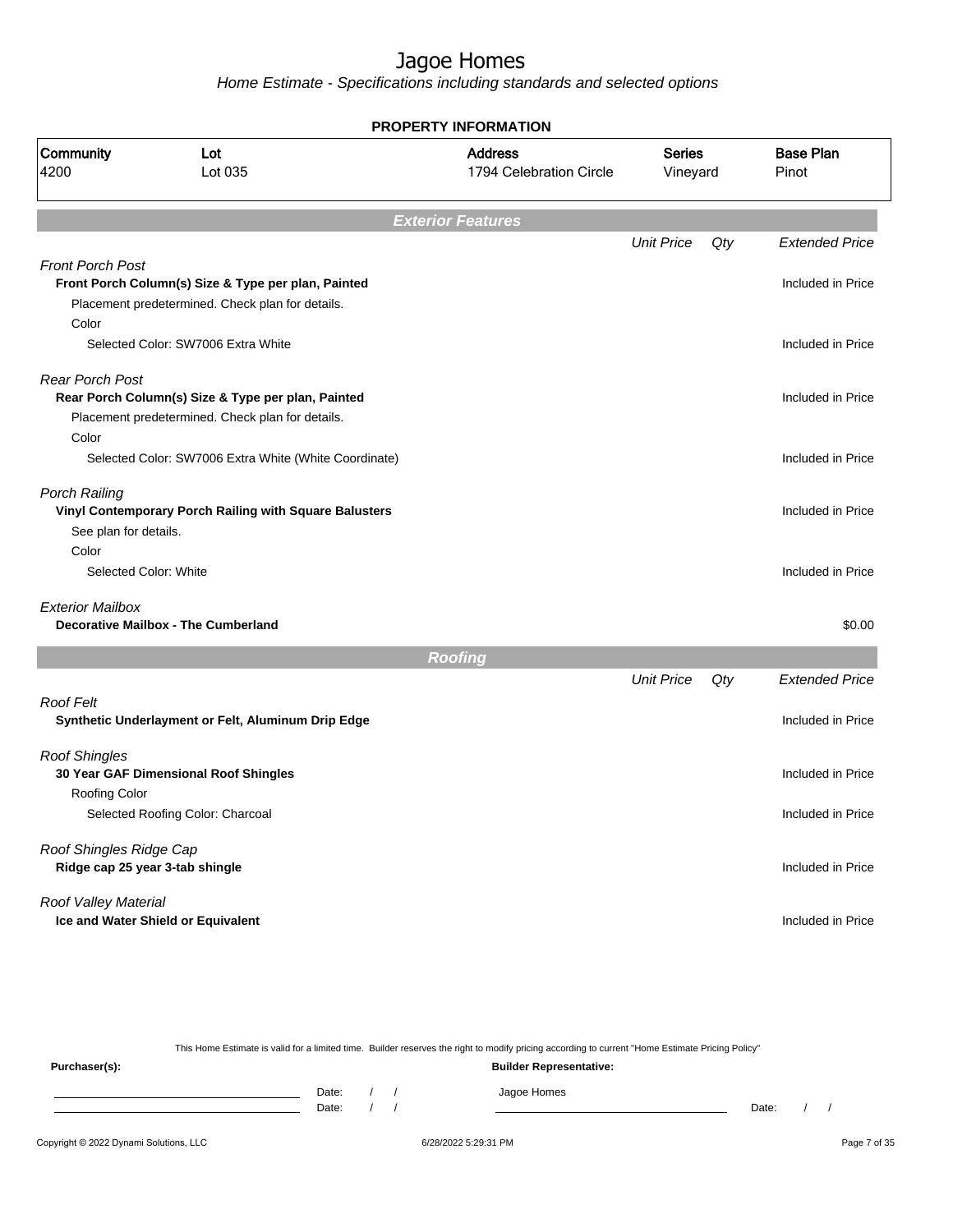|                                                                                              |                                                                                                               | <b>PROPERTY INFORMATION</b>               |                           |     |                           |
|----------------------------------------------------------------------------------------------|---------------------------------------------------------------------------------------------------------------|-------------------------------------------|---------------------------|-----|---------------------------|
| Community<br>4200                                                                            | Lot<br>Lot 035                                                                                                | <b>Address</b><br>1794 Celebration Circle | <b>Series</b><br>Vineyard |     | <b>Base Plan</b><br>Pinot |
|                                                                                              |                                                                                                               | <b>Roofing</b>                            |                           |     |                           |
|                                                                                              |                                                                                                               |                                           | <b>Unit Price</b>         | Qty | <b>Extended Price</b>     |
| <b>Metal Roof</b><br><b>Metal Roofing (per plan)</b>                                         |                                                                                                               |                                           |                           |     | Included in Price         |
|                                                                                              | Placement predetermined. See plan for details.                                                                |                                           |                           |     |                           |
| Color                                                                                        | Selected Color: Textured Charcoal                                                                             |                                           |                           |     | Included in Price         |
|                                                                                              |                                                                                                               | <b>Fireplaces</b>                         |                           |     |                           |
|                                                                                              |                                                                                                               |                                           | <b>Unit Price</b>         | Qty | <b>Extended Price</b>     |
| Fireplace   Location   Dining<br><b>Exterior Wall</b>                                        |                                                                                                               |                                           |                           |     | Included in Price         |
|                                                                                              | Fireplace   Dining<br>Direct Rear Vent Gas   Shiplap to the Ceiling   Stained Mantle                          |                                           |                           |     | \$2,500.00                |
| Fireplace   Paint Color   Dining<br><b>Interior Trim Selection</b>                           |                                                                                                               |                                           |                           |     | Included in Price         |
| Mantle   Stain Color<br><b>Stain Color</b>                                                   | Fireplace   Mantle   Stain Color   Dining                                                                     |                                           |                           |     | Included in Price         |
|                                                                                              | Selected Stain Color: MW405 Toasted Barrel                                                                    |                                           |                           |     | Included in Price         |
|                                                                                              |                                                                                                               | <b>Insulation</b>                         |                           |     |                           |
|                                                                                              |                                                                                                               |                                           | <b>Unit Price</b>         | Qty | <b>Extended Price</b>     |
|                                                                                              | Entire Home Foundation Insulation<br>Foundation Perimeter 1"x24" Styrofoam R5.0                               |                                           |                           |     | Included in Price         |
| Living Area Wall Insulation                                                                  | Living Area Walls R15 Fiberglass Blown-In &/or Batt Wall System                                               |                                           |                           |     | Included in Price         |
| Living Area Ceiling Insulation<br>Living Area Flat Ceiling R38 (Average) Blown-In Fiberglass |                                                                                                               |                                           |                           |     | Included in Price         |
| Garage Insulation                                                                            | <b>Insulation for Two-Car Garage Walls &amp; Ceiling</b><br>Includes R11 Insulation in Walls & R19 in Ceiling |                                           |                           |     | Included in Price         |

|               |       |                                |  |  | This Home Estimate is valid for a limited time. Builder reserves the right to modify pricing according to current "Home Estimate Pricing Policy" |       |  |  |  |  |
|---------------|-------|--------------------------------|--|--|--------------------------------------------------------------------------------------------------------------------------------------------------|-------|--|--|--|--|
| Purchaser(s): |       | <b>Builder Representative:</b> |  |  |                                                                                                                                                  |       |  |  |  |  |
|               | Date: |                                |  |  | Jagoe Homes                                                                                                                                      |       |  |  |  |  |
|               | Date: |                                |  |  |                                                                                                                                                  | Date: |  |  |  |  |
|               |       |                                |  |  |                                                                                                                                                  |       |  |  |  |  |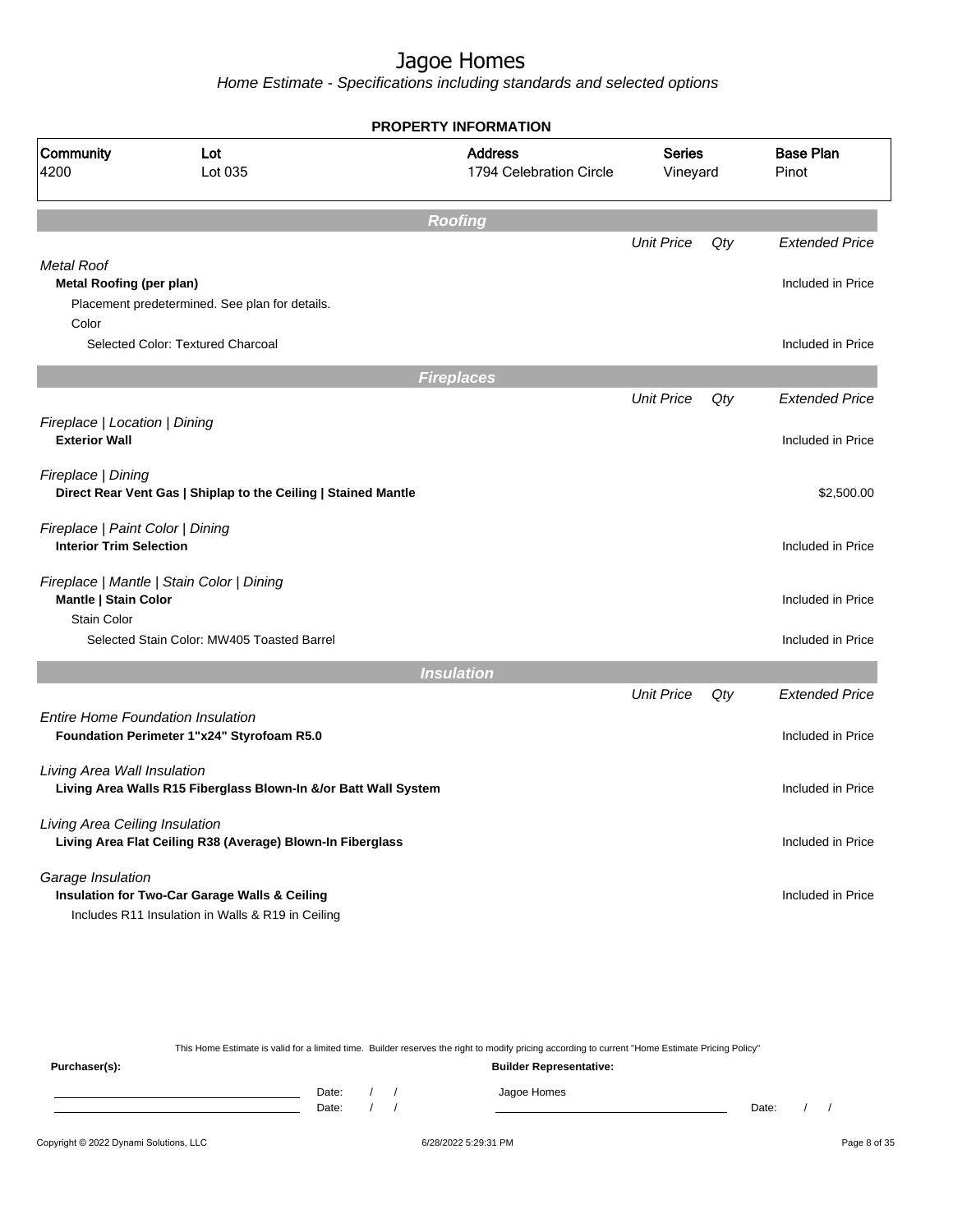Home Estimate - Specifications including standards and selected options

|                                                        |                                                                                                                       | <b>PROPERTY INFORMATION</b>                                                                                                                                                          |                    |     |                           |
|--------------------------------------------------------|-----------------------------------------------------------------------------------------------------------------------|--------------------------------------------------------------------------------------------------------------------------------------------------------------------------------------|--------------------|-----|---------------------------|
| Community<br>4200                                      | Lot<br>Lot 035                                                                                                        | <b>Address</b><br>1794 Celebration Circle                                                                                                                                            | Series<br>Vineyard |     | <b>Base Plan</b><br>Pinot |
|                                                        |                                                                                                                       | <b>Drywall   Paint Finishes</b>                                                                                                                                                      |                    |     |                           |
|                                                        |                                                                                                                       |                                                                                                                                                                                      | <b>Unit Price</b>  | Qty | <b>Extended Price</b>     |
| Entire Home   Drywall Finish                           | 1/2" Drywall   Finished, Primed, & Painted Smooth                                                                     |                                                                                                                                                                                      |                    |     | Included in Price         |
| Entire Home   Home Ceiling Finish                      | <b>Drywall   Finished Smooth Throughout</b>                                                                           |                                                                                                                                                                                      |                    |     | Included in Price         |
| Garage Included                                        | 1/2in Structural or 5/8in Drywall   Finished Smooth   ProMar Interior Latex Ceiling Paint                             |                                                                                                                                                                                      |                    |     |                           |
| Color                                                  | Technical Specification: Vineyard Series Specific                                                                     |                                                                                                                                                                                      |                    |     |                           |
|                                                        | Selected Color: SW7064 Passive                                                                                        |                                                                                                                                                                                      |                    |     | Included in Price         |
| <b>Mechanical Storage</b><br><b>Unfinished Drywall</b> |                                                                                                                       |                                                                                                                                                                                      |                    |     | Included in Price         |
| Entire Home   Interior Wall Paint                      | <b>Sherwin Williams Duration Latex</b>                                                                                |                                                                                                                                                                                      |                    |     | Included in Price         |
| Color                                                  | Selected Color: SW7064 Passive                                                                                        |                                                                                                                                                                                      |                    |     | Included in Price         |
| Sheen                                                  |                                                                                                                       |                                                                                                                                                                                      |                    |     |                           |
| Selected Sheen: Matte                                  |                                                                                                                       |                                                                                                                                                                                      |                    |     | Included in Price         |
|                                                        | Entire Home   Trim & Interior Door Paint<br>Trim & Door   Sherwin Williams ProClassic Waterborne Acrylic   Semi-Gloss |                                                                                                                                                                                      |                    |     | Included in Price         |
| Color                                                  | Selected Color: SW7006 Extra White                                                                                    |                                                                                                                                                                                      |                    |     | Included in Price         |
|                                                        |                                                                                                                       |                                                                                                                                                                                      |                    |     |                           |
|                                                        |                                                                                                                       | <b>Interior Trim / Doors</b>                                                                                                                                                         | <b>Unit Price</b>  | Qty | Extended Price            |
| Entire Home   Trim Package                             |                                                                                                                       |                                                                                                                                                                                      |                    |     |                           |
| <b>Flat Trim Package</b>                               |                                                                                                                       |                                                                                                                                                                                      |                    |     | Included in Price         |
| per Base Plan                                          |                                                                                                                       | Door & Window Casing: 3 1/2" 1015M   Base: 5 1/2" 430LM   Crown Moulding: 5 1/4" 45LM  <br>Crown Moulding will NOT be installed on Upper Level or Closets unless Otherwise Specified |                    |     |                           |
|                                                        | Entire Home   Door & Window Casing<br>Flat Trim Package   Door & Window Casing 3 1/2" 1015M   Global                  |                                                                                                                                                                                      |                    |     | Included in Price         |
|                                                        | Entire Home   Baseboard   Includes Garage<br>Flat Trim Package   Baseboard   5 1/2" 430LM Flat Trim Ultralite         |                                                                                                                                                                                      |                    |     | Included in Price         |

This Home Estimate is valid for a limited time. Builder reserves the right to modify pricing according to current "Home Estimate Pricing Policy"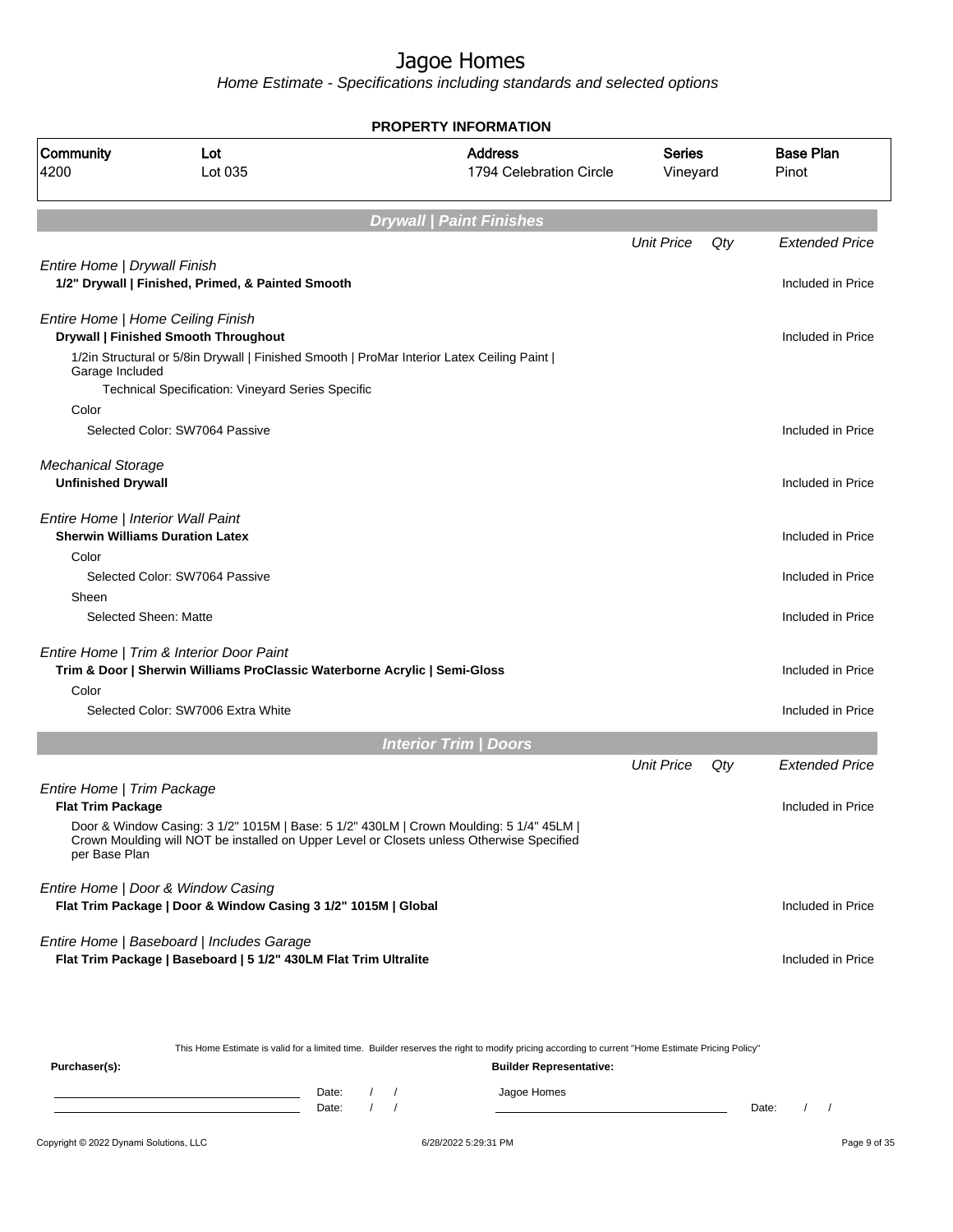Home Estimate - Specifications including standards and selected options

|                                                                               |                                                                                                                                        | <b>PROPERTY INFORMATION</b>                                                                                                                                                            |                           |     |                           |
|-------------------------------------------------------------------------------|----------------------------------------------------------------------------------------------------------------------------------------|----------------------------------------------------------------------------------------------------------------------------------------------------------------------------------------|---------------------------|-----|---------------------------|
| <b>Community</b><br>4200                                                      | Lot<br>Lot 035                                                                                                                         | <b>Address</b><br>1794 Celebration Circle                                                                                                                                              | <b>Series</b><br>Vineyard |     | <b>Base Plan</b><br>Pinot |
|                                                                               |                                                                                                                                        | <b>Interior Trim / Doors</b>                                                                                                                                                           |                           |     |                           |
|                                                                               |                                                                                                                                        |                                                                                                                                                                                        | <b>Unit Price</b>         | Qty | <b>Extended Price</b>     |
| Crown Moulding   Main Level                                                   | Flat Trim Package   Crown Moulding 5 1/4" 45 LM                                                                                        |                                                                                                                                                                                        |                           |     | Included in Price         |
| Entire Home   Interior Doors<br>6 Panel Equal   Solid Core   8/0              |                                                                                                                                        |                                                                                                                                                                                        |                           |     | Included in Price         |
| 8/0 Main Level<br>6/8 Upper Level<br>Smooth Finish<br><b>Primed for Paint</b> |                                                                                                                                        |                                                                                                                                                                                        |                           |     |                           |
| Drop Zone                                                                     |                                                                                                                                        |                                                                                                                                                                                        |                           |     |                           |
|                                                                               | Drop Zone with Bench Seat   Per Plan                                                                                                   |                                                                                                                                                                                        |                           |     | \$1,200.00                |
| <b>Plan for Details</b>                                                       | Painted Interior Trim Selection   Plan Modifications may be necessary for Placement   See                                              |                                                                                                                                                                                        |                           |     |                           |
| Design Feature                                                                |                                                                                                                                        |                                                                                                                                                                                        |                           |     |                           |
|                                                                               | Selected Design Feature: Bead Board Back                                                                                               |                                                                                                                                                                                        |                           |     | Included in Price         |
|                                                                               |                                                                                                                                        | <b>Door Hardware</b>                                                                                                                                                                   |                           |     |                           |
|                                                                               |                                                                                                                                        |                                                                                                                                                                                        | <b>Unit Price</b>         | Qty | <b>Extended Price</b>     |
| <b>Smart Lock</b>                                                             |                                                                                                                                        |                                                                                                                                                                                        |                           |     |                           |
|                                                                               | Wifi Smart Lock   Halo Touchscreen                                                                                                     |                                                                                                                                                                                        |                           |     | Included in Price         |
|                                                                               | Your existing Wi-Fi router and an internet connection brings the ultimate in security and<br>convenience right to your fingertips.     | With the Kwikset app and your smartphone, you can manage your lock from anywhere. Lock<br>and unlock, manage user codes, view lock activity, receive lock notifications and much more. |                           |     |                           |
| Finish                                                                        |                                                                                                                                        |                                                                                                                                                                                        |                           |     |                           |
|                                                                               | Selected Finish: Match Front Door Handleset Finish                                                                                     |                                                                                                                                                                                        |                           |     | Included in Price         |
| <b>Front Door Handleset</b>                                                   |                                                                                                                                        |                                                                                                                                                                                        |                           |     |                           |
|                                                                               |                                                                                                                                        | Kwikset Signature Series™   San Clemente Handleset   Halifax Exterior Trim Kit Included                                                                                                |                           |     | Included in Price         |
|                                                                               | Includes (1) Exterior Handleset and (1) Door Trim Kit for Interior of Front Door, to match<br><b>Exterior Door Hardware Selection.</b> |                                                                                                                                                                                        |                           |     |                           |
| Finish                                                                        | Designer style and superior security with this Kwikset Signature Series™ product                                                       |                                                                                                                                                                                        |                           |     |                           |
|                                                                               | Selected Finish: Matte Black                                                                                                           |                                                                                                                                                                                        |                           |     | Included in Price         |
|                                                                               | Hinge & Interior Hardware Finish                                                                                                       |                                                                                                                                                                                        |                           |     |                           |
|                                                                               | Selected Hinge & Interior Hardware Finish: Match Exterior Handleset - Matte Black                                                      |                                                                                                                                                                                        |                           |     | Included in Price         |
|                                                                               |                                                                                                                                        |                                                                                                                                                                                        |                           |     |                           |

This Home Estimate is valid for a limited time. Builder reserves the right to modify pricing according to current "Home Estimate Pricing Policy"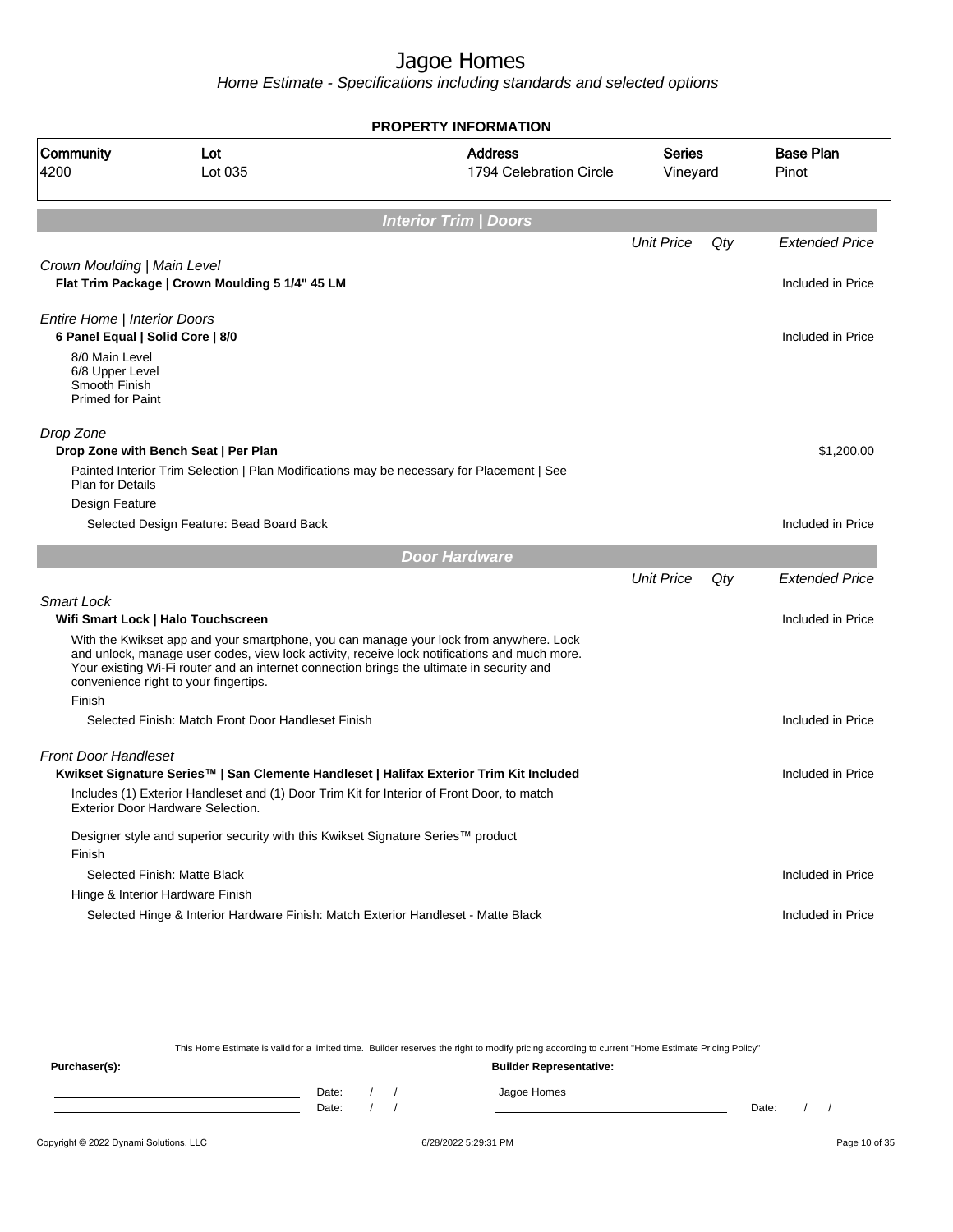|                                                                | <b>PROPERTY INFORMATION</b>                                                                                                                      |                                                    |                                           |                           |     |                                 |  |  |
|----------------------------------------------------------------|--------------------------------------------------------------------------------------------------------------------------------------------------|----------------------------------------------------|-------------------------------------------|---------------------------|-----|---------------------------------|--|--|
| Community<br>4200                                              | Lot<br>Lot 035                                                                                                                                   |                                                    | <b>Address</b><br>1794 Celebration Circle | <b>Series</b><br>Vineyard |     | <b>Base Plan</b><br>Pinot       |  |  |
|                                                                |                                                                                                                                                  |                                                    | <b>Door Hardware</b>                      |                           |     |                                 |  |  |
|                                                                |                                                                                                                                                  |                                                    |                                           | <b>Unit Price</b>         | Qty | <b>Extended Price</b>           |  |  |
| <b>Home Exterior Door Hardware</b>                             | Kwikset Signature Series™   Halifax Lever                                                                                                        |                                                    |                                           |                           |     | Included in Price               |  |  |
| Finish                                                         | Includes Front Door (if Front Door Handleset is not selected) Garage to Home Door and any<br>Hinged Patio or Service Door selected in the HE.    |                                                    |                                           |                           |     |                                 |  |  |
|                                                                | Selected Finish: Matte Black                                                                                                                     |                                                    |                                           |                           |     | Included in Price               |  |  |
|                                                                | <b>Upper Level Front Door Handleset</b><br>Kwikset Signature Series™   San Clemente Handleset   Halifax Exterior Trim Kit Included               |                                                    |                                           |                           |     | Included in Price               |  |  |
|                                                                | Includes (1) Exterior Handleset and (1) Door Trim Kit for Interior of Front Door, to match<br><b>Exterior Door Hardware Selection.</b>           |                                                    |                                           |                           |     |                                 |  |  |
| Finish                                                         | Designer style and superior security with this Kwikset Signature Series™ product                                                                 |                                                    |                                           |                           |     |                                 |  |  |
|                                                                | Selected Finish: Matte Black<br>Hinge & Interior Hardware Finish                                                                                 |                                                    |                                           |                           |     | Included in Price               |  |  |
|                                                                | Selected Hinge & Interior Hardware Finish: Match Exterior Handleset - Matte Black                                                                |                                                    |                                           |                           |     | Included in Price               |  |  |
| Entire Home Interior Door Locks<br>Includes all Interior Doors | Kwikset Signature Series™   Halifax Lever                                                                                                        |                                                    |                                           |                           |     | Included in Price               |  |  |
| Finish                                                         | Selected Finish: Matte Black                                                                                                                     |                                                    |                                           |                           |     | Included in Price               |  |  |
| Door Stops                                                     | Hardware-Spring & Hinge Door Stops                                                                                                               |                                                    |                                           |                           |     | Included in Price               |  |  |
|                                                                |                                                                                                                                                  |                                                    | <b>Cabinets</b>                           |                           |     |                                 |  |  |
|                                                                |                                                                                                                                                  |                                                    |                                           | <b>Unit Price</b>         | Qty | <b>Extended Price</b>           |  |  |
| <b>Kitchen Cabinets</b><br>Korbett Maple                       |                                                                                                                                                  |                                                    |                                           |                           |     | Included in Price               |  |  |
| Front                                                          | Maple Door   Dovetail Drawer Construction   Soft Close Door & Drawers   5 piece Drawer                                                           |                                                    |                                           |                           |     |                                 |  |  |
| Color                                                          | Selected Color: Painted White                                                                                                                    |                                                    |                                           |                           |     | Included in Price               |  |  |
| <b>Kitchen Island Cabinets</b>                                 | Kitchen Island Accent Color   Wentworth Maple                                                                                                    |                                                    |                                           |                           |     | \$0.00                          |  |  |
| Color                                                          | Selected Color: Painted Greyhound                                                                                                                |                                                    |                                           |                           |     | Included in Price               |  |  |
|                                                                | This Home Estimate is valid for a limited time. Builder reserves the right to modify pricing according to current "Home Estimate Pricing Policy" |                                                    |                                           |                           |     |                                 |  |  |
| Purchaser(s):                                                  |                                                                                                                                                  |                                                    | <b>Builder Representative:</b>            |                           |     |                                 |  |  |
|                                                                | Date:<br>Date:                                                                                                                                   | $\sqrt{2}$<br>$\sqrt{ }$<br>$\sqrt{ }$<br>$\prime$ | Jagoe Homes                               |                           |     | Date:<br>$\prime$<br>$\sqrt{2}$ |  |  |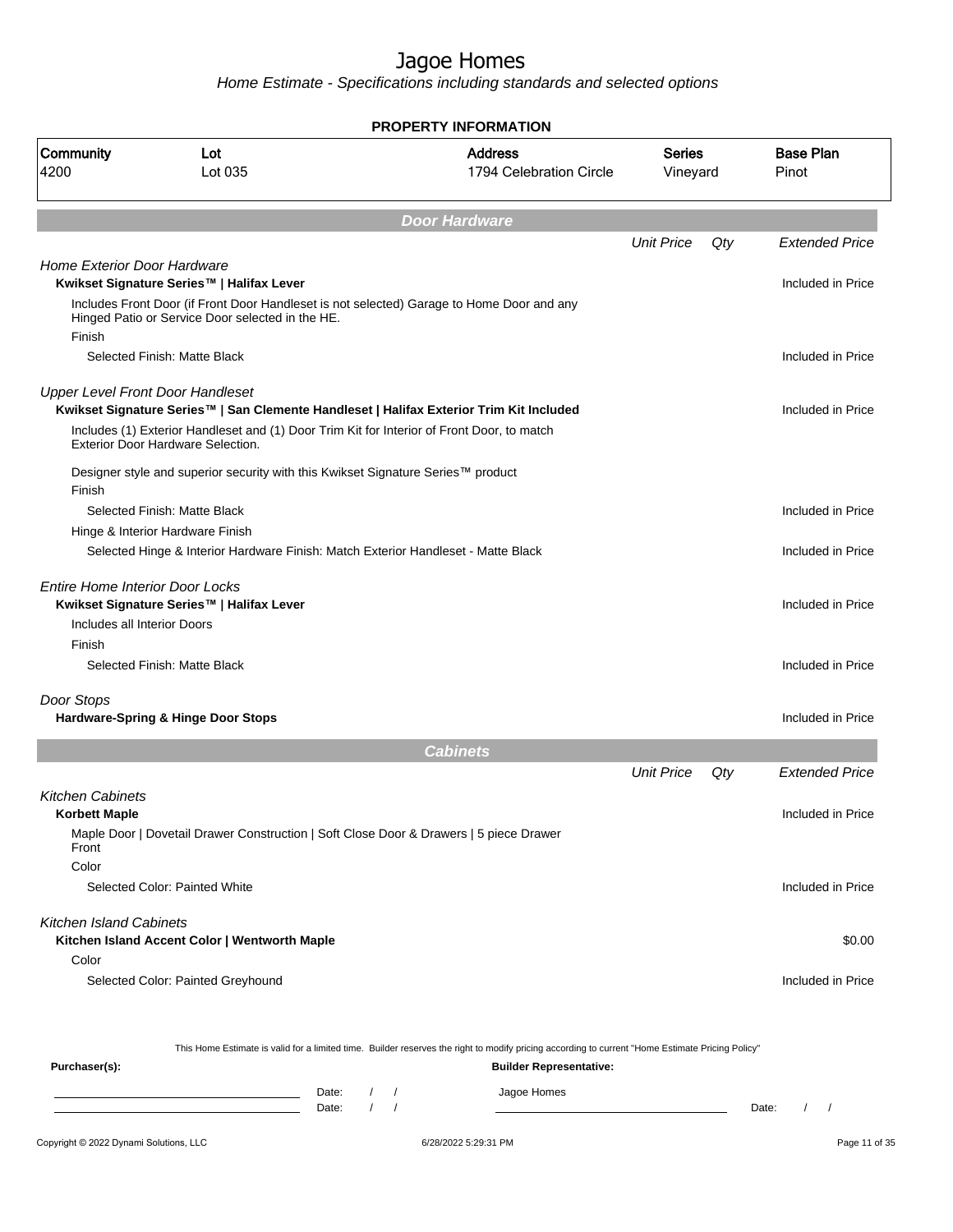| <b>Address</b><br><b>Base Plan</b><br><b>Series</b><br>Lot<br>Lot 035<br>1794 Celebration Circle<br>Vineyard<br>Pinot<br><b>Cabinets</b><br><b>Unit Price</b><br>Qty<br><b>Extended Price</b><br>Laundry Room Cabinet(s)<br><b>Wentworth Maple</b><br>Included in Price<br>Color<br>Selected Color: Painted White<br>Included in Price<br><b>Owners Bath Cabinets</b><br><b>Wentworth Maple</b><br>Included in Price<br>Maple Door   Dovetail Drawer Construction   Soft Close Door & Drawers   5 piece Drawer<br>Front<br>Color<br>Selected Color: Painted White<br>Included in Price<br>Vanity Height<br>Included in Price<br>Selected Vanity Height: 35"<br><b>Bath 2 Cabinets</b><br><b>Wentworth Maple</b><br>Included in Price<br>Maple Door   Dovetail Drawer Construction   Soft Close Door & Drawers   5 piece Drawer<br>Front<br>Color<br>Selected Color: Painted White<br>Included in Price<br>Vanity Height<br>Included in Price<br>Selected Vanity Height: 35"<br><b>Powder Room Cabinets</b><br>Adler 30" Vanity w/ White Carrara Marble Top, White Undermount Bowl, & 8" Center<br>Included in Price<br><b>Faucet</b><br>8" Center Faucet Included; see Design Coordinator for available personal selections<br><b>Bowl Style</b><br>Selected Bowl Style: Rectangle<br>Included in Price<br><b>Cabinet Color</b><br>Selected Cabinet Color: Grey Vanity w/ White Carrara Top<br>Included in Price<br><b>Cabinet Hardware</b><br><b>Unit Price</b><br>Qty<br><b>Extended Price</b><br><b>Kitchen Cabinet Hardware</b><br><b>Rosalynn Collection</b><br>\$0.00<br><b>Cabinet Door Hardware</b><br>Selected Cabinet Door Hardware: 192mm<br>Included in Price |                          | PROPERTY INFORMATION |  |  |
|---------------------------------------------------------------------------------------------------------------------------------------------------------------------------------------------------------------------------------------------------------------------------------------------------------------------------------------------------------------------------------------------------------------------------------------------------------------------------------------------------------------------------------------------------------------------------------------------------------------------------------------------------------------------------------------------------------------------------------------------------------------------------------------------------------------------------------------------------------------------------------------------------------------------------------------------------------------------------------------------------------------------------------------------------------------------------------------------------------------------------------------------------------------------------------------------------------------------------------------------------------------------------------------------------------------------------------------------------------------------------------------------------------------------------------------------------------------------------------------------------------------------------------------------------------------------------------------------------------------------------------------------------------------------------|--------------------------|----------------------|--|--|
|                                                                                                                                                                                                                                                                                                                                                                                                                                                                                                                                                                                                                                                                                                                                                                                                                                                                                                                                                                                                                                                                                                                                                                                                                                                                                                                                                                                                                                                                                                                                                                                                                                                                           | <b>Community</b><br>4200 |                      |  |  |
|                                                                                                                                                                                                                                                                                                                                                                                                                                                                                                                                                                                                                                                                                                                                                                                                                                                                                                                                                                                                                                                                                                                                                                                                                                                                                                                                                                                                                                                                                                                                                                                                                                                                           |                          |                      |  |  |
|                                                                                                                                                                                                                                                                                                                                                                                                                                                                                                                                                                                                                                                                                                                                                                                                                                                                                                                                                                                                                                                                                                                                                                                                                                                                                                                                                                                                                                                                                                                                                                                                                                                                           |                          |                      |  |  |
|                                                                                                                                                                                                                                                                                                                                                                                                                                                                                                                                                                                                                                                                                                                                                                                                                                                                                                                                                                                                                                                                                                                                                                                                                                                                                                                                                                                                                                                                                                                                                                                                                                                                           |                          |                      |  |  |
|                                                                                                                                                                                                                                                                                                                                                                                                                                                                                                                                                                                                                                                                                                                                                                                                                                                                                                                                                                                                                                                                                                                                                                                                                                                                                                                                                                                                                                                                                                                                                                                                                                                                           |                          |                      |  |  |
|                                                                                                                                                                                                                                                                                                                                                                                                                                                                                                                                                                                                                                                                                                                                                                                                                                                                                                                                                                                                                                                                                                                                                                                                                                                                                                                                                                                                                                                                                                                                                                                                                                                                           |                          |                      |  |  |
|                                                                                                                                                                                                                                                                                                                                                                                                                                                                                                                                                                                                                                                                                                                                                                                                                                                                                                                                                                                                                                                                                                                                                                                                                                                                                                                                                                                                                                                                                                                                                                                                                                                                           |                          |                      |  |  |
|                                                                                                                                                                                                                                                                                                                                                                                                                                                                                                                                                                                                                                                                                                                                                                                                                                                                                                                                                                                                                                                                                                                                                                                                                                                                                                                                                                                                                                                                                                                                                                                                                                                                           |                          |                      |  |  |
|                                                                                                                                                                                                                                                                                                                                                                                                                                                                                                                                                                                                                                                                                                                                                                                                                                                                                                                                                                                                                                                                                                                                                                                                                                                                                                                                                                                                                                                                                                                                                                                                                                                                           |                          |                      |  |  |
|                                                                                                                                                                                                                                                                                                                                                                                                                                                                                                                                                                                                                                                                                                                                                                                                                                                                                                                                                                                                                                                                                                                                                                                                                                                                                                                                                                                                                                                                                                                                                                                                                                                                           |                          |                      |  |  |
|                                                                                                                                                                                                                                                                                                                                                                                                                                                                                                                                                                                                                                                                                                                                                                                                                                                                                                                                                                                                                                                                                                                                                                                                                                                                                                                                                                                                                                                                                                                                                                                                                                                                           |                          |                      |  |  |
|                                                                                                                                                                                                                                                                                                                                                                                                                                                                                                                                                                                                                                                                                                                                                                                                                                                                                                                                                                                                                                                                                                                                                                                                                                                                                                                                                                                                                                                                                                                                                                                                                                                                           |                          |                      |  |  |
|                                                                                                                                                                                                                                                                                                                                                                                                                                                                                                                                                                                                                                                                                                                                                                                                                                                                                                                                                                                                                                                                                                                                                                                                                                                                                                                                                                                                                                                                                                                                                                                                                                                                           |                          |                      |  |  |
|                                                                                                                                                                                                                                                                                                                                                                                                                                                                                                                                                                                                                                                                                                                                                                                                                                                                                                                                                                                                                                                                                                                                                                                                                                                                                                                                                                                                                                                                                                                                                                                                                                                                           |                          |                      |  |  |
|                                                                                                                                                                                                                                                                                                                                                                                                                                                                                                                                                                                                                                                                                                                                                                                                                                                                                                                                                                                                                                                                                                                                                                                                                                                                                                                                                                                                                                                                                                                                                                                                                                                                           |                          |                      |  |  |
|                                                                                                                                                                                                                                                                                                                                                                                                                                                                                                                                                                                                                                                                                                                                                                                                                                                                                                                                                                                                                                                                                                                                                                                                                                                                                                                                                                                                                                                                                                                                                                                                                                                                           |                          |                      |  |  |
|                                                                                                                                                                                                                                                                                                                                                                                                                                                                                                                                                                                                                                                                                                                                                                                                                                                                                                                                                                                                                                                                                                                                                                                                                                                                                                                                                                                                                                                                                                                                                                                                                                                                           |                          |                      |  |  |
|                                                                                                                                                                                                                                                                                                                                                                                                                                                                                                                                                                                                                                                                                                                                                                                                                                                                                                                                                                                                                                                                                                                                                                                                                                                                                                                                                                                                                                                                                                                                                                                                                                                                           |                          |                      |  |  |
|                                                                                                                                                                                                                                                                                                                                                                                                                                                                                                                                                                                                                                                                                                                                                                                                                                                                                                                                                                                                                                                                                                                                                                                                                                                                                                                                                                                                                                                                                                                                                                                                                                                                           |                          |                      |  |  |
|                                                                                                                                                                                                                                                                                                                                                                                                                                                                                                                                                                                                                                                                                                                                                                                                                                                                                                                                                                                                                                                                                                                                                                                                                                                                                                                                                                                                                                                                                                                                                                                                                                                                           |                          |                      |  |  |
|                                                                                                                                                                                                                                                                                                                                                                                                                                                                                                                                                                                                                                                                                                                                                                                                                                                                                                                                                                                                                                                                                                                                                                                                                                                                                                                                                                                                                                                                                                                                                                                                                                                                           |                          |                      |  |  |
|                                                                                                                                                                                                                                                                                                                                                                                                                                                                                                                                                                                                                                                                                                                                                                                                                                                                                                                                                                                                                                                                                                                                                                                                                                                                                                                                                                                                                                                                                                                                                                                                                                                                           |                          |                      |  |  |
|                                                                                                                                                                                                                                                                                                                                                                                                                                                                                                                                                                                                                                                                                                                                                                                                                                                                                                                                                                                                                                                                                                                                                                                                                                                                                                                                                                                                                                                                                                                                                                                                                                                                           |                          |                      |  |  |
|                                                                                                                                                                                                                                                                                                                                                                                                                                                                                                                                                                                                                                                                                                                                                                                                                                                                                                                                                                                                                                                                                                                                                                                                                                                                                                                                                                                                                                                                                                                                                                                                                                                                           |                          |                      |  |  |
|                                                                                                                                                                                                                                                                                                                                                                                                                                                                                                                                                                                                                                                                                                                                                                                                                                                                                                                                                                                                                                                                                                                                                                                                                                                                                                                                                                                                                                                                                                                                                                                                                                                                           |                          |                      |  |  |
|                                                                                                                                                                                                                                                                                                                                                                                                                                                                                                                                                                                                                                                                                                                                                                                                                                                                                                                                                                                                                                                                                                                                                                                                                                                                                                                                                                                                                                                                                                                                                                                                                                                                           |                          |                      |  |  |
|                                                                                                                                                                                                                                                                                                                                                                                                                                                                                                                                                                                                                                                                                                                                                                                                                                                                                                                                                                                                                                                                                                                                                                                                                                                                                                                                                                                                                                                                                                                                                                                                                                                                           |                          |                      |  |  |
|                                                                                                                                                                                                                                                                                                                                                                                                                                                                                                                                                                                                                                                                                                                                                                                                                                                                                                                                                                                                                                                                                                                                                                                                                                                                                                                                                                                                                                                                                                                                                                                                                                                                           |                          |                      |  |  |
|                                                                                                                                                                                                                                                                                                                                                                                                                                                                                                                                                                                                                                                                                                                                                                                                                                                                                                                                                                                                                                                                                                                                                                                                                                                                                                                                                                                                                                                                                                                                                                                                                                                                           |                          |                      |  |  |
|                                                                                                                                                                                                                                                                                                                                                                                                                                                                                                                                                                                                                                                                                                                                                                                                                                                                                                                                                                                                                                                                                                                                                                                                                                                                                                                                                                                                                                                                                                                                                                                                                                                                           |                          |                      |  |  |
|                                                                                                                                                                                                                                                                                                                                                                                                                                                                                                                                                                                                                                                                                                                                                                                                                                                                                                                                                                                                                                                                                                                                                                                                                                                                                                                                                                                                                                                                                                                                                                                                                                                                           |                          |                      |  |  |
|                                                                                                                                                                                                                                                                                                                                                                                                                                                                                                                                                                                                                                                                                                                                                                                                                                                                                                                                                                                                                                                                                                                                                                                                                                                                                                                                                                                                                                                                                                                                                                                                                                                                           |                          |                      |  |  |
|                                                                                                                                                                                                                                                                                                                                                                                                                                                                                                                                                                                                                                                                                                                                                                                                                                                                                                                                                                                                                                                                                                                                                                                                                                                                                                                                                                                                                                                                                                                                                                                                                                                                           |                          |                      |  |  |
|                                                                                                                                                                                                                                                                                                                                                                                                                                                                                                                                                                                                                                                                                                                                                                                                                                                                                                                                                                                                                                                                                                                                                                                                                                                                                                                                                                                                                                                                                                                                                                                                                                                                           |                          |                      |  |  |

| This Home Estimate is valid for a limited time. Builder reserves the right to modify pricing according to current "Home Estimate Pricing Policy" |       |  |  |                                |       |  |  |
|--------------------------------------------------------------------------------------------------------------------------------------------------|-------|--|--|--------------------------------|-------|--|--|
| Purchaser(s):                                                                                                                                    |       |  |  | <b>Builder Representative:</b> |       |  |  |
|                                                                                                                                                  | Date: |  |  | Jagoe Homes                    |       |  |  |
|                                                                                                                                                  | Date: |  |  |                                | Date: |  |  |
|                                                                                                                                                  |       |  |  |                                |       |  |  |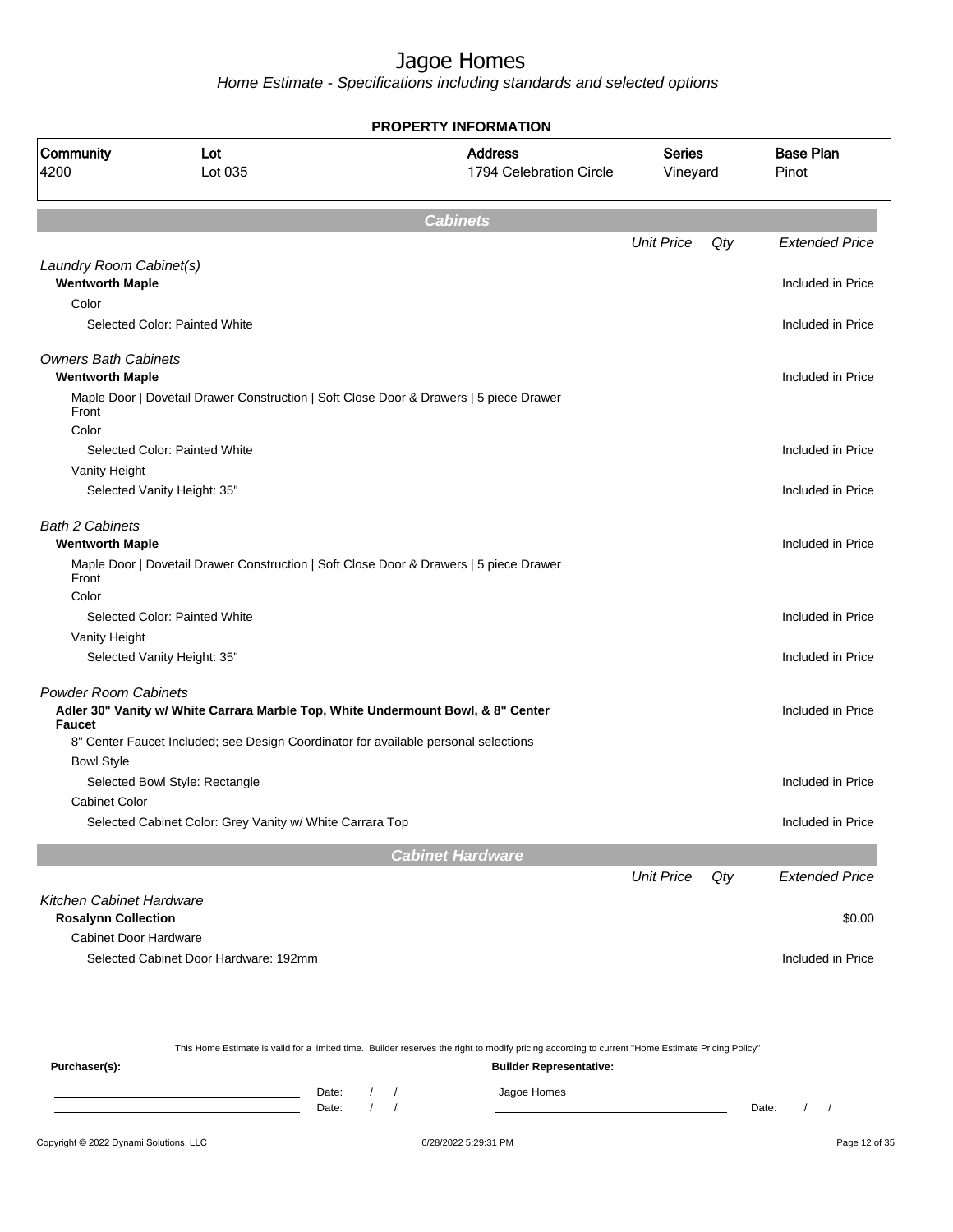Home Estimate - Specifications including standards and selected options

**PROPERTY INFORMATION**

| Community<br>4200                   | Lot<br>Lot 035                          | <b>Address</b><br>1794 Celebration Circle | <b>Series</b><br>Vineyard |     | <b>Base Plan</b><br>Pinot |
|-------------------------------------|-----------------------------------------|-------------------------------------------|---------------------------|-----|---------------------------|
|                                     |                                         | <b>Cabinet Hardware</b>                   |                           |     |                           |
|                                     |                                         |                                           | <b>Unit Price</b>         | Qty | <b>Extended Price</b>     |
| Kitchen Cabinet Hardware            |                                         |                                           |                           |     |                           |
| <b>Cabinet Drawer Hardware</b>      |                                         |                                           |                           |     |                           |
|                                     | Selected Cabinet Drawer Hardware: 128mm |                                           |                           |     | Included in Price         |
| Finish                              |                                         |                                           |                           |     |                           |
|                                     | Selected Finish: Matte Black            |                                           |                           |     | Included in Price         |
| <b>Owners Bath Cabinet Hardware</b> |                                         |                                           |                           |     |                           |
| <b>Rosalynn Collection</b>          |                                         |                                           |                           |     | \$0.00                    |
| Cabinet Door Hardware               |                                         |                                           |                           |     |                           |
|                                     | Selected Cabinet Door Hardware: 192mm   |                                           |                           |     | Included in Price         |
| <b>Cabinet Drawer Hardware</b>      |                                         |                                           |                           |     |                           |
|                                     | Selected Cabinet Drawer Hardware: 128mm |                                           |                           |     | Included in Price         |
| Finish                              |                                         |                                           |                           |     |                           |
|                                     | Selected Finish: Matte Black            |                                           |                           |     | Included in Price         |
| <b>Bath 2 Cabinet Hardware</b>      |                                         |                                           |                           |     |                           |
| <b>Rosalynn Collection</b>          |                                         |                                           |                           |     | \$0.00                    |
| <b>Cabinet Door Hardware</b>        |                                         |                                           |                           |     |                           |
|                                     | Selected Cabinet Door Hardware: 128mm   |                                           |                           |     | Included in Price         |
| <b>Cabinet Drawer Hardware</b>      |                                         |                                           |                           |     |                           |
|                                     | Selected Cabinet Drawer Hardware: 96mm  |                                           |                           |     | Included in Price         |
| Finish                              |                                         |                                           |                           |     |                           |
|                                     | Selected Finish: Matte Black            |                                           |                           |     | Included in Price         |
| <b>Laundry Cabinet Hardware</b>     |                                         |                                           |                           |     |                           |
| <b>Rosalynn Collection</b>          |                                         |                                           |                           |     | \$0.00                    |
| <b>Cabinet Door Hardware</b>        |                                         |                                           |                           |     |                           |
|                                     | Selected Cabinet Door Hardware: 192mm   |                                           |                           |     | Included in Price         |
| <b>Cabinet Drawer Hardware</b>      |                                         |                                           |                           |     |                           |
|                                     | Selected Cabinet Drawer Hardware: 128mm |                                           |                           |     | Included in Price         |
| Finish                              |                                         |                                           |                           |     |                           |
|                                     | Selected Finish: Matte Black            |                                           |                           |     | Included in Price         |
|                                     |                                         |                                           |                           |     |                           |

This Home Estimate is valid for a limited time. Builder reserves the right to modify pricing according to current "Home Estimate Pricing Policy"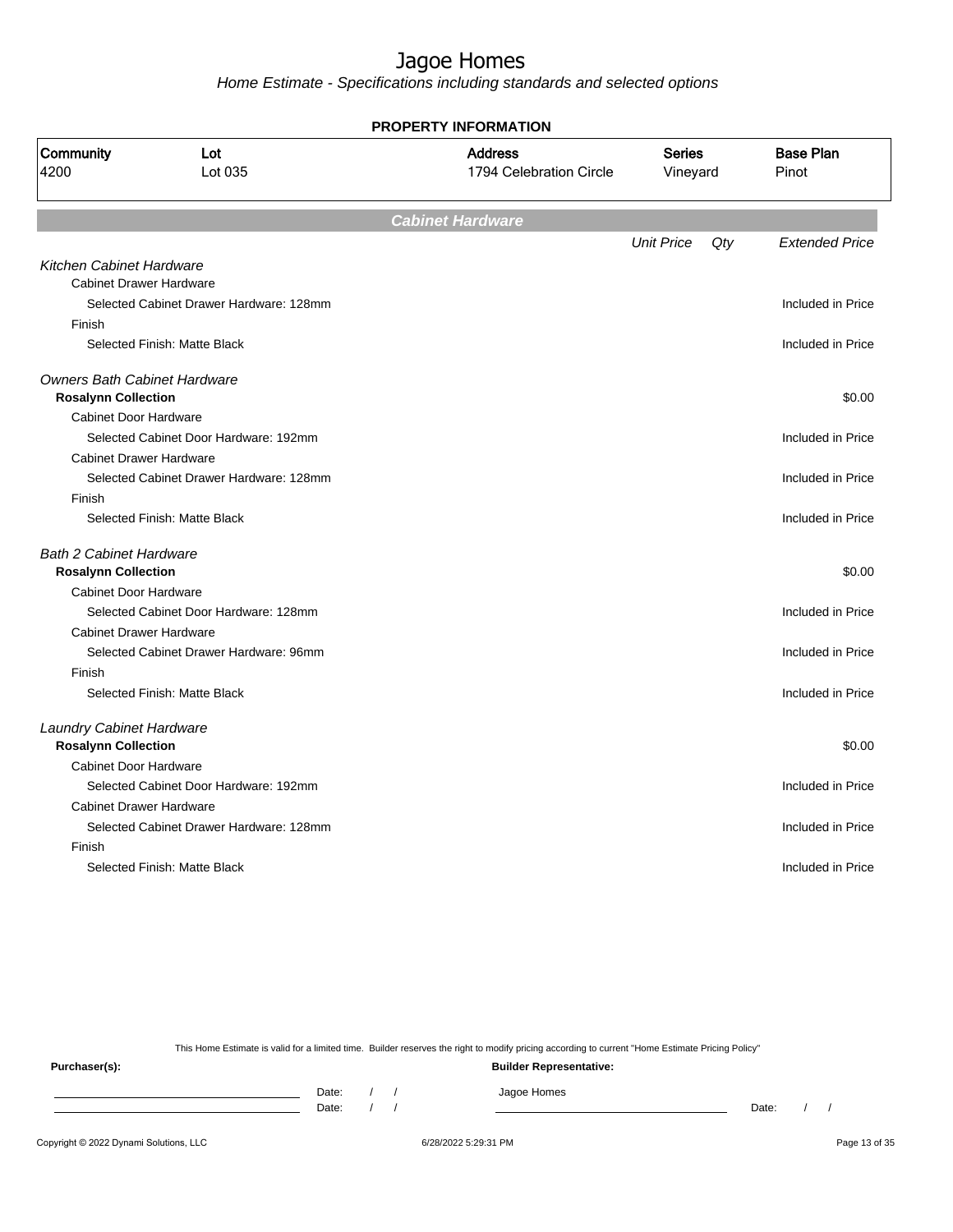Home Estimate - Specifications including standards and selected options

**PROPERTY INFORMATION**

| Community<br>4200                        | Lot<br>Lot 035                                                                                                                                                                                  | <b>Address</b><br>1794 Celebration Circle                                                                                                                                                 | <b>Series</b><br>Vineyard |     | Pinot                 |  | <b>Base Plan</b> |
|------------------------------------------|-------------------------------------------------------------------------------------------------------------------------------------------------------------------------------------------------|-------------------------------------------------------------------------------------------------------------------------------------------------------------------------------------------|---------------------------|-----|-----------------------|--|------------------|
|                                          |                                                                                                                                                                                                 | <b>Countertops / Backsplashes</b>                                                                                                                                                         |                           |     |                       |  |                  |
|                                          |                                                                                                                                                                                                 |                                                                                                                                                                                           | <b>Unit Price</b>         | Qty | <b>Extended Price</b> |  |                  |
| Kitchen   Countertops                    |                                                                                                                                                                                                 |                                                                                                                                                                                           |                           |     |                       |  |                  |
| Quartz   3cm Caesarstone                 |                                                                                                                                                                                                 |                                                                                                                                                                                           |                           |     | \$365.00              |  |                  |
| Color                                    |                                                                                                                                                                                                 |                                                                                                                                                                                           |                           |     |                       |  |                  |
|                                          | Selected Color: Frosty Carrina                                                                                                                                                                  |                                                                                                                                                                                           |                           |     | Included in Price     |  |                  |
| <b>Edge Profile</b>                      |                                                                                                                                                                                                 |                                                                                                                                                                                           |                           |     |                       |  |                  |
|                                          | Selected Edge Profile: Pencil Edge Top & Bottom                                                                                                                                                 |                                                                                                                                                                                           |                           |     | Included in Price     |  |                  |
| Kitchen   Backsplash<br><b>Mythology</b> |                                                                                                                                                                                                 |                                                                                                                                                                                           |                           |     | \$0.00                |  |                  |
| the Mediterranean islands.               | Experience Mediterranean essence with the Mythology™ collection - featuring<br>natural earth tones and textures with handmade look punches<br>Mosaic options, embody the warmth and serenity of | styles and characteristics sure to stir your soul. As dramatic as it is chic in the detailing; rich<br>are the foundation of Mythology™. With curvaceous 6-inch arabesque shapes & Picket |                           |     |                       |  |                  |
| Ceramic                                  |                                                                                                                                                                                                 |                                                                                                                                                                                           |                           |     |                       |  |                  |
|                                          | Selected Ceramic: Mythology Picket Santorini MY90                                                                                                                                               |                                                                                                                                                                                           |                           |     | Included in Price     |  |                  |
| <b>Ceramic Direction</b>                 |                                                                                                                                                                                                 |                                                                                                                                                                                           |                           |     |                       |  |                  |
|                                          | Selected Ceramic Direction: Vertical                                                                                                                                                            |                                                                                                                                                                                           |                           |     | Included in Price     |  |                  |
| <b>Grout Color</b>                       |                                                                                                                                                                                                 |                                                                                                                                                                                           |                           |     |                       |  |                  |
|                                          | Selected Grout Color: 02 Pewter                                                                                                                                                                 |                                                                                                                                                                                           |                           |     | Included in Price     |  |                  |
| Trim                                     |                                                                                                                                                                                                 |                                                                                                                                                                                           |                           |     |                       |  |                  |
|                                          | Selected Trim: Brushed Graphite                                                                                                                                                                 |                                                                                                                                                                                           |                           |     | Included in Price     |  |                  |
| <b>Owners Bath   Vanity Countertop</b>   |                                                                                                                                                                                                 |                                                                                                                                                                                           |                           |     |                       |  |                  |
|                                          | <b>Quartz   Double Undermount Bowls</b>                                                                                                                                                         |                                                                                                                                                                                           |                           |     | \$270.00              |  |                  |
|                                          | Caesarstone 3cm Pencil Edge Top and Bottom                                                                                                                                                      |                                                                                                                                                                                           |                           |     |                       |  |                  |
| <b>Bowl Style</b>                        |                                                                                                                                                                                                 |                                                                                                                                                                                           |                           |     |                       |  |                  |
|                                          | Selected Bowl Style: Rectangular - White                                                                                                                                                        |                                                                                                                                                                                           |                           |     | \$180.00              |  |                  |
| Color                                    |                                                                                                                                                                                                 |                                                                                                                                                                                           |                           |     |                       |  |                  |
|                                          | Selected Color: Frosty Carrina                                                                                                                                                                  |                                                                                                                                                                                           |                           |     | Included in Price     |  |                  |
| Edge Profile                             |                                                                                                                                                                                                 |                                                                                                                                                                                           |                           |     |                       |  |                  |
|                                          | Selected Edge Profile: Pencil Edge Top & Bottom                                                                                                                                                 |                                                                                                                                                                                           |                           |     | Included in Price     |  |                  |
| Bath 2   Vanity Countertop               |                                                                                                                                                                                                 |                                                                                                                                                                                           |                           |     |                       |  |                  |
|                                          | <b>Quartz   Double Undermount Bowls</b>                                                                                                                                                         |                                                                                                                                                                                           |                           |     | \$270.00              |  |                  |
|                                          | Caesarstone 3cm Pencil Edge Top and Bottom                                                                                                                                                      |                                                                                                                                                                                           |                           |     |                       |  |                  |
| <b>Bowl Style</b>                        |                                                                                                                                                                                                 |                                                                                                                                                                                           |                           |     |                       |  |                  |
|                                          | Selected Bowl Style: Rectangular - White                                                                                                                                                        |                                                                                                                                                                                           |                           |     | Included in Price     |  |                  |

This Home Estimate is valid for a limited time. Builder reserves the right to modify pricing according to current "Home Estimate Pricing Policy" **Purchaser(s): Builder Representative:**

| Date: |  | Jagoe Homes |       |  |
|-------|--|-------------|-------|--|
| Date: |  |             | Date: |  |
|       |  |             |       |  |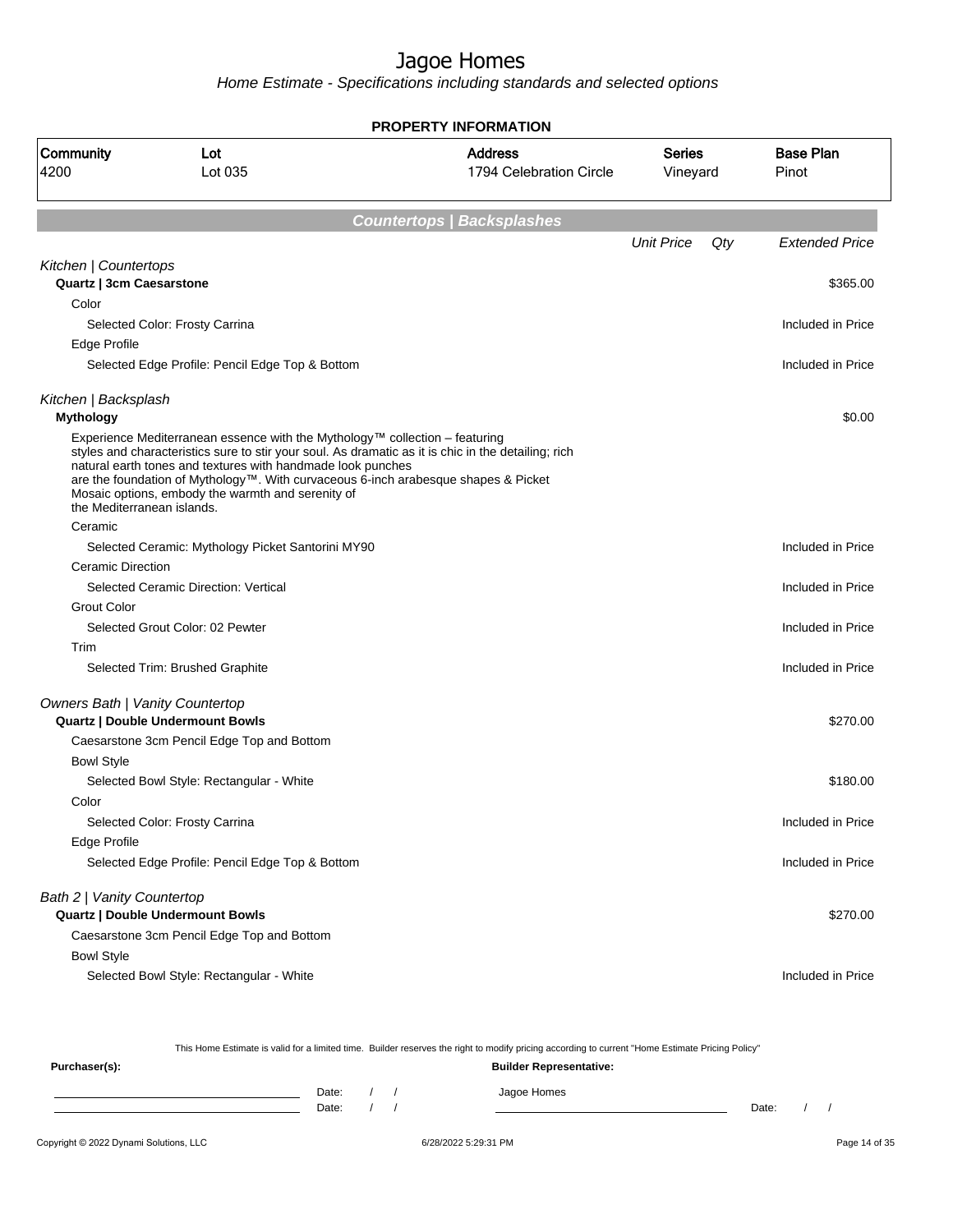Home Estimate - Specifications including standards and selected options

|                                                                                              |                                                                                                                                      | <b>PROPERTY INFORMATION</b>               |                           |     |                           |
|----------------------------------------------------------------------------------------------|--------------------------------------------------------------------------------------------------------------------------------------|-------------------------------------------|---------------------------|-----|---------------------------|
| Community<br>4200                                                                            | Lot<br>Lot 035                                                                                                                       | <b>Address</b><br>1794 Celebration Circle | <b>Series</b><br>Vineyard |     | <b>Base Plan</b><br>Pinot |
|                                                                                              |                                                                                                                                      | <b>Countertops   Backsplashes</b>         |                           |     |                           |
|                                                                                              |                                                                                                                                      |                                           | <b>Unit Price</b>         | Qty | <b>Extended Price</b>     |
| Bath 2   Vanity Countertop<br>Color                                                          |                                                                                                                                      |                                           |                           |     |                           |
| Edge Profile                                                                                 | Selected Color: Frosty Carrina                                                                                                       |                                           |                           |     | Included in Price         |
|                                                                                              | Selected Edge Profile: Pencil Edge Top & Bottom                                                                                      |                                           |                           |     | Included in Price         |
| Laundry   Countertop(s)                                                                      | Countertop - Formica - 1.5" Thick Square Edge                                                                                        |                                           |                           |     | Included in Price         |
| Color                                                                                        | Selected Color: 6696-46 Carrara Bianco Etchings                                                                                      |                                           |                           |     | \$120.00                  |
|                                                                                              |                                                                                                                                      | <b>Mirrors</b>                            |                           |     |                           |
|                                                                                              |                                                                                                                                      |                                           | <b>Unit Price</b>         | Qty | <b>Extended Price</b>     |
| <b>Owners Bath Mirrors</b>                                                                   | Reynolds Black   23.5x35.5   MT1851   Qty 2                                                                                          |                                           |                           |     | \$630.00                  |
| • Iron frame<br>• Black powder coated finish                                                 |                                                                                                                                      |                                           |                           |     |                           |
|                                                                                              | Designer Recommendation: The Reynolds Black is truly versatile and can be used with any<br>style décor and paired with all finishes. |                                           |                           |     |                           |
| Dimensions:<br>23.5"W X 35.5"H X 0.5"D<br>• Net weight: 20.2 lbs<br>· Gross weight: 23.5 lbs |                                                                                                                                      |                                           |                           |     |                           |
| Bath 2 Mirror                                                                                |                                                                                                                                      |                                           |                           |     |                           |
|                                                                                              | Reynolds Black   23.5x35.5   MT1851   Qty 2                                                                                          |                                           |                           |     | \$630.00                  |
| • Iron frame<br>· Black powder coated finish                                                 |                                                                                                                                      |                                           |                           |     |                           |
|                                                                                              | Designer Recommendation: The Reynolds Black is truly versatile and can be used with any<br>style décor and paired with all finishes. |                                           |                           |     |                           |
| Dimensions:<br>23.5"W X 35.5"H X 0.5"D<br>• Net weight: 20.2 lbs<br>• Gross weight: 23.5 lbs |                                                                                                                                      |                                           |                           |     |                           |
| <b>Powder Room Mirror</b>                                                                    |                                                                                                                                      |                                           |                           |     |                           |
|                                                                                              | Reynolds Black   23.5x35.5   MT1851                                                                                                  |                                           |                           |     | \$315.00                  |
|                                                                                              |                                                                                                                                      |                                           |                           |     |                           |
|                                                                                              |                                                                                                                                      |                                           |                           |     |                           |

This Home Estimate is valid for a limited time. Builder reserves the right to modify pricing according to current "Home Estimate Pricing Policy"

| Purchaser(s): |                |  | <b>Builder Representative:</b> |       |  |  |
|---------------|----------------|--|--------------------------------|-------|--|--|
|               | Date:<br>Date: |  | Jagoe Homes                    | Date: |  |  |
|               |                |  |                                |       |  |  |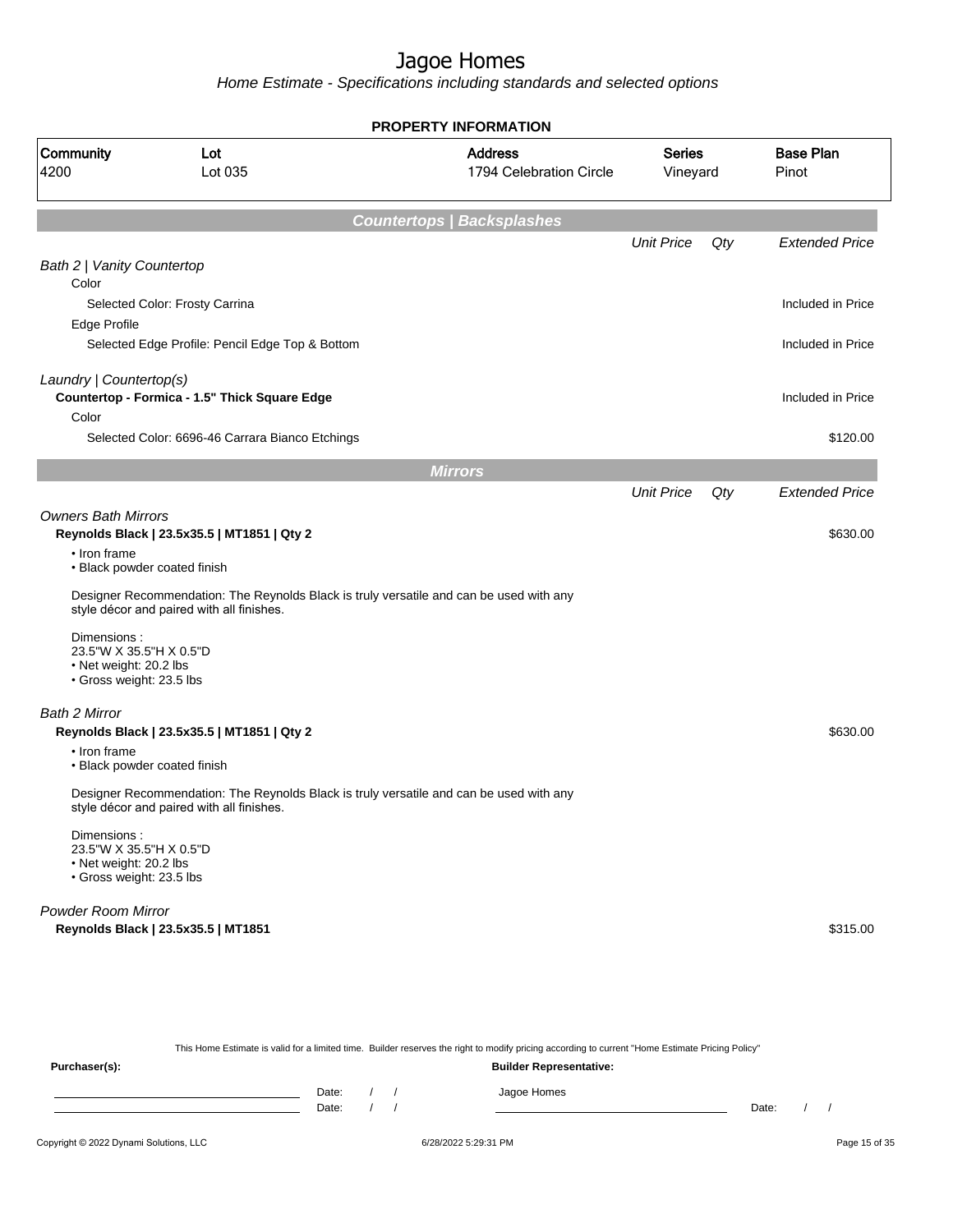Home Estimate - Specifications including standards and selected options

|                                                                                                    |                                                                                                                                                                                                                                                         | <b>PROPERTY INFORMATION</b> |                           |     |                           |  |  |  |  |
|----------------------------------------------------------------------------------------------------|---------------------------------------------------------------------------------------------------------------------------------------------------------------------------------------------------------------------------------------------------------|-----------------------------|---------------------------|-----|---------------------------|--|--|--|--|
| Community<br>4200                                                                                  | <b>Address</b><br>Lot<br>Lot 035<br>1794 Celebration Circle                                                                                                                                                                                             |                             | <b>Series</b><br>Vineyard |     | <b>Base Plan</b><br>Pinot |  |  |  |  |
| <b>Mirrors</b>                                                                                     |                                                                                                                                                                                                                                                         |                             |                           |     |                           |  |  |  |  |
|                                                                                                    |                                                                                                                                                                                                                                                         |                             | <b>Unit Price</b>         | Qty | <b>Extended Price</b>     |  |  |  |  |
| <b>Powder Room Mirror</b><br>• Iron frame<br>• Black powder coated finish                          |                                                                                                                                                                                                                                                         |                             |                           |     |                           |  |  |  |  |
|                                                                                                    | Designer Recommendation: The Reynolds Black is truly versatile and can be used with any<br>style décor and paired with all finishes.                                                                                                                    |                             |                           |     |                           |  |  |  |  |
| Dimensions:<br>23.5"W X 35.5"H X 0.5"D<br>$\cdot$ Net weight: 20.2 lbs<br>· Gross weight: 23.5 lbs |                                                                                                                                                                                                                                                         |                             |                           |     |                           |  |  |  |  |
|                                                                                                    |                                                                                                                                                                                                                                                         | <b>Appliances</b>           |                           |     |                           |  |  |  |  |
|                                                                                                    |                                                                                                                                                                                                                                                         |                             | <b>Unit Price</b>         | Qty | <b>Extended Price</b>     |  |  |  |  |
| Range Hood                                                                                         | Metal Range Hood - GE Profile 36" Hood - Stainless Steel                                                                                                                                                                                                |                             |                           |     | Included in Price         |  |  |  |  |
| Finish                                                                                             | Selected Finish: Stainless Steel - PV976NSS                                                                                                                                                                                                             |                             |                           |     | Included in Price         |  |  |  |  |
| <b>Wall Oven</b>                                                                                   | Wall Oven - GE Cafe 30" Smart Convection                                                                                                                                                                                                                |                             |                           |     | Included in Price         |  |  |  |  |
|                                                                                                    | 30 Inch Built-In Single Electric Wall Oven with True Convection, LCD Touch Display, Cafe<br>App Enabled, Steam Clean, Self Clean, Scan to Cook, Roller Racks, Temperature Probe,<br>Cafe Fit Promise, Big View Oven Window and Brushed Stainless Handle |                             |                           |     |                           |  |  |  |  |
|                                                                                                    | Technical Specification: Approx Dimensions (HxDxW)<br>28 3/8 in X 27 3/16 in X 29 3/4 in                                                                                                                                                                |                             |                           |     |                           |  |  |  |  |
| Finish                                                                                             |                                                                                                                                                                                                                                                         |                             |                           |     |                           |  |  |  |  |
|                                                                                                    | Selected Finish: Stainless Steel - CTS70DP2NS1                                                                                                                                                                                                          |                             |                           |     | Included in Price         |  |  |  |  |
| Kitchen Range                                                                                      | Cooktop - Gas - GE Cafe 36"- Stainless Steel                                                                                                                                                                                                            |                             |                           |     | Included in Price         |  |  |  |  |
| Finish                                                                                             |                                                                                                                                                                                                                                                         |                             |                           |     |                           |  |  |  |  |
|                                                                                                    | Selected Finish: Stainless Steel - CGP95362MS1                                                                                                                                                                                                          |                             |                           |     | Included in Price         |  |  |  |  |
|                                                                                                    | Kitchen Microwave or Microwave Hood                                                                                                                                                                                                                     |                             |                           |     |                           |  |  |  |  |
|                                                                                                    | <b>Built In Microwave - GE Cafe Convection Stainless w/Kit</b>                                                                                                                                                                                          |                             |                           |     | Included in Price         |  |  |  |  |
| CAFÉ™ 30" TRIM                                                                                     | CAFÉ™ 1.5 CU. FT. SMART COUNTERTOP CONVECTION/MICROWAVE OVEN w/                                                                                                                                                                                         |                             |                           |     |                           |  |  |  |  |
|                                                                                                    | Technical Specification: APPROXIMATE DIMENSIONS (HxWxD)<br>13 H x 21 3/4 W x 20 D in                                                                                                                                                                    |                             |                           |     |                           |  |  |  |  |
| <b>Built In Microwave Trim Kit</b>                                                                 |                                                                                                                                                                                                                                                         |                             |                           |     |                           |  |  |  |  |
|                                                                                                    | Selected Built In Microwave Trim Kit: Stainless Steel - CX153P2MSS                                                                                                                                                                                      |                             |                           |     | Included in Price         |  |  |  |  |
|                                                                                                    |                                                                                                                                                                                                                                                         |                             |                           |     |                           |  |  |  |  |
|                                                                                                    |                                                                                                                                                                                                                                                         |                             |                           |     |                           |  |  |  |  |
|                                                                                                    |                                                                                                                                                                                                                                                         |                             |                           |     |                           |  |  |  |  |

This Home Estimate is valid for a limited time. Builder reserves the right to modify pricing according to current "Home Estimate Pricing Policy"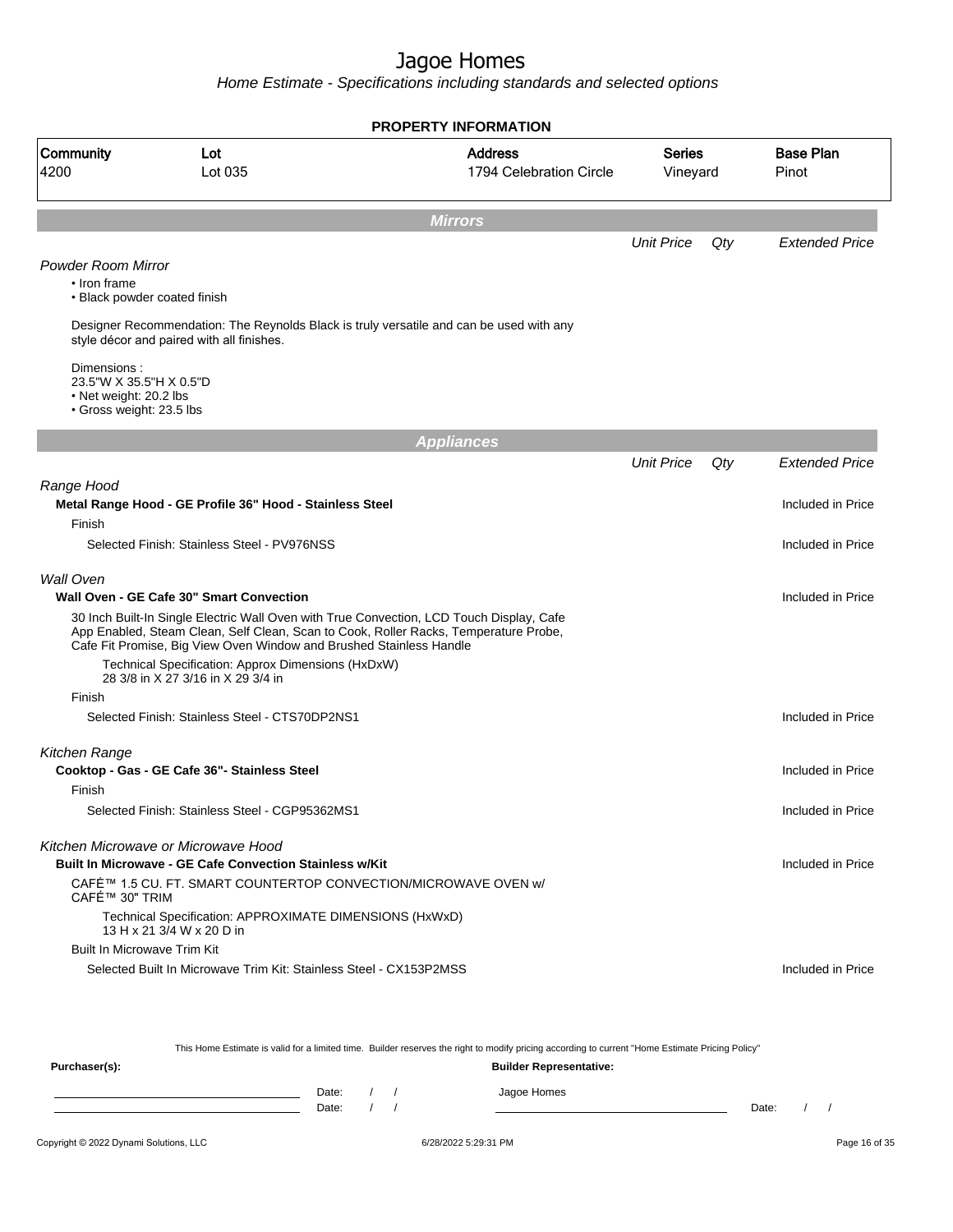|                                      |                                                                                                             | <b>PROPERTY INFORMATION</b>                                                                  |                           |                  |                           |
|--------------------------------------|-------------------------------------------------------------------------------------------------------------|----------------------------------------------------------------------------------------------|---------------------------|------------------|---------------------------|
| Community<br>Lot<br>Lot 035<br>4200  |                                                                                                             | <b>Address</b><br>1794 Celebration Circle                                                    | <b>Series</b><br>Vineyard |                  | <b>Base Plan</b><br>Pinot |
|                                      |                                                                                                             | <b>Appliances</b>                                                                            |                           |                  |                           |
|                                      |                                                                                                             |                                                                                              | <b>Unit Price</b>         | Qty              | <b>Extended Price</b>     |
| Microwave                            | Kitchen Microwave or Microwave Hood                                                                         |                                                                                              |                           |                  |                           |
|                                      | Selected Microwave: Stainless Steel - CEB515P2NSS                                                           |                                                                                              |                           |                  | Included in Price         |
| Kitchen Dishwasher                   |                                                                                                             |                                                                                              |                           |                  |                           |
|                                      | Dishwasher - GE Cafe' Hidden Controls - Stainless Steel                                                     |                                                                                              |                           |                  | Included in Price         |
|                                      | CAFÉ™ SMART STAINLESS STEEL INTERIOR DISHWASHER WITH SANITIZE AND<br>ULTRA WASH & DUAL CONVECTION ULTRA DRY |                                                                                              |                           |                  |                           |
|                                      | Technical Specification: APPROXIMATE DIMENSIONS (HxWxD)<br>34 H x 23 3/4 W x 24 D in                        |                                                                                              |                           |                  |                           |
| Finish                               |                                                                                                             |                                                                                              |                           |                  |                           |
|                                      | Selected Finish: Stainless Steel - CDT845P2                                                                 |                                                                                              |                           |                  | Included in Price         |
| Refrigerator                         |                                                                                                             |                                                                                              |                           |                  |                           |
|                                      | Refrigerator - GE Cafe' Counter Depth French Door - Stainless Steel                                         |                                                                                              |                           |                  | Included in Price         |
| Finish                               | Selected Finish: Stainless Steel - CYE22TP2MS1                                                              |                                                                                              |                           |                  | Included in Price         |
|                                      |                                                                                                             |                                                                                              |                           |                  |                           |
| <b>Beverage Cooler</b>               |                                                                                                             |                                                                                              |                           |                  |                           |
|                                      | Beverage Center - GE Profile - Stainless Steel                                                              |                                                                                              |                           |                  | Included in Price         |
| Finish                               |                                                                                                             |                                                                                              |                           |                  |                           |
|                                      | Selected Finish: Stainless Steel - CCP06BP2PS1                                                              |                                                                                              |                           |                  | Included in Price         |
|                                      |                                                                                                             | <b>Plumbing</b>                                                                              |                           |                  |                           |
|                                      |                                                                                                             |                                                                                              | <b>Unit Price</b>         | Qty              | <b>Extended Price</b>     |
| <b>Owners Bath   Fixtures</b>        |                                                                                                             |                                                                                              |                           |                  |                           |
| <b>Bath Fixtures   White</b>         |                                                                                                             |                                                                                              |                           |                  | Included in Price         |
| Owners Bath   Vanity                 |                                                                                                             |                                                                                              |                           |                  |                           |
| <b>Specification Per Base Plan</b>   |                                                                                                             |                                                                                              |                           |                  | Included in Price         |
| for more information.                |                                                                                                             | Vanity specification as indicated on Base Floor Plan. Please contact your Design Coordinator |                           |                  |                           |
| <b>Owners Bath   Lavatory Faucet</b> |                                                                                                             |                                                                                              |                           |                  |                           |
| <b>Delta Ashlyn Collection</b>       |                                                                                                             |                                                                                              |                           | $\boldsymbol{2}$ | Included in Price         |
| Finish                               |                                                                                                             |                                                                                              |                           |                  |                           |
|                                      | Selected Finish: Matte Black                                                                                |                                                                                              |                           |                  | \$280.00                  |
| Spread                               |                                                                                                             |                                                                                              |                           |                  |                           |
|                                      | Selected Spread: 3564   8" Spread                                                                           |                                                                                              |                           |                  | Included in Price         |

|               |       |                                |  | This Home Estimate is valid for a limited time. Builder reserves the right to modify pricing according to current "Home Estimate Pricing Policy" |       |  |  |  |
|---------------|-------|--------------------------------|--|--------------------------------------------------------------------------------------------------------------------------------------------------|-------|--|--|--|
| Purchaser(s): |       | <b>Builder Representative:</b> |  |                                                                                                                                                  |       |  |  |  |
|               | Date: |                                |  | Jagoe Homes                                                                                                                                      |       |  |  |  |
|               | Date: |                                |  |                                                                                                                                                  | Date: |  |  |  |
|               |       |                                |  |                                                                                                                                                  |       |  |  |  |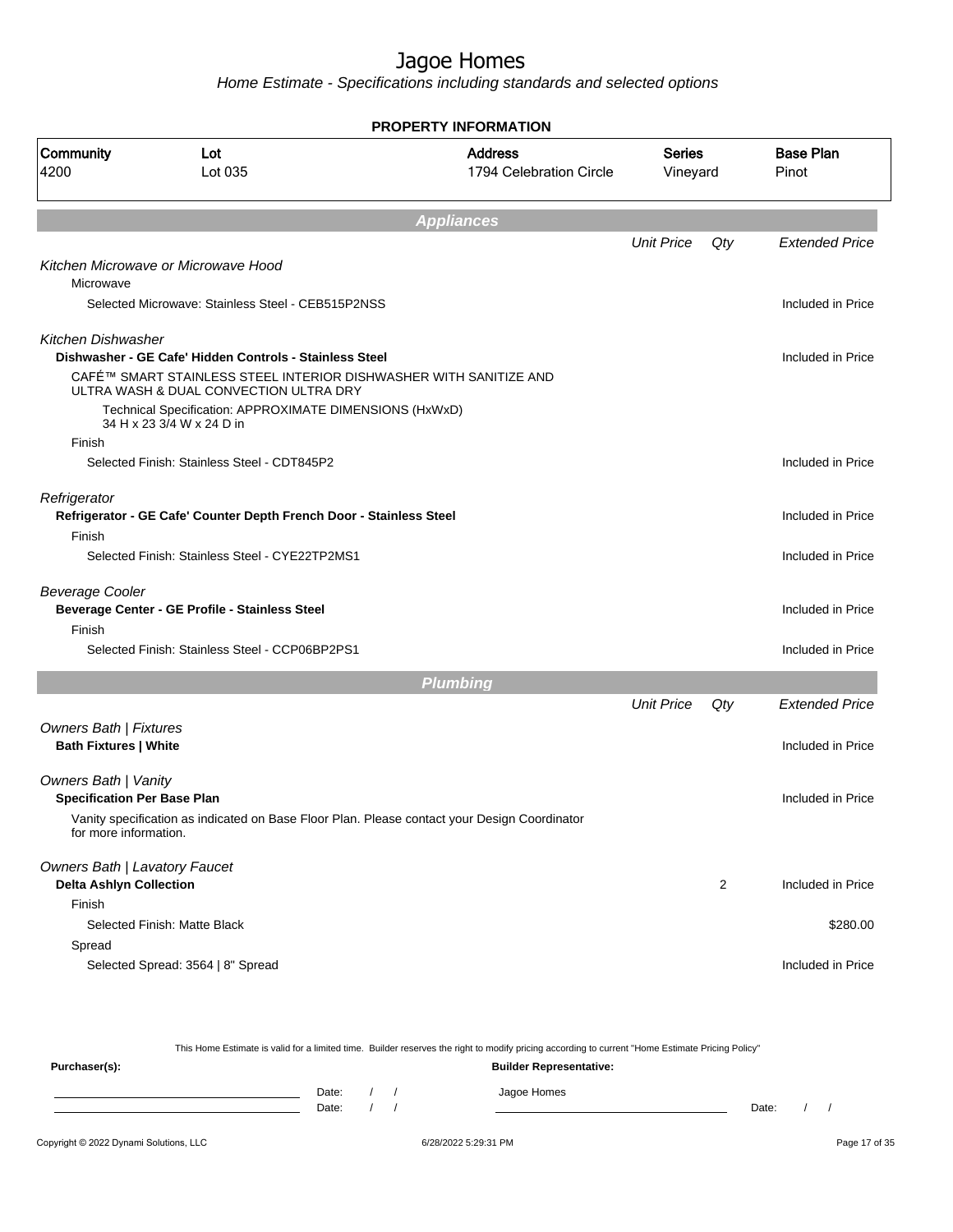Home Estimate - Specifications including standards and selected options

|                                                                                   |                                                                                                                            | <b>PROPERTY INFORMATION</b>               |                           |     |                           |
|-----------------------------------------------------------------------------------|----------------------------------------------------------------------------------------------------------------------------|-------------------------------------------|---------------------------|-----|---------------------------|
| Community<br>4200                                                                 | Lot<br>Lot 035                                                                                                             | <b>Address</b><br>1794 Celebration Circle | <b>Series</b><br>Vineyard |     | <b>Base Plan</b><br>Pinot |
|                                                                                   |                                                                                                                            | <b>Plumbing</b>                           |                           |     |                           |
|                                                                                   |                                                                                                                            |                                           | <b>Unit Price</b>         | Qty | <b>Extended Price</b>     |
|                                                                                   | Owners Bath   Tub/Shower or Shower Stall<br>Ceramic Shower   Ceramic   Per Plan   Ceramic Shower Floor                     |                                           |                           |     | Included in Price         |
| Ceramic Shower Per Plan                                                           |                                                                                                                            |                                           |                           |     |                           |
| Included:<br><b>Accent Strip</b><br>Ceramic Shower Floor<br>(2) 9" Corner Shelves | Frameless Hinged Clear Glass Door in Chrome<br>Additional Ceramic Shower Design Options are available for Personalization. |                                           |                           |     |                           |
| Wall Tile   12x24                                                                 | Owners Bath   Ceramic Shower   Wall Tile                                                                                   |                                           |                           |     | Included in Price         |
| Ceramic Color                                                                     |                                                                                                                            |                                           |                           |     |                           |
| Ceramic Install Pattern                                                           | Selected Ceramic Color: CT76 CALACATTA EMPIRE                                                                              |                                           |                           |     | Included in Price         |
|                                                                                   | Selected Ceramic Install Pattern: Horizontal Straight Stack                                                                |                                           |                           |     | Included in Price         |
| <b>Grout Color</b>                                                                |                                                                                                                            |                                           |                           |     |                           |
|                                                                                   | Selected Grout Color: 02 Pewter                                                                                            |                                           |                           |     | Included in Price         |
| Trim                                                                              |                                                                                                                            |                                           |                           |     |                           |
|                                                                                   | Selected Trim: Jolly   Brushed Graphite                                                                                    |                                           |                           |     | Included in Price         |
| <b>Storage</b>                                                                    | Owners Bath   Ceramic Shower   Storage                                                                                     |                                           |                           |     | \$0.00                    |
|                                                                                   | (2) Corner Shelves Included. Niche selection is in place of corner shelves.                                                |                                           |                           |     |                           |
| Shower Shelving                                                                   |                                                                                                                            |                                           |                           |     |                           |
|                                                                                   | Selected Shower Shelving: 12x24 Vertical Niche                                                                             |                                           |                           |     | Included in Price         |
|                                                                                   | Owners Bath   Ceramic Shower   Door<br>Shower Door   Per Plan   Frameless Hinged                                           |                                           |                           |     | Included in Price         |
| <b>Glass Pattern</b>                                                              |                                                                                                                            |                                           |                           |     |                           |
| <b>Shower Door Finish</b>                                                         | Selected Glass Pattern: Clear                                                                                              |                                           |                           |     | Included in Price         |
|                                                                                   | Selected Shower Door Finish: Matte Black                                                                                   |                                           |                           |     | \$740.00                  |
|                                                                                   |                                                                                                                            |                                           |                           |     |                           |
| <b>Accent Strip   Mosaic   Vertical</b>                                           | Owners Bath   Ceramic Shower   Accent<br>Accent Strip to be installed with pattern running Vertical (JHI Design Standard)  |                                           |                           |     | \$505.00                  |
| Ceramic Color                                                                     | Selected Ceramic Color: Hexagon RL23 Stamina Gray                                                                          |                                           |                           |     | Included in Price         |

This Home Estimate is valid for a limited time. Builder reserves the right to modify pricing according to current "Home Estimate Pricing Policy"

**Purchaser(s): Builder Representative:** Date: / / Jagoe Homes<br>Date: / / Jagoe Homes Date: / / **Date: / / 2006** Date: / / / Date: / / /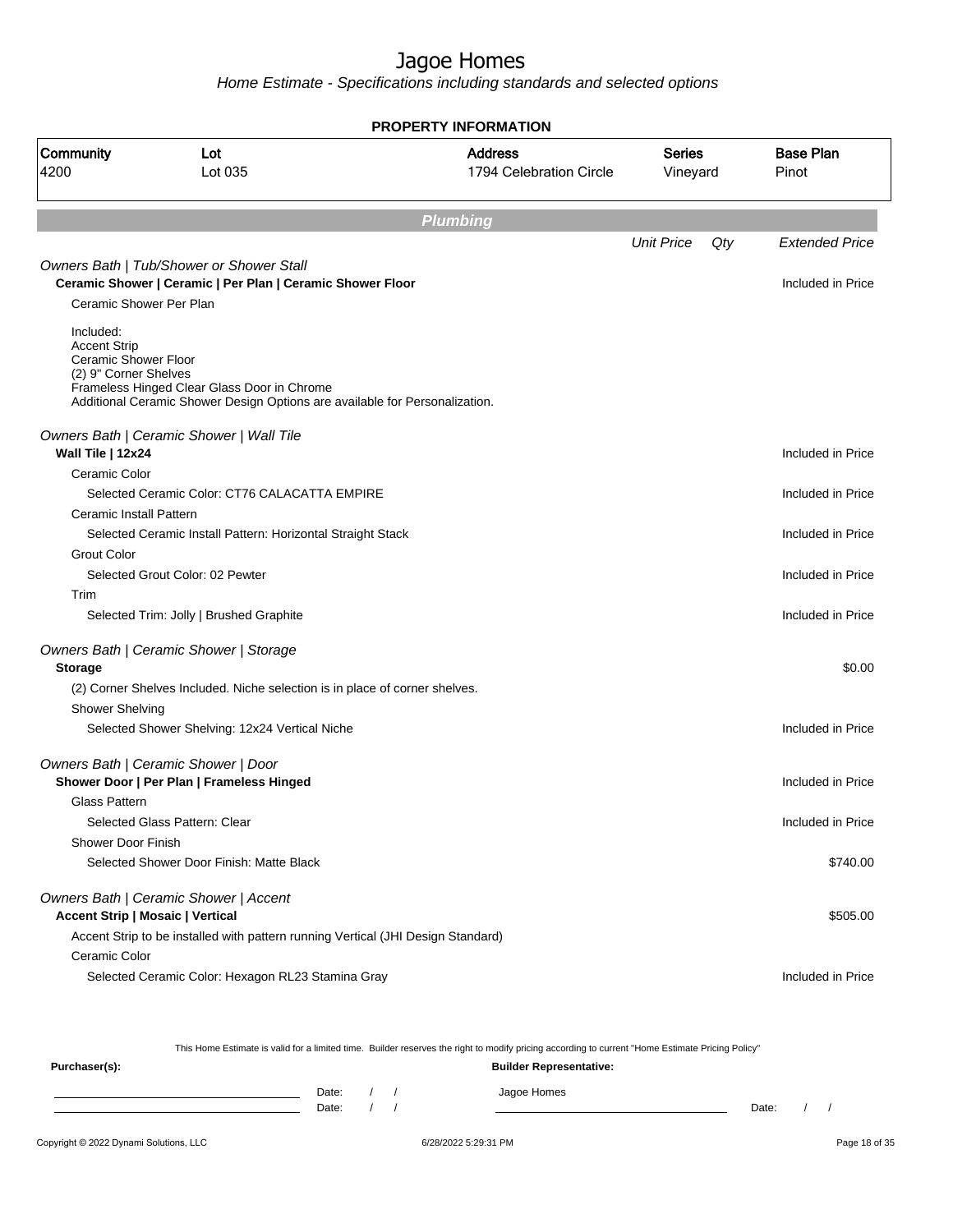Home Estimate - Specifications including standards and selected options

|                            |                                                                                                                     | <b>PROPERTY INFORMATION</b>               |                           |     |                           |
|----------------------------|---------------------------------------------------------------------------------------------------------------------|-------------------------------------------|---------------------------|-----|---------------------------|
| Community<br>4200          | Lot<br>Lot 035                                                                                                      | <b>Address</b><br>1794 Celebration Circle | <b>Series</b><br>Vineyard |     | <b>Base Plan</b><br>Pinot |
|                            |                                                                                                                     | <b>Plumbing</b>                           |                           |     |                           |
|                            |                                                                                                                     |                                           | <b>Unit Price</b>         | Qty | <b>Extended Price</b>     |
|                            | Owners Bath   Ceramic Shower   Floor                                                                                |                                           |                           |     |                           |
|                            | Shower Floor   Per Plan   Mosaic                                                                                    |                                           |                           |     | Included in Price         |
| Ceramic Color              |                                                                                                                     |                                           |                           |     |                           |
|                            | Selected Ceramic Color: Hexagon RL23 Stamina Gray                                                                   |                                           |                           |     | Included in Price         |
| <b>Grout Color</b>         |                                                                                                                     |                                           |                           |     |                           |
|                            | Selected Grout Color: To Match Wall Tile Selection                                                                  |                                           |                           |     | Included in Price         |
|                            | Owners Bath   Shower Stall Faucet                                                                                   |                                           |                           |     |                           |
| <b>Mount Rain Can</b>      | Delta Ashyin®   Monitor® 17 Series Shower Trim   Wall Mount Hand Held Sprayer   Wall                                |                                           |                           |     | Included in Price         |
|                            | Includes: Separate handles for volume + temperature control and diverter                                            |                                           |                           |     |                           |
| Finish                     |                                                                                                                     |                                           |                           |     |                           |
|                            | Selected Finish: Matte Black                                                                                        |                                           |                           |     | \$220.00                  |
|                            | Owners Bath   Free Standing Tub<br>American Standard Cadet 66" Acrylic Free Standing Soaking Tub with Chrome Faucet |                                           |                           |     | Included in Price         |
| See plans for details.     | Walls may have to be moved to accommodate tub.                                                                      |                                           |                           |     |                           |
| Color                      |                                                                                                                     |                                           |                           |     |                           |
|                            | Selected Color: White                                                                                               |                                           |                           |     | Included in Price         |
| Owners Bath   Commode      | <b>Commode   Elongated Bowl   Hymont</b>                                                                            |                                           |                           |     | Included in Price         |
| Hymont is approx. 17" tall |                                                                                                                     |                                           |                           |     |                           |
|                            | Owners Bath   Bath Accessory Collection                                                                             |                                           |                           |     |                           |
| Delta Ashlyn® Options      |                                                                                                                     |                                           |                           |     | Included in Price         |
| Owners Bath   Accessories  |                                                                                                                     |                                           |                           |     |                           |
|                            | Delta Ashlyn®   Toilet Paper Holder                                                                                 |                                           |                           |     | \$0.00                    |
| Finish                     |                                                                                                                     |                                           |                           |     |                           |
|                            | Selected Finish: Matte Black                                                                                        |                                           |                           |     | \$30.00                   |
|                            | Delta Ashlyn®   Robe Hook (Qty 2)                                                                                   |                                           |                           |     | \$0.00                    |
| Finish                     |                                                                                                                     |                                           |                           |     |                           |
|                            | Selected Finish: Matte Black                                                                                        |                                           |                           |     | \$30.00                   |
| Delta Ashlyn®   Towel Ring |                                                                                                                     |                                           |                           |     | \$0.00                    |
| Finish                     |                                                                                                                     |                                           |                           |     |                           |
|                            | Selected Finish: Matte Black                                                                                        |                                           |                           |     | \$30.00                   |

Copyright © 2022 Dynami Solutions, LLC <br>
6/28/2022 5:29:31 PM Page 19 of 35 This Home Estimate is valid for a limited time. Builder reserves the right to modify pricing according to current "Home Estimate Pricing Policy" **Purchaser(s): Builder Representative:** Date: / / Jagoe Homes<br>Date: / / Jagoe Homes Date: / / Date: / /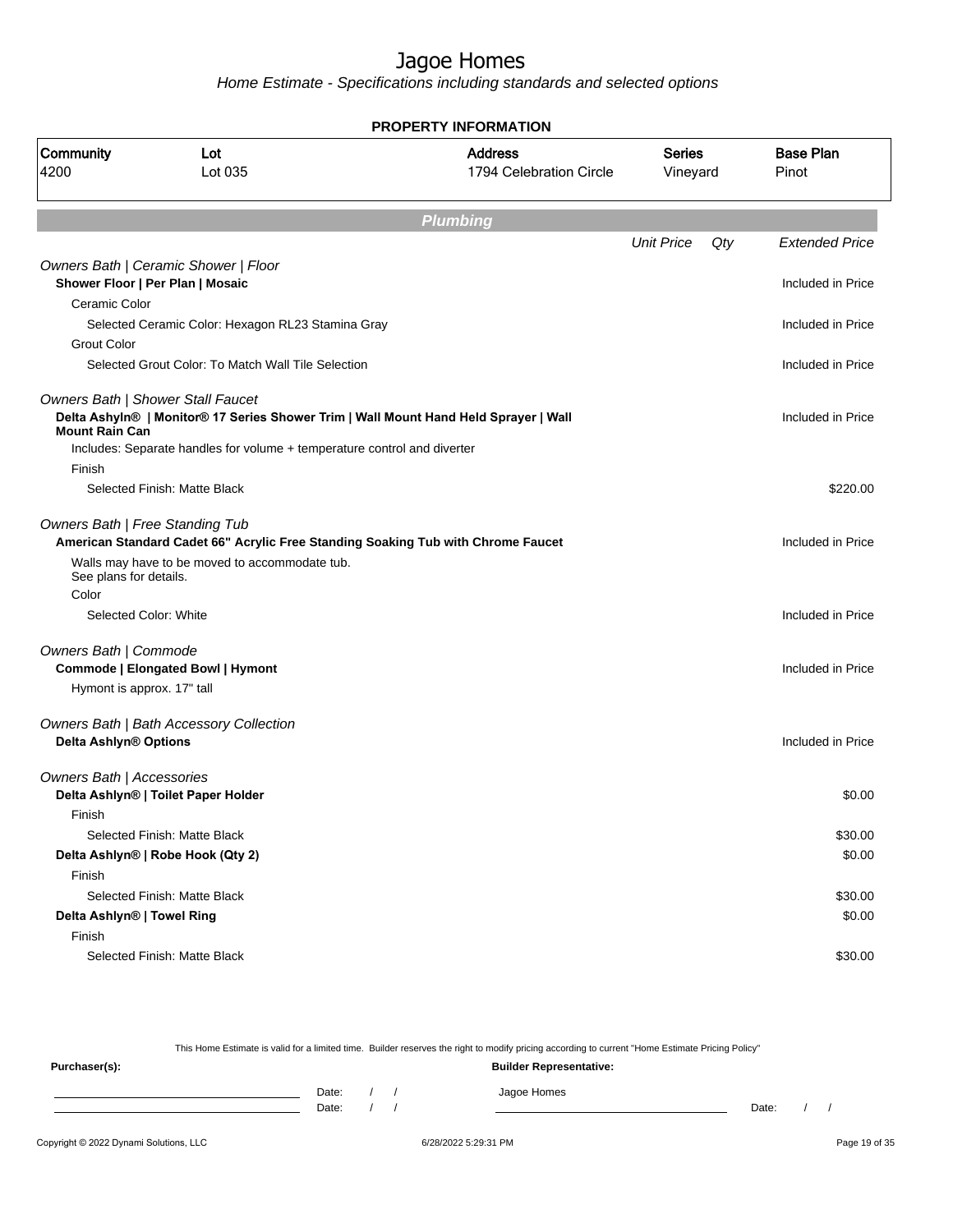Home Estimate - Specifications including standards and selected options

|                                                             |                                                                                                                                                  | <b>PROPERTY INFORMATION</b>               |                           |     |                           |
|-------------------------------------------------------------|--------------------------------------------------------------------------------------------------------------------------------------------------|-------------------------------------------|---------------------------|-----|---------------------------|
| Community<br>4200                                           | Lot<br>Lot 035                                                                                                                                   | <b>Address</b><br>1794 Celebration Circle | <b>Series</b><br>Vineyard |     | <b>Base Plan</b><br>Pinot |
|                                                             |                                                                                                                                                  | <b>Plumbing</b>                           |                           |     |                           |
|                                                             |                                                                                                                                                  |                                           | <b>Unit Price</b>         | Qty | <b>Extended Price</b>     |
| Bath 2   Fixtures<br><b>Bath Fixtures   White</b>           |                                                                                                                                                  |                                           |                           |     | Included in Price         |
|                                                             |                                                                                                                                                  |                                           |                           |     |                           |
| Bath 2   Lavatory Faucet<br><b>Delta Ashlyn Collection</b>  |                                                                                                                                                  |                                           |                           | 2   | Included in Price         |
| Finish                                                      |                                                                                                                                                  |                                           |                           |     |                           |
| Spread                                                      | Selected Finish: Matte Black                                                                                                                     |                                           |                           |     | \$280.00                  |
|                                                             | Selected Spread: 3564   8" Spread                                                                                                                |                                           |                           |     | Included in Price         |
|                                                             | Bath 2   Tub/Shower or Shower Stall                                                                                                              |                                           |                           |     |                           |
|                                                             | Tub/Shower   Oasis MB-6036   Ceramic Surround                                                                                                    |                                           |                           |     | Included in Price         |
| Wall Tile   12x24                                           | Bath 2   Tub/Shower   Ceramic Surround   Wall Tile                                                                                               |                                           |                           |     | Included in Price         |
| Ceramic Color                                               |                                                                                                                                                  |                                           |                           |     |                           |
| <b>Ceramic Install Pattern</b>                              | Selected Ceramic Color: CT76 CALACATTA EMPIRE                                                                                                    |                                           |                           |     | Included in Price         |
|                                                             | Selected Ceramic Install Pattern: Horizontal Third Offset                                                                                        |                                           |                           |     | Included in Price         |
| <b>Grout Color</b>                                          |                                                                                                                                                  |                                           |                           |     |                           |
|                                                             | Selected Grout Color: 02 Pewter                                                                                                                  |                                           |                           |     | Included in Price         |
| Trim                                                        |                                                                                                                                                  |                                           |                           |     |                           |
|                                                             | Selected Trim: Jolly   Brushed Graphite                                                                                                          |                                           |                           |     | Included in Price         |
| Bath 2   Tub/Shower Faucet                                  |                                                                                                                                                  |                                           |                           |     |                           |
|                                                             | Delta Ashlyn Tub/Shower Faucet T14464                                                                                                            |                                           |                           |     | Included in Price         |
| Finish                                                      |                                                                                                                                                  |                                           |                           |     |                           |
|                                                             | Selected Finish: Matte Black                                                                                                                     |                                           |                           |     | \$270.00                  |
| Bath 2   Commode                                            |                                                                                                                                                  |                                           |                           |     |                           |
|                                                             | Commode   Elongated Bowl   Hymont                                                                                                                |                                           |                           |     | Included in Price         |
| Hymont is approx. 17" tall                                  |                                                                                                                                                  |                                           |                           |     |                           |
| Bath 2   Bath Accessory Collection<br>Delta Ashlyn® Options |                                                                                                                                                  |                                           |                           |     | Included in Price         |
| Bath 2   Accessories                                        |                                                                                                                                                  |                                           |                           |     |                           |
| Finish                                                      | Delta Ashlyn®   Robe Hook (Qty 2)                                                                                                                |                                           |                           |     | \$0.00                    |
|                                                             | Selected Finish: Matte Black                                                                                                                     |                                           |                           |     | \$30.00                   |
|                                                             | This Home Estimate is valid for a limited time. Builder reserves the right to modify pricing according to current "Home Estimate Pricing Policy" |                                           |                           |     |                           |
| Purchaser(s):                                               |                                                                                                                                                  | <b>Builder Representative:</b>            |                           |     |                           |
|                                                             |                                                                                                                                                  |                                           |                           |     |                           |

Date: / / Jagoe Homes<br>Date: / / Jagoe Homes Date: / / **Date: / / 2006** Date: / / / Date: / / /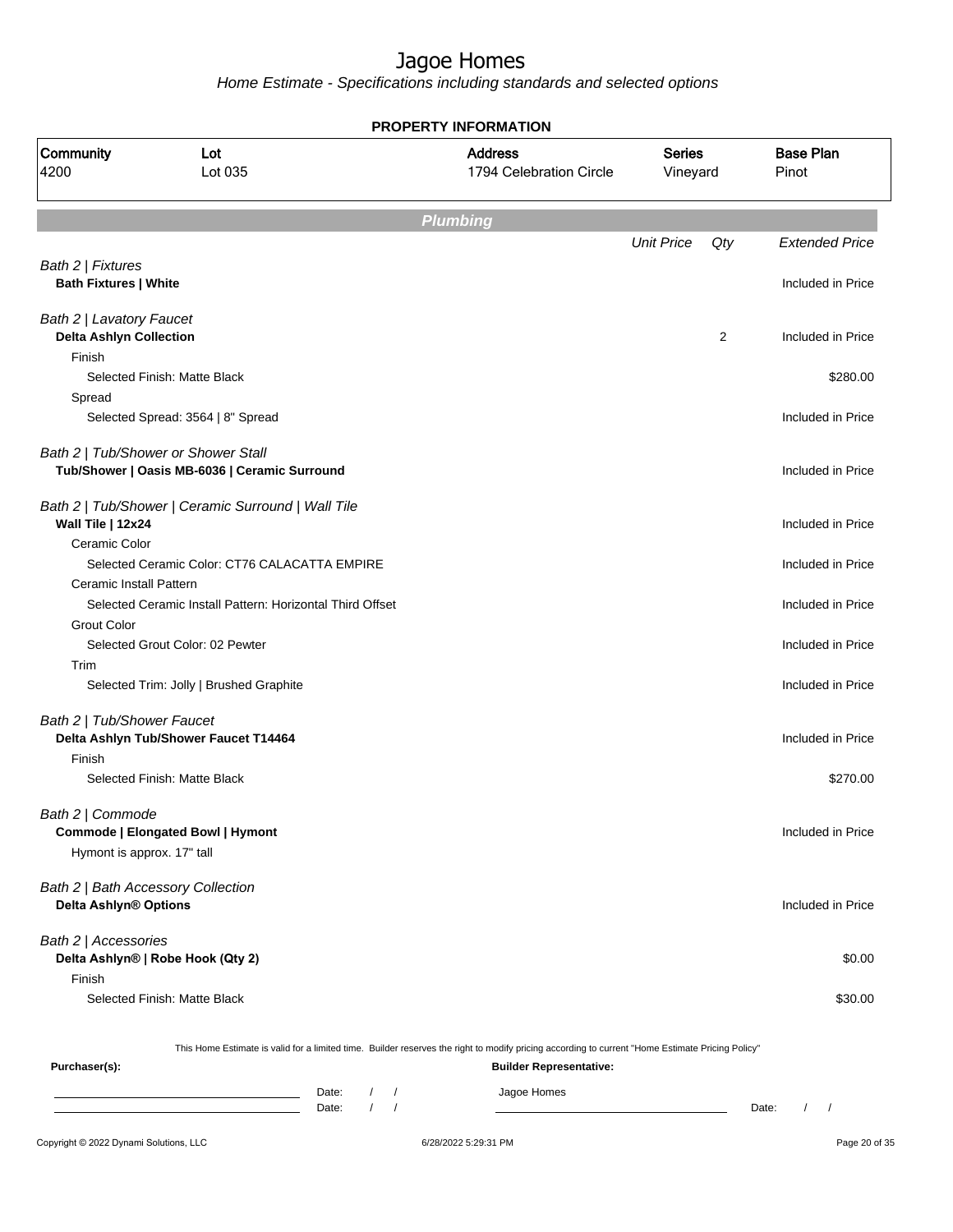Home Estimate - Specifications including standards and selected options

|                                                                 |                                                                                    | <b>PROPERTY INFORMATION</b>                                                                                                                      |                           |     |                           |
|-----------------------------------------------------------------|------------------------------------------------------------------------------------|--------------------------------------------------------------------------------------------------------------------------------------------------|---------------------------|-----|---------------------------|
| Community<br>4200                                               | Lot<br>Lot 035                                                                     | <b>Address</b><br>1794 Celebration Circle                                                                                                        | <b>Series</b><br>Vineyard |     | <b>Base Plan</b><br>Pinot |
|                                                                 |                                                                                    | <b>Plumbing</b>                                                                                                                                  |                           |     |                           |
|                                                                 |                                                                                    |                                                                                                                                                  | <b>Unit Price</b>         | Qty | <b>Extended Price</b>     |
| Bath 2   Accessories                                            |                                                                                    |                                                                                                                                                  |                           |     |                           |
| Delta Ashlyn®   Towel Ring                                      |                                                                                    |                                                                                                                                                  |                           |     | \$0.00                    |
| Finish                                                          |                                                                                    |                                                                                                                                                  |                           |     |                           |
|                                                                 | Selected Finish: Matte Black                                                       |                                                                                                                                                  |                           |     | \$30.00                   |
| Finish                                                          | Delta Ashlyn®   Toilet Paper Holder                                                |                                                                                                                                                  |                           |     | \$50.00                   |
|                                                                 | Selected Finish: Matte Black                                                       |                                                                                                                                                  |                           |     | \$30.00                   |
| Powder   Fixtures<br><b>Bath Fixtures   White</b>               |                                                                                    |                                                                                                                                                  |                           |     | Included in Price         |
|                                                                 |                                                                                    |                                                                                                                                                  |                           |     |                           |
| <b>Powder Lavatory Faucet</b><br><b>Delta Ashlyn Collection</b> |                                                                                    |                                                                                                                                                  |                           |     | Included in Price         |
| Finish                                                          |                                                                                    |                                                                                                                                                  |                           |     |                           |
|                                                                 | Selected Finish: Matte Black                                                       |                                                                                                                                                  |                           |     | \$140.00                  |
| Spread                                                          |                                                                                    |                                                                                                                                                  |                           |     |                           |
|                                                                 | Selected Spread: 3564   8" Spread                                                  |                                                                                                                                                  |                           |     | Included in Price         |
| Powder   Commode<br>Hymont is approx. 17" tall                  | <b>Commode   Elongated Bowl   Hymont</b>                                           |                                                                                                                                                  |                           |     | Included in Price         |
| Powder   Bath Accessory Collection<br>Delta Ashlyn® Options     |                                                                                    |                                                                                                                                                  |                           |     | Included in Price         |
| Powder   Accessories                                            |                                                                                    |                                                                                                                                                  |                           |     |                           |
|                                                                 | Delta Ashlyn®   Toilet Paper Holder                                                |                                                                                                                                                  |                           |     | \$0.00                    |
| Finish                                                          |                                                                                    |                                                                                                                                                  |                           |     |                           |
|                                                                 | Selected Finish: Matte Black                                                       |                                                                                                                                                  |                           |     | \$30.00                   |
| Delta Ashlyn®   Towel Ring                                      |                                                                                    |                                                                                                                                                  |                           |     | \$0.00                    |
| Finish                                                          |                                                                                    |                                                                                                                                                  |                           |     |                           |
|                                                                 | Selected Finish: Matte Black                                                       |                                                                                                                                                  |                           |     | \$30.00                   |
| Kitchen   Sink<br>& Disposal Flange                             | Blanco Diamond Undermount Sink - 60/40 Double High Divide w/Chrome Basket Strainer |                                                                                                                                                  |                           |     | \$620.00                  |
| Large Bowl 9 1/2" Deep<br>Small Bowl, 8" Deep                   |                                                                                    |                                                                                                                                                  |                           |     |                           |
| Color                                                           |                                                                                    |                                                                                                                                                  |                           |     |                           |
|                                                                 | Selected Color: Metallic Gray-440178                                               |                                                                                                                                                  |                           |     | Included in Price         |
|                                                                 |                                                                                    | This Home Estimate is valid for a limited time. Builder reserves the right to modify pricing according to current "Home Estimate Pricing Policy" |                           |     |                           |
| Purchaser(s):                                                   |                                                                                    | <b>Builder Representative:</b>                                                                                                                   |                           |     |                           |

Date: / / Jagoe Homes<br>Date: / / Jagoe Homes Date: / / **Date: / / 2006** Date: / / / Date: / / / Date: / / / 2006 Date: / / / 2006 Date: / / / 2006 Date: / / / 2006 Date: / / / 2007 Date: / / / 2007 Date: / / / 2007 Date: / / / 2007 Date: / / / 2007 Date: / / / 2007 D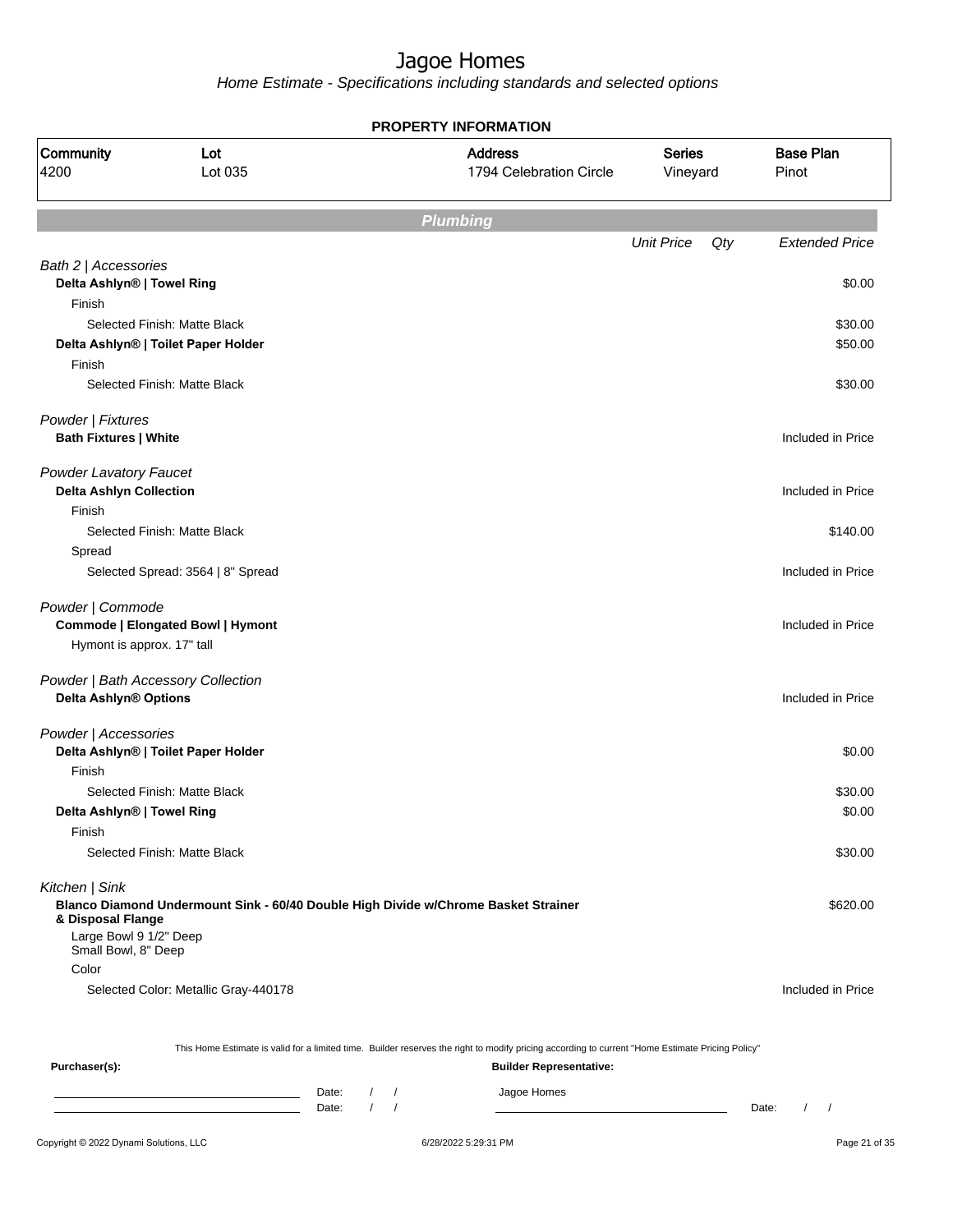Home Estimate - Specifications including standards and selected options

| <b>PROPERTY INFORMATION</b>                                     |                                                                                                     |                                                                                                                                                  |                           |                           |  |  |  |  |
|-----------------------------------------------------------------|-----------------------------------------------------------------------------------------------------|--------------------------------------------------------------------------------------------------------------------------------------------------|---------------------------|---------------------------|--|--|--|--|
| Community<br>4200                                               | Lot<br>Lot 035                                                                                      | <b>Address</b><br>1794 Celebration Circle                                                                                                        | <b>Series</b><br>Vineyard | <b>Base Plan</b><br>Pinot |  |  |  |  |
|                                                                 |                                                                                                     | <b>Plumbing</b>                                                                                                                                  |                           |                           |  |  |  |  |
|                                                                 |                                                                                                     |                                                                                                                                                  | <b>Unit Price</b><br>Qty  | <b>Extended Price</b>     |  |  |  |  |
| Kitchen   Sink Faucet<br>Finish                                 | Emmaline #9182   Single Handle Pull Down<br>Selected Finish: Matte Black                            |                                                                                                                                                  |                           | \$80.00<br>\$140.00       |  |  |  |  |
| Kitchen   Garbage Disposal<br>Garbage Disposal 1/2 hp           |                                                                                                     |                                                                                                                                                  |                           | Included in Price         |  |  |  |  |
| Kitchen Ice Maker Water Line<br><b>Ice Maker Water Line</b>     |                                                                                                     |                                                                                                                                                  |                           | Included in Price         |  |  |  |  |
| Kitchen   Gas Line for Range<br>Existing 220v outlet remains.   | Gas Line for Range, Includes 110-Volt Outlet                                                        |                                                                                                                                                  |                           | Included in Price         |  |  |  |  |
| Laundry   Sink                                                  | Drop-In Laundry Stainless Sink DSE2522 w/Delta 2497 Faucet<br>Elkay Stainless Steel Sink - 25"X 22" |                                                                                                                                                  |                           | Included in Price         |  |  |  |  |
| Finish                                                          | Selected Finish: Arctic Stainless                                                                   |                                                                                                                                                  |                           | Included in Price         |  |  |  |  |
| <b>Entire Home Water Heater</b><br><b>Tankless Water Heater</b> |                                                                                                     |                                                                                                                                                  |                           | Included in Price         |  |  |  |  |
| <b>Main Water Shutoff Valve</b>                                 | Entire Home Main Water Shutoff Valve                                                                |                                                                                                                                                  |                           | Included in Price         |  |  |  |  |
|                                                                 | <b>Entire Home Plumbing Supply Pipes</b><br><b>Plumbing Pipes: Water Continuous PEX Piping</b>      |                                                                                                                                                  |                           | Included in Price         |  |  |  |  |
|                                                                 | Entire Home Plumbing Waste & Vent Lines<br><b>Plumbing Drains and Vents PVC</b>                     |                                                                                                                                                  |                           | Included in Price         |  |  |  |  |
|                                                                 | Entire Home Secondary Shut-Off Valves<br>Secondary Shut-Off Valves at each fixture                  |                                                                                                                                                  |                           | Included in Price         |  |  |  |  |
| <b>Exterior Plumbing Sewer Lines</b>                            | Plumbing Pipes: Exterior Sewer Lines PVC Schedule 40                                                |                                                                                                                                                  |                           | Included in Price         |  |  |  |  |
| <b>Exterior Sillcocks</b>                                       | <b>Outside Faucets Frost Proof (Per Plan)</b>                                                       |                                                                                                                                                  |                           | Included in Price         |  |  |  |  |
|                                                                 |                                                                                                     | This Home Estimate is valid for a limited time. Builder reserves the right to modify pricing according to current "Home Estimate Pricing Policy" |                           |                           |  |  |  |  |
| Purchaser(s):                                                   |                                                                                                     | <b>Builder Representative:</b>                                                                                                                   |                           |                           |  |  |  |  |

Date: / / Jagoe Homes<br>Date: / / Jagoe Homes Date: / / Date: / /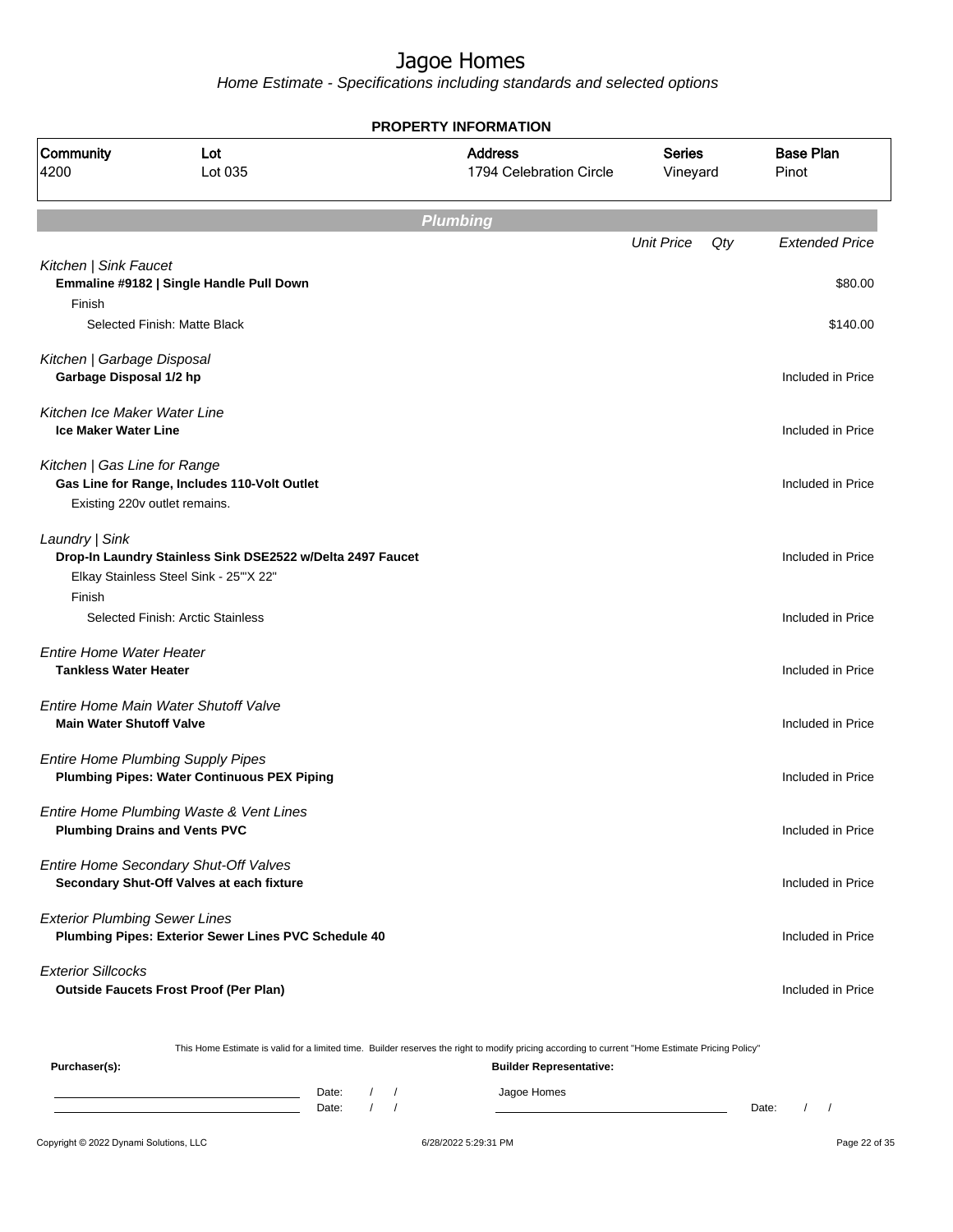Home Estimate - Specifications including standards and selected options

|                                                                        |                                                                            | <b>PROPERTY INFORMATION</b>                                                          |                           |     |                           |
|------------------------------------------------------------------------|----------------------------------------------------------------------------|--------------------------------------------------------------------------------------|---------------------------|-----|---------------------------|
| Community<br>4200                                                      | Lot<br>Lot 035                                                             | <b>Address</b><br>1794 Celebration Circle                                            | <b>Series</b><br>Vineyard |     | <b>Base Plan</b><br>Pinot |
|                                                                        |                                                                            | <b>Plumbing</b>                                                                      |                           |     |                           |
|                                                                        |                                                                            |                                                                                      | <b>Unit Price</b>         | Qty | <b>Extended Price</b>     |
| <b>Gas Line for Outdoor Grill</b><br><b>Gas Line for Outdoor Grill</b> |                                                                            |                                                                                      |                           |     | \$635.00                  |
|                                                                        |                                                                            | <b>Electrical</b>                                                                    |                           |     |                           |
|                                                                        |                                                                            |                                                                                      | <b>Unit Price</b>         | Qty | <b>Extended Price</b>     |
| Front Porch LED Downlighting                                           | Kichler LED Downlighting   Per Plan                                        |                                                                                      |                           |     | Included in Price         |
| 3000K<br><b>HORIZON II</b>                                             | Kichler #43870 - Textured White.                                           |                                                                                      |                           |     |                           |
| Height 1.25"<br>Width 6.25"                                            |                                                                            |                                                                                      |                           |     |                           |
| <b>Exterior Wall Lighting</b><br>Finish                                |                                                                            | Exterior Wall Mini Accent Lights #15374 w/BKT Mounting Bracket #15607 (Qty per plan) |                           |     | Included in Price         |
|                                                                        | Selected Finish: Textured Black                                            |                                                                                      |                           |     | Included in Price         |
| <b>Exterior Front Step Lighting</b>                                    | Front Step Lighting Kichler #15782 White (Qty per Homesite)                |                                                                                      |                           |     | Included in Price         |
|                                                                        | White Louvered Lens Deck & Patio Light                                     |                                                                                      |                           |     |                           |
| Foyer Light(s)                                                         | Kichler LED Downlighting   Per Plan                                        |                                                                                      |                           |     | Included in Price         |
| 3000K<br><b>HORIZON II</b>                                             | Kichler #43870 - Textured White.                                           |                                                                                      |                           |     |                           |
| Height 1.25"<br>Width 6.25"                                            |                                                                            |                                                                                      |                           |     |                           |
| <b>Great Room Ceiling Lighting</b>                                     | Kichler LED Downlighting   Per Plan                                        |                                                                                      |                           |     | Included in Price         |
| 3000K<br><b>HORIZON II</b>                                             | Kichler #43870 - Textured White.                                           |                                                                                      |                           |     |                           |
| Height 1.25"<br>Width 6.25"                                            |                                                                            |                                                                                      |                           |     |                           |
| Floor Outlet(s)                                                        | Family Room/Great Room 110V Floor Outlet(s)                                |                                                                                      |                           |     | Included in Price         |
|                                                                        | Includes one additional floor outlet to be installed in choice of location |                                                                                      |                           |     |                           |
|                                                                        |                                                                            |                                                                                      |                           |     |                           |
|                                                                        |                                                                            |                                                                                      |                           |     |                           |

This Home Estimate is valid for a limited time. Builder reserves the right to modify pricing according to current "Home Estimate Pricing Policy" **Purchaser(s): Builder Representative:** Date: / / Jagoe Homes<br>Date: / / Jagoe Homes Date: / / Date: / /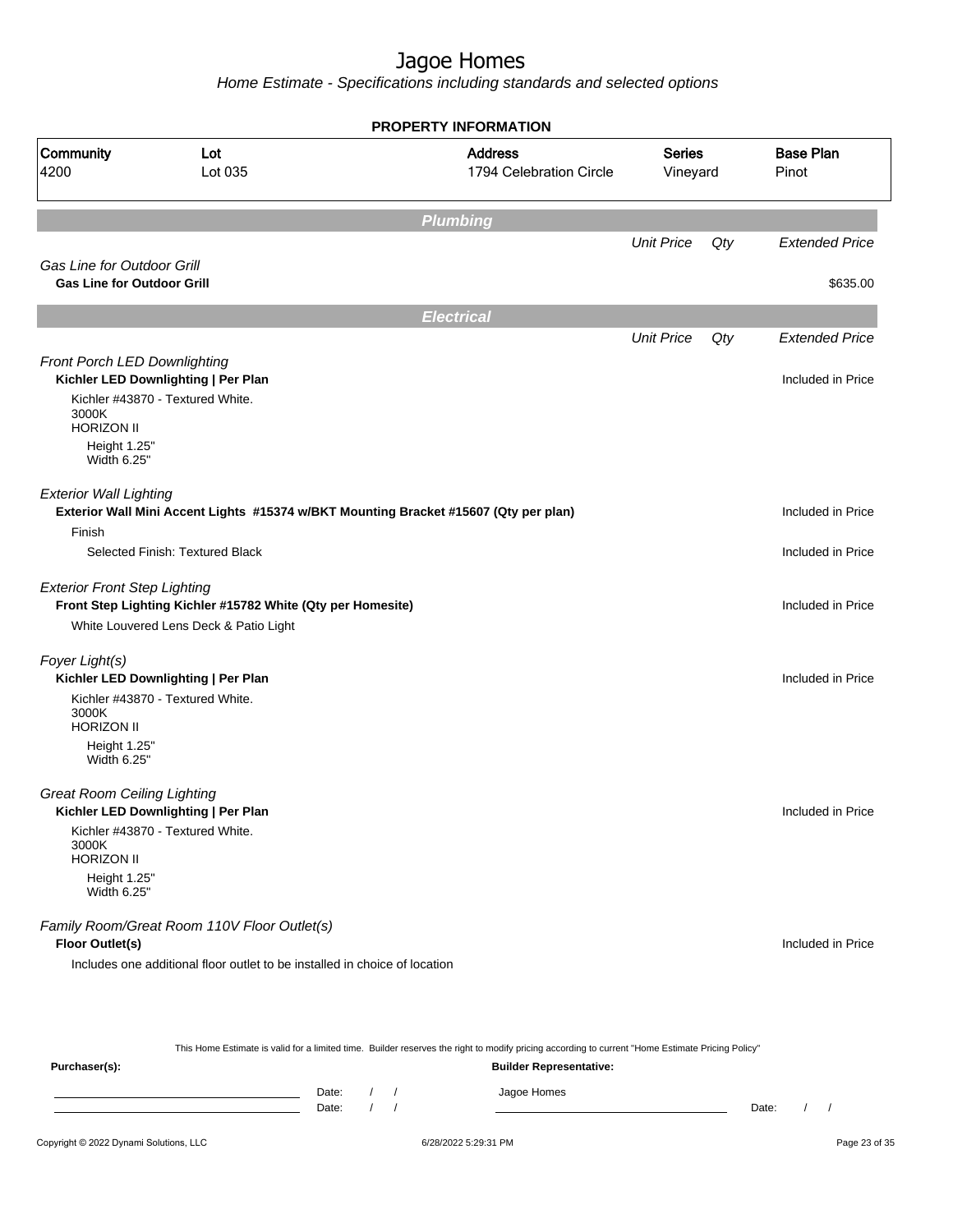Home Estimate - Specifications including standards and selected options

| <b>PROPERTY INFORMATION</b>                                |                                                                                                                                                  |                                           |                           |     |                           |  |  |
|------------------------------------------------------------|--------------------------------------------------------------------------------------------------------------------------------------------------|-------------------------------------------|---------------------------|-----|---------------------------|--|--|
| Community<br>4200                                          | Lot<br>Lot 035                                                                                                                                   | <b>Address</b><br>1794 Celebration Circle | <b>Series</b><br>Vineyard |     | <b>Base Plan</b><br>Pinot |  |  |
|                                                            |                                                                                                                                                  | <b>Electrical</b>                         |                           |     |                           |  |  |
|                                                            |                                                                                                                                                  |                                           | <b>Unit Price</b>         | Qty | <b>Extended Price</b>     |  |  |
| Kitchen   LED Downlighting<br>3000K                        | Kichler LED Downlighting   Per Plan<br>Kichler #43870 - Textured White.                                                                          |                                           |                           |     | Included in Price         |  |  |
| <b>HORIZON II</b><br>Height 1.25"<br>Width 6.25"           |                                                                                                                                                  |                                           |                           |     |                           |  |  |
| Kitchen Under Cabinet Light                                | Under Cabinet Lighting Package, per plan                                                                                                         |                                           |                           |     | Included in Price         |  |  |
| <b>Kitchen GFI Outlet</b><br><b>Interior GFI Outlet(s)</b> |                                                                                                                                                  |                                           |                           |     | Included in Price         |  |  |
| Kitchen Range Receptacle<br>Range 220 Volt Receptacle      |                                                                                                                                                  |                                           |                           |     | Included in Price         |  |  |
| Dining Area   Ceiling Light(s)                             | Kichler LED Downlighting   Per Plan                                                                                                              |                                           |                           |     | Included in Price         |  |  |
| 3000K<br><b>HORIZON II</b>                                 | Kichler #43870 - Textured White.                                                                                                                 |                                           |                           |     |                           |  |  |
| Height 1.25"<br>Width 6.25"                                |                                                                                                                                                  |                                           |                           |     |                           |  |  |
|                                                            | Dining Area   Additional Ceiling Fixture<br>Kichler - #43871 Elata 5 Light Chandelier                                                            |                                           |                           |     | \$640.00                  |  |  |
| Finish                                                     |                                                                                                                                                  |                                           |                           |     |                           |  |  |
|                                                            | Selected Finish: Olde Bronze OZ w/Gold Accents                                                                                                   |                                           |                           |     | Included in Price         |  |  |
| Study   LED Downlighting                                   | Kichler LED Downlighting   Per Plan                                                                                                              |                                           |                           |     | Included in Price         |  |  |
| 3000K<br><b>HORIZON II</b>                                 | Kichler #43870 - Textured White.                                                                                                                 |                                           |                           |     |                           |  |  |
| Height 1.25"<br>Width 6.25"                                |                                                                                                                                                  |                                           |                           |     |                           |  |  |
| Hobby Room Ceiling Light(s)                                | Kichler LED Downlighting   Per Plan                                                                                                              |                                           |                           |     | Included in Price         |  |  |
| 3000K<br><b>HORIZON II</b>                                 | Kichler #43870 - Textured White.                                                                                                                 |                                           |                           |     |                           |  |  |
|                                                            | This Home Estimate is valid for a limited time. Builder reserves the right to modify pricing according to current "Home Estimate Pricing Policy" |                                           |                           |     |                           |  |  |

This Home Estimate is valid for a limited time. Builder reserves the right to modify pricing according to current "Home Estimate Pricing Policy"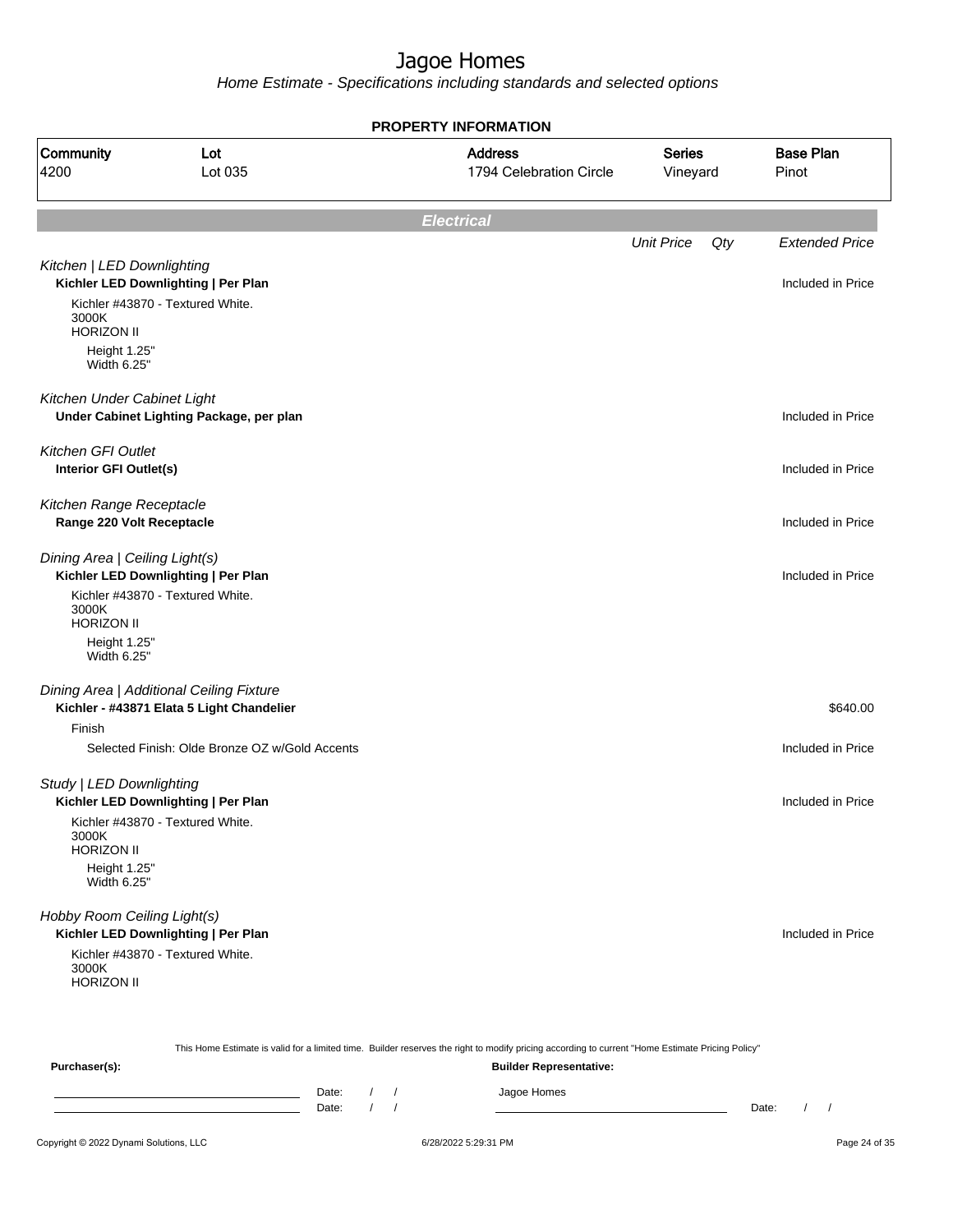Home Estimate - Specifications including standards and selected options

| <b>PROPERTY INFORMATION</b>                                |                                                                                       |                                                                                                |                           |     |                           |  |  |  |
|------------------------------------------------------------|---------------------------------------------------------------------------------------|------------------------------------------------------------------------------------------------|---------------------------|-----|---------------------------|--|--|--|
| Community<br>4200                                          | Lot<br>Lot 035                                                                        | <b>Address</b><br>1794 Celebration Circle                                                      | <b>Series</b><br>Vineyard |     | <b>Base Plan</b><br>Pinot |  |  |  |
|                                                            |                                                                                       | <b>Electrical</b>                                                                              |                           |     |                           |  |  |  |
|                                                            |                                                                                       |                                                                                                | <b>Unit Price</b>         | Qty | <b>Extended Price</b>     |  |  |  |
| Hobby Room Ceiling Light(s)<br>Height 1.25"<br>Width 6.25" |                                                                                       |                                                                                                |                           |     |                           |  |  |  |
| Powder Room Vanity Light                                   | Winslow   3 Light   21.5"   45886                                                     |                                                                                                |                           |     | Included in Price         |  |  |  |
|                                                            | is perfect in several aesthetic environments, including traditional and transitional. | The Winslow vanity light features a classic look with clear seeded glass. Winslow vanity light |                           |     |                           |  |  |  |
| mix in finishes.                                           |                                                                                       | Designer Recommendation: Pair Winslow in Black with Chrome Faucets for a classic but fun       |                           |     |                           |  |  |  |
| Finish                                                     | Selected Finish: Black BK                                                             |                                                                                                |                           |     | Included in Price         |  |  |  |
| Powder Room Fan or Fan/Light                               |                                                                                       | Panasonic Whisper Bath Recessed Exhaust Fan & Recessed Light Combo#FV08VRL1-o                  |                           |     | Included in Price         |  |  |  |
| Main Level Hall Ceiling Light(s)                           | Kichler LED Downlighting   Per Plan                                                   |                                                                                                |                           |     | Included in Price         |  |  |  |
| 3000K<br><b>HORIZON II</b>                                 | Kichler #43870 - Textured White.                                                      |                                                                                                |                           |     |                           |  |  |  |
| Height 1.25"<br>Width 6.25"                                |                                                                                       |                                                                                                |                           |     |                           |  |  |  |
| Family Entry Ceiling Fixture(s)                            | Kichler LED Downlighting   Per Plan                                                   |                                                                                                |                           |     | Included in Price         |  |  |  |
| 3000K<br><b>HORIZON II</b>                                 | Kichler #43870 - Textured White.                                                      |                                                                                                |                           |     |                           |  |  |  |
| Height 1.25"<br>Width 6.25"                                |                                                                                       |                                                                                                |                           |     |                           |  |  |  |
| Laundry Ceiling Light                                      | Satco - 9" Square Flush Mount, 18.5 Watt/LED w/Switch                                 |                                                                                                |                           |     | Included in Price         |  |  |  |
| Laundry Dryer Receptacle<br>Dryer 220 Volt Receptacle      |                                                                                       |                                                                                                |                           |     | Included in Price         |  |  |  |
| <b>Owner's Suite Ceiling Light</b>                         | Kichler - #43871 Elata 5 Light Chandelier                                             |                                                                                                |                           |     | \$630.00                  |  |  |  |
| Finish                                                     | Selected Finish: Olde Bronze OZ w/Gold Accents                                        |                                                                                                |                           |     | Included in Price         |  |  |  |
|                                                            |                                                                                       |                                                                                                |                           |     |                           |  |  |  |

This Home Estimate is valid for a limited time. Builder reserves the right to modify pricing according to current "Home Estimate Pricing Policy"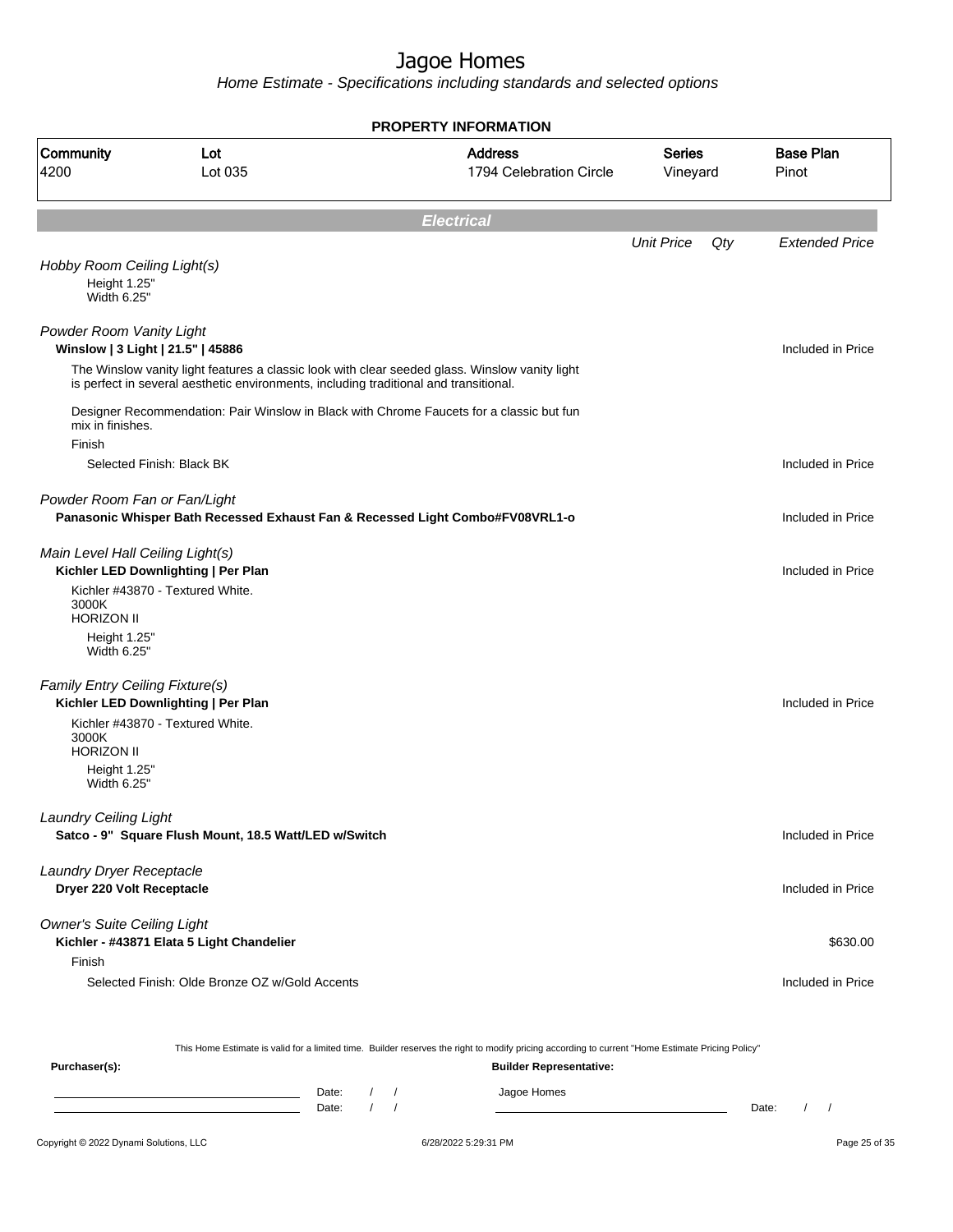|                                                                      |                                                                                                         | <b>PROPERTY INFORMATION</b>                                                                                                                      |                           |     |                           |
|----------------------------------------------------------------------|---------------------------------------------------------------------------------------------------------|--------------------------------------------------------------------------------------------------------------------------------------------------|---------------------------|-----|---------------------------|
| Community<br>4200                                                    | Lot<br>Lot 035                                                                                          | <b>Address</b><br>1794 Celebration Circle                                                                                                        | <b>Series</b><br>Vineyard |     | <b>Base Plan</b><br>Pinot |
|                                                                      |                                                                                                         | <b>Electrical</b>                                                                                                                                |                           |     |                           |
|                                                                      |                                                                                                         |                                                                                                                                                  | <b>Unit Price</b>         | Qty | <b>Extended Price</b>     |
| <b>Owners Suite   LED Downlighting</b><br>3000K<br><b>HORIZON II</b> | Kichler LED Downlighting   Per Plan<br>Kichler #43870 - Textured White.                                 |                                                                                                                                                  |                           |     | Included in Price         |
| Height 1.25"<br>Width 6.25"                                          |                                                                                                         |                                                                                                                                                  |                           |     |                           |
| Owners Closet(s)   Ceiling Light(s)                                  | Satco - 9" Square Flush Mount, 18.5 Watt/LED w/Switch                                                   |                                                                                                                                                  |                           |     | Included in Price         |
| <b>Owners Bath Vanity Light</b>                                      | Winslow   4 Lite   30"   45887   Qty 2                                                                  |                                                                                                                                                  |                           |     | Included in Price         |
|                                                                      | is perfect in several aesthetic environments, including traditional and transitional.                   | The Winslow vanity light features a classic look with clear seeded glass. Winslow vanity light                                                   |                           |     |                           |
| mix in finishes.<br>Finish                                           |                                                                                                         | Designer Recommendation: Pair Winslow in Black with Chrome Faucets for a classic but fun                                                         |                           |     |                           |
|                                                                      | Selected Finish: Black BK                                                                               |                                                                                                                                                  |                           |     | Included in Price         |
|                                                                      | Owners Bath Free Standing Tub Ceiling Light<br>Kichler Horizon II Downlighting LED, w/switch (Per Plan) |                                                                                                                                                  |                           |     | Included in Price         |
|                                                                      | Owner's Bath Ceramic Shower Recessed Fan/Recessed Light Combo                                           | Panasonic Whisper Bath Recessed Exhaust Fan & Recessed Light Combo#FV08VRL1-o                                                                    |                           |     | Included in Price         |
|                                                                      | Owner's Bath 2nd Recessed Fan/Recessed Light Combo                                                      | Panasonic Whisper Bath Recessed Exhaust Fan & Recessed Light Combo#FV08VRL1-o                                                                    |                           |     | Included in Price         |
| <b>Owner's Bath GFI Outlet</b><br><b>GFI Interior Outlet(s)</b>      |                                                                                                         |                                                                                                                                                  |                           |     | Included in Price         |
| Bedroom 2   Ceiling Light(s)                                         | Kichler LED Downlighting   Per Plan<br>Kichler #43870 - Textured White.                                 |                                                                                                                                                  |                           |     | Included in Price         |
| 3000K<br><b>HORIZON II</b>                                           |                                                                                                         |                                                                                                                                                  |                           |     |                           |
| Height 1.25"<br>Width 6.25"                                          |                                                                                                         |                                                                                                                                                  |                           |     |                           |
| Bedroom 2   Closet Light                                             | Satco - 7" Square Flush Mount, 13.5 Watt/LED                                                            |                                                                                                                                                  |                           |     | Included in Price         |
|                                                                      |                                                                                                         | This Home Estimate is valid for a limited time. Builder reserves the right to modify pricing according to current "Home Estimate Pricing Policy" |                           |     |                           |
| Purchaser(s):                                                        |                                                                                                         | <b>Builder Representative:</b>                                                                                                                   |                           |     |                           |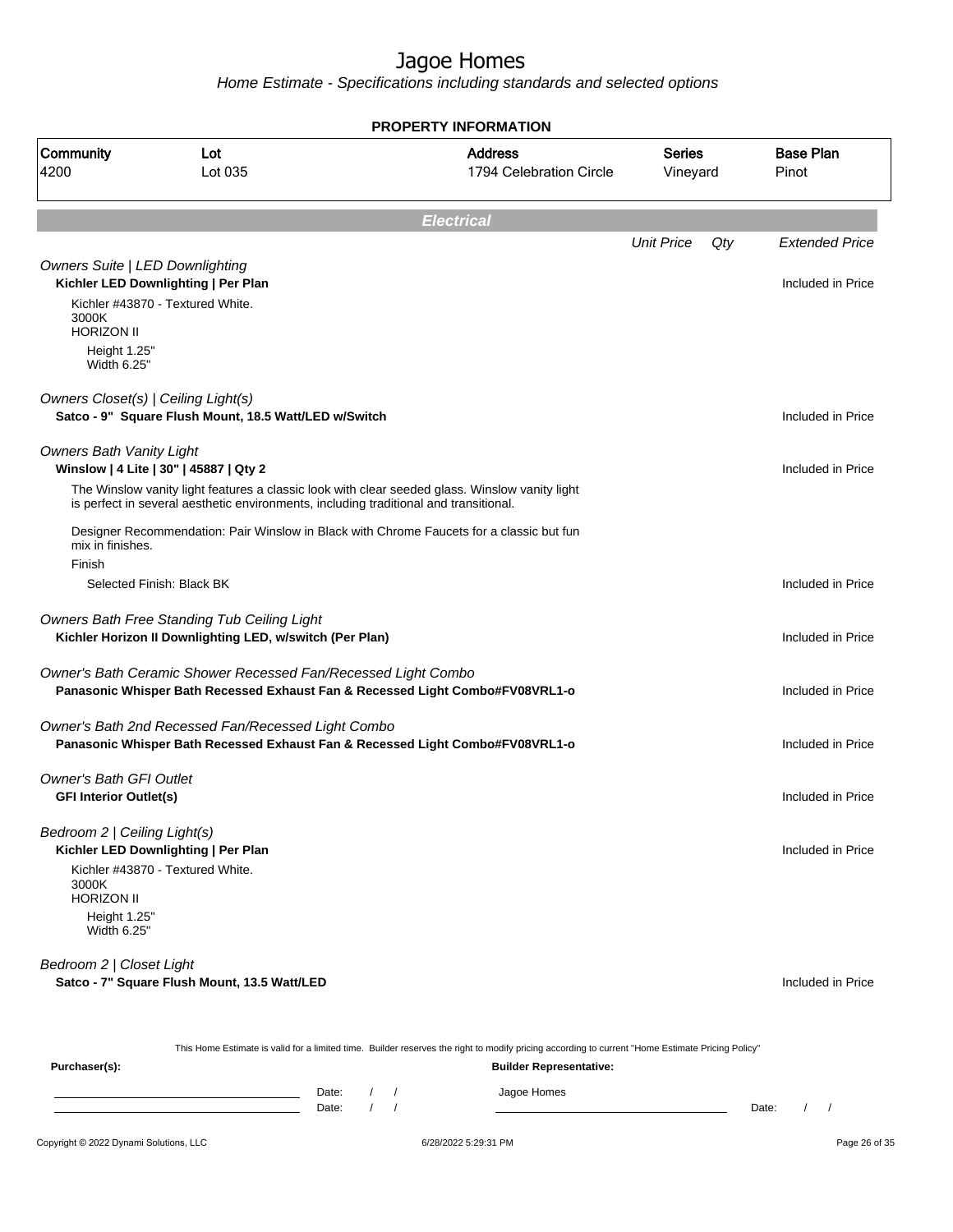|                                       |                                                                                                                                                  |                        | <b>PROPERTY INFORMATION</b>               |                           |     |                           |
|---------------------------------------|--------------------------------------------------------------------------------------------------------------------------------------------------|------------------------|-------------------------------------------|---------------------------|-----|---------------------------|
| Community<br>4200                     | Lot<br>Lot 035                                                                                                                                   |                        | <b>Address</b><br>1794 Celebration Circle | <b>Series</b><br>Vineyard |     | <b>Base Plan</b><br>Pinot |
|                                       |                                                                                                                                                  |                        | <b>Electrical</b>                         |                           |     |                           |
|                                       |                                                                                                                                                  |                        |                                           | <b>Unit Price</b>         | Qty | <b>Extended Price</b>     |
| Bedroom 3   Ceiling Light(s)          |                                                                                                                                                  |                        |                                           |                           |     |                           |
|                                       | Kichler LED Downlighting   Per Plan                                                                                                              |                        |                                           |                           |     | Included in Price         |
| 3000K<br><b>HORIZON II</b>            | Kichler #43870 - Textured White.                                                                                                                 |                        |                                           |                           |     |                           |
| Height 1.25"<br>Width 6.25"           |                                                                                                                                                  |                        |                                           |                           |     |                           |
| Bedroom 3   Closet Light              |                                                                                                                                                  |                        |                                           |                           |     |                           |
|                                       | Satco - 7" Square Flush Mount, 13.5 Watt/LED                                                                                                     |                        |                                           |                           |     | Included in Price         |
| <b>Bath 2 Vanity Light</b>            | Winslow   3 Light   21.5"   45886   Qty 2                                                                                                        |                        |                                           |                           |     | Included in Price         |
|                                       | The Winslow vanity light features a classic look with clear seeded glass. Winslow vanity light                                                   |                        |                                           |                           |     |                           |
|                                       | is perfect in several aesthetic environments, including traditional and transitional.                                                            |                        |                                           |                           |     |                           |
| mix in finishes.                      | Designer Recommendation: Pair Winslow in Black with Chrome Faucets for a classic but fun                                                         |                        |                                           |                           |     |                           |
| Finish                                |                                                                                                                                                  |                        |                                           |                           |     |                           |
|                                       | Selected Finish: Black BK                                                                                                                        |                        |                                           |                           |     | Included in Price         |
| Bath 2   Ceiling Light                |                                                                                                                                                  |                        |                                           |                           |     |                           |
|                                       | Kichler LED Downlighting   Per Plan<br>Kichler #43870 - Textured White.                                                                          |                        |                                           |                           |     | Included in Price         |
| 3000K<br><b>HORIZON II</b>            |                                                                                                                                                  |                        |                                           |                           |     |                           |
| Height 1.25"                          |                                                                                                                                                  |                        |                                           |                           |     |                           |
| Width 6.25"                           |                                                                                                                                                  |                        |                                           |                           |     |                           |
| Bath 2 GFI Outlet                     |                                                                                                                                                  |                        |                                           |                           |     |                           |
| Interior GFI Outlet(s)                |                                                                                                                                                  |                        |                                           |                           |     | Included in Price         |
|                                       | Bath 2 Recessed Fan/Recessed Light Combo                                                                                                         |                        |                                           |                           |     |                           |
|                                       | Panasonic Whisper Bath Recessed Exhaust Fan & Recessed Light Combo#FV08VRL1-o                                                                    |                        |                                           |                           |     | Included in Price         |
| Upper Level   Hall   Ceiling Light(s) |                                                                                                                                                  |                        |                                           |                           |     |                           |
|                                       | Kichler LED Downlighting   Per Plan                                                                                                              |                        |                                           |                           |     | Included in Price         |
| 3000K                                 | Kichler #43870 - Textured White.                                                                                                                 |                        |                                           |                           |     |                           |
| <b>HORIZON II</b>                     |                                                                                                                                                  |                        |                                           |                           |     |                           |
| Height 1.25"<br>Width 6.25"           |                                                                                                                                                  |                        |                                           |                           |     |                           |
| Loft Ceiling Light(s)                 |                                                                                                                                                  |                        |                                           |                           |     |                           |
|                                       | Kichler LED Downlighting   Per Plan                                                                                                              |                        |                                           |                           |     | Included in Price         |
|                                       | This Home Estimate is valid for a limited time. Builder reserves the right to modify pricing according to current "Home Estimate Pricing Policy" |                        |                                           |                           |     |                           |
| Purchaser(s):                         |                                                                                                                                                  |                        | <b>Builder Representative:</b>            |                           |     |                           |
|                                       | Date:<br><u> 1989 - Johann Barn, amerikansk politiker (</u>                                                                                      | $\sqrt{2}$<br>$\prime$ | Jagoe Homes                               |                           |     |                           |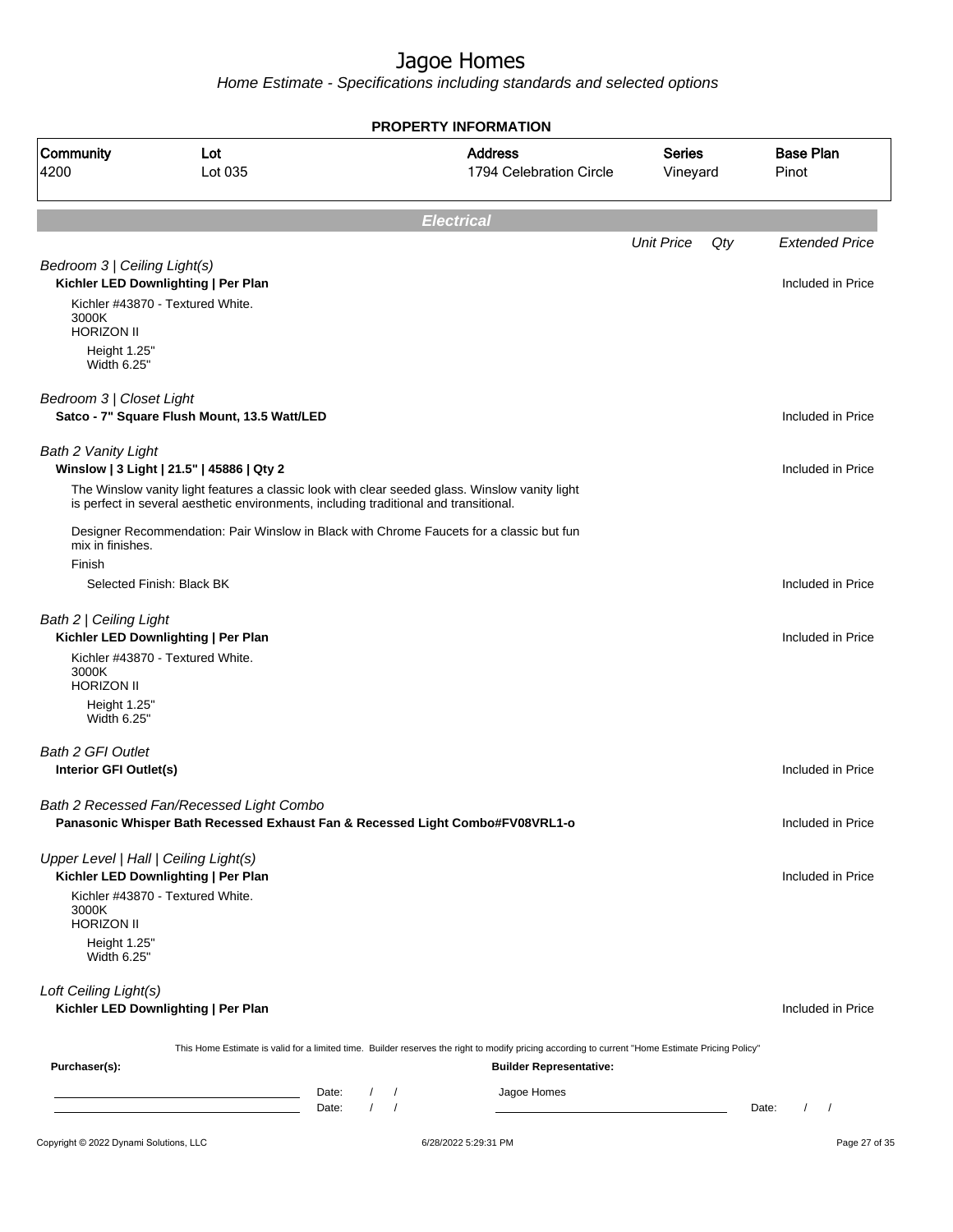|                                    |                                                                                                                                                        | <b>PROPERTY INFORMATION</b>                                                                                                                                                                      |                           |     |                           |
|------------------------------------|--------------------------------------------------------------------------------------------------------------------------------------------------------|--------------------------------------------------------------------------------------------------------------------------------------------------------------------------------------------------|---------------------------|-----|---------------------------|
| Community<br>4200                  | Lot<br>Lot 035                                                                                                                                         | <b>Address</b><br>1794 Celebration Circle                                                                                                                                                        | <b>Series</b><br>Vineyard |     | <b>Base Plan</b><br>Pinot |
|                                    |                                                                                                                                                        | <b>Electrical</b>                                                                                                                                                                                |                           |     |                           |
|                                    |                                                                                                                                                        |                                                                                                                                                                                                  | <b>Unit Price</b>         | Qty | <b>Extended Price</b>     |
| Loft Ceiling Light(s)              |                                                                                                                                                        |                                                                                                                                                                                                  |                           |     |                           |
| 3000K<br><b>HORIZON II</b>         | Kichler #43870 - Textured White.                                                                                                                       |                                                                                                                                                                                                  |                           |     |                           |
| Height 1.25"<br>Width 6.25"        |                                                                                                                                                        |                                                                                                                                                                                                  |                           |     |                           |
| Stairway Lighting                  |                                                                                                                                                        | Pass & Seymour NTLFULL-WCC6 Stairway Lighting, (3) or (4) Step Lights per plan, (2)                                                                                                              |                           |     | Included in Price         |
| <b>Switches</b><br>NTLFULLWCC6     |                                                                                                                                                        |                                                                                                                                                                                                  |                           |     |                           |
|                                    | hallways, kitchens and nurseries, this full night light features five adjustable light levels, a<br>face and body. LED Night Light, HORIZONTAL INSTALL | Install extra nighttime convenience, control and safety with P&S night light devices. Ideal for<br>hidden sensor that automatically controls the night light and an impact-resistant Lexan lens, |                           |     |                           |
| <b>Stairway Ceiling Lighting</b>   |                                                                                                                                                        |                                                                                                                                                                                                  |                           |     |                           |
|                                    | Kichler LED Downlighting   Per Plan                                                                                                                    |                                                                                                                                                                                                  |                           |     | Included in Price         |
| 3000K<br><b>HORIZON II</b>         | Kichler #43870 - Textured White.                                                                                                                       |                                                                                                                                                                                                  |                           |     |                           |
| Height 1.25"<br>Width 6.25"        |                                                                                                                                                        |                                                                                                                                                                                                  |                           |     |                           |
| Garage Ceiling Light(s)            |                                                                                                                                                        |                                                                                                                                                                                                  |                           |     |                           |
|                                    | Satco - 9" Square Flush Mount, 18.5 Watt/LED (Qty 2)                                                                                                   |                                                                                                                                                                                                  |                           |     | Included in Price         |
| Garage Opener                      |                                                                                                                                                        |                                                                                                                                                                                                  |                           |     |                           |
| <b>Garage Door Opener Pre-Wire</b> |                                                                                                                                                        |                                                                                                                                                                                                  |                           |     | Included in Price         |
| Garage Exterior Light              |                                                                                                                                                        |                                                                                                                                                                                                  |                           |     |                           |
|                                    | Coach Light   Mercer #59062   20" 1 Light                                                                                                              |                                                                                                                                                                                                  |                           |     | Included in Price         |
| finishes.<br>Finish                | The Mercer™ 20" 1 Light outdoor wall light features clear seeded glass. Available in two                                                               |                                                                                                                                                                                                  |                           |     |                           |
|                                    | Selected Finish: Olde Bronze                                                                                                                           |                                                                                                                                                                                                  |                           |     | Included in Price         |
|                                    | Front Porch Ceiling Fans or Hanging Lanterns<br>Ceiling Fan   Renew Designer #330163   LED Light Kit                                                   |                                                                                                                                                                                                  |                           |     | Included in Price         |
| Color                              | Selected Color: Satin Natural Bronze w/ Walnut Blades                                                                                                  |                                                                                                                                                                                                  |                           |     | Included in Price         |

| This Home Estimate is valid for a limited time. Builder reserves the right to modify pricing according to current "Home Estimate Pricing Policy" |                                |       |  |  |  |             |       |  |  |
|--------------------------------------------------------------------------------------------------------------------------------------------------|--------------------------------|-------|--|--|--|-------------|-------|--|--|
| Purchaser(s):                                                                                                                                    | <b>Builder Representative:</b> |       |  |  |  |             |       |  |  |
|                                                                                                                                                  |                                | Date: |  |  |  | Jagoe Homes |       |  |  |
|                                                                                                                                                  |                                | Date: |  |  |  |             | Date: |  |  |
|                                                                                                                                                  |                                |       |  |  |  |             |       |  |  |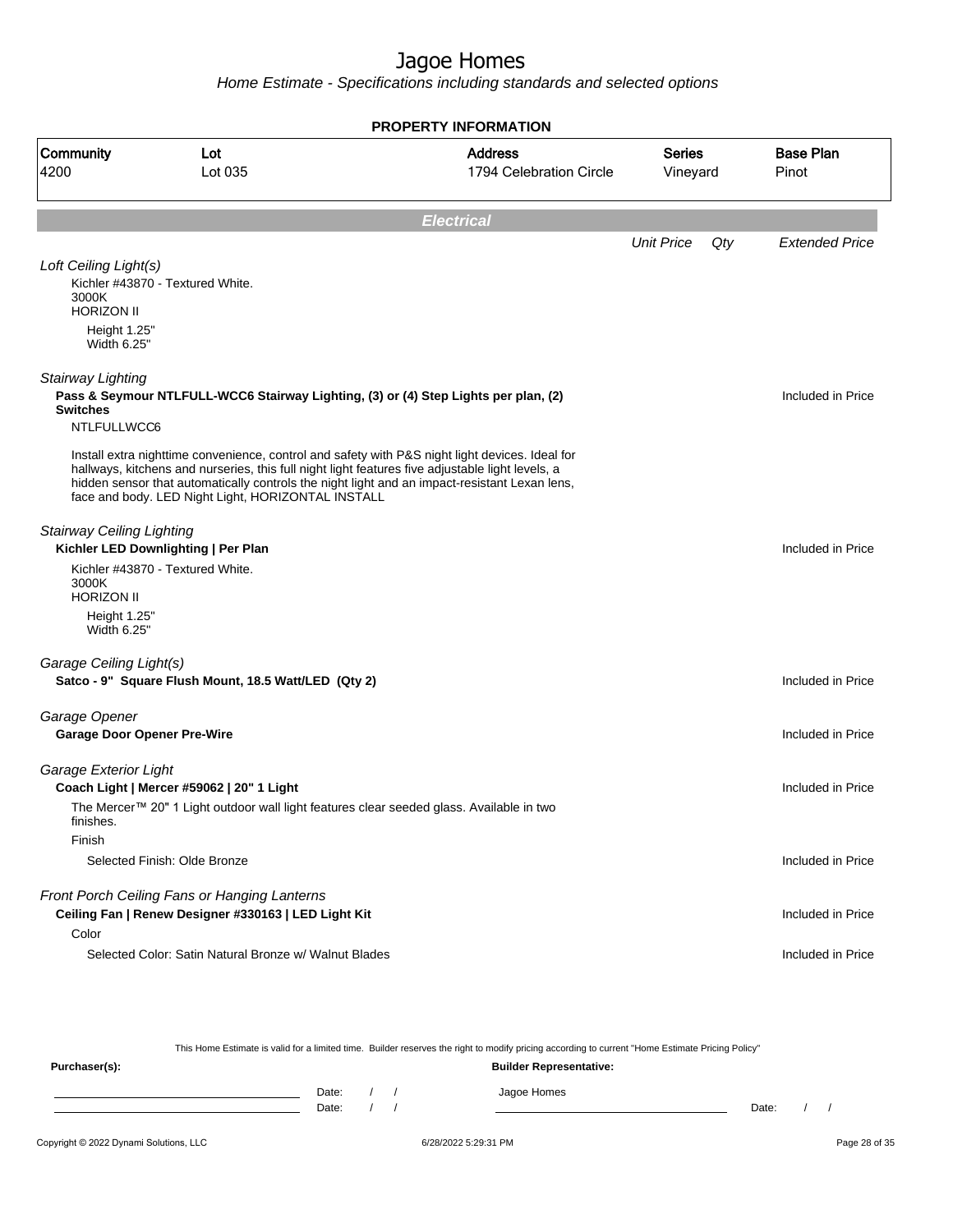Home Estimate - Specifications including standards and selected options

|                                                                             | <b>PROPERTY INFORMATION</b>                                                                                                                                   |                                           |                           |                |                           |
|-----------------------------------------------------------------------------|---------------------------------------------------------------------------------------------------------------------------------------------------------------|-------------------------------------------|---------------------------|----------------|---------------------------|
| Community<br>4200                                                           | Lot<br>Lot 035                                                                                                                                                | <b>Address</b><br>1794 Celebration Circle | <b>Series</b><br>Vineyard |                | <b>Base Plan</b><br>Pinot |
|                                                                             | <b>Electrical</b>                                                                                                                                             |                                           |                           |                |                           |
|                                                                             |                                                                                                                                                               |                                           | <b>Unit Price</b>         | Qty            | <b>Extended Price</b>     |
| Color                                                                       | Upper Level Deck   Ceiling Light or Fan<br>Ceiling Fan   Renew Designer #330163   LED Light Kit                                                               |                                           |                           |                | Included in Price         |
|                                                                             | Selected Color: Satin Natural Bronze w/ Walnut Blades                                                                                                         |                                           |                           |                | Included in Price         |
| Covered Patio Ceiling Light(s)                                              | Kichler LED Downlighting   Per Plan                                                                                                                           |                                           |                           |                | Included in Price         |
| 3000K<br><b>HORIZON II</b>                                                  | Kichler #43870 - Textured White.                                                                                                                              |                                           |                           |                |                           |
| Height 1.25"<br>Width 6.25"                                                 |                                                                                                                                                               |                                           |                           |                |                           |
| <b>Attic Light</b><br><b>Attic Lights Keyless</b>                           |                                                                                                                                                               |                                           |                           |                | Included in Price         |
| <b>Front Door Doorbell Button</b><br><b>Doorbell Button at Front Door</b>   |                                                                                                                                                               |                                           |                           |                | Included in Price         |
| <b>Front Door Door Chime</b><br>Door Chime                                  |                                                                                                                                                               |                                           |                           |                | Included in Price         |
|                                                                             | <b>Entire Home - Electrical Outlets and Switches</b><br>Electrical Outlets & Switches per Plan & Code                                                         |                                           |                           |                | Included in Price         |
| Color<br>Selected Color: White                                              |                                                                                                                                                               |                                           |                           |                | Included in Price         |
| Fan                                                                         | Entire Home - Braced and Wired for Future Ceiling Fan with Switch<br>Light Outlet with 2 Switches, Capped with Plate Cover, Braced & Wired for Future Ceiling |                                           | \$240.00                  | $\overline{2}$ | \$480.00                  |
|                                                                             | <b>Comments: Bedroom 2 and 3</b>                                                                                                                              |                                           |                           |                |                           |
| <b>Entire Home Electrical Service</b><br><b>Electrical Service 200 AMP</b>  |                                                                                                                                                               |                                           |                           |                | Included in Price         |
|                                                                             | Includes 200 AMP electric service upgrade for the entire house.                                                                                               |                                           |                           |                |                           |
| <b>Exterior Electrical Service</b><br><b>Electrical Service Underground</b> |                                                                                                                                                               |                                           |                           |                | Included in Price         |
| <b>Smoke Detectors</b><br>Smoke Detectors, per plan                         |                                                                                                                                                               |                                           |                           |                | Included in Price         |
|                                                                             |                                                                                                                                                               |                                           |                           |                |                           |

This Home Estimate is valid for a limited time. Builder reserves the right to modify pricing according to current "Home Estimate Pricing Policy"

| Purchaser(s): |                |  | <b>Builder Representative:</b> |       |  |
|---------------|----------------|--|--------------------------------|-------|--|
|               | Date:<br>Date: |  | Jagoe Homes                    | Date: |  |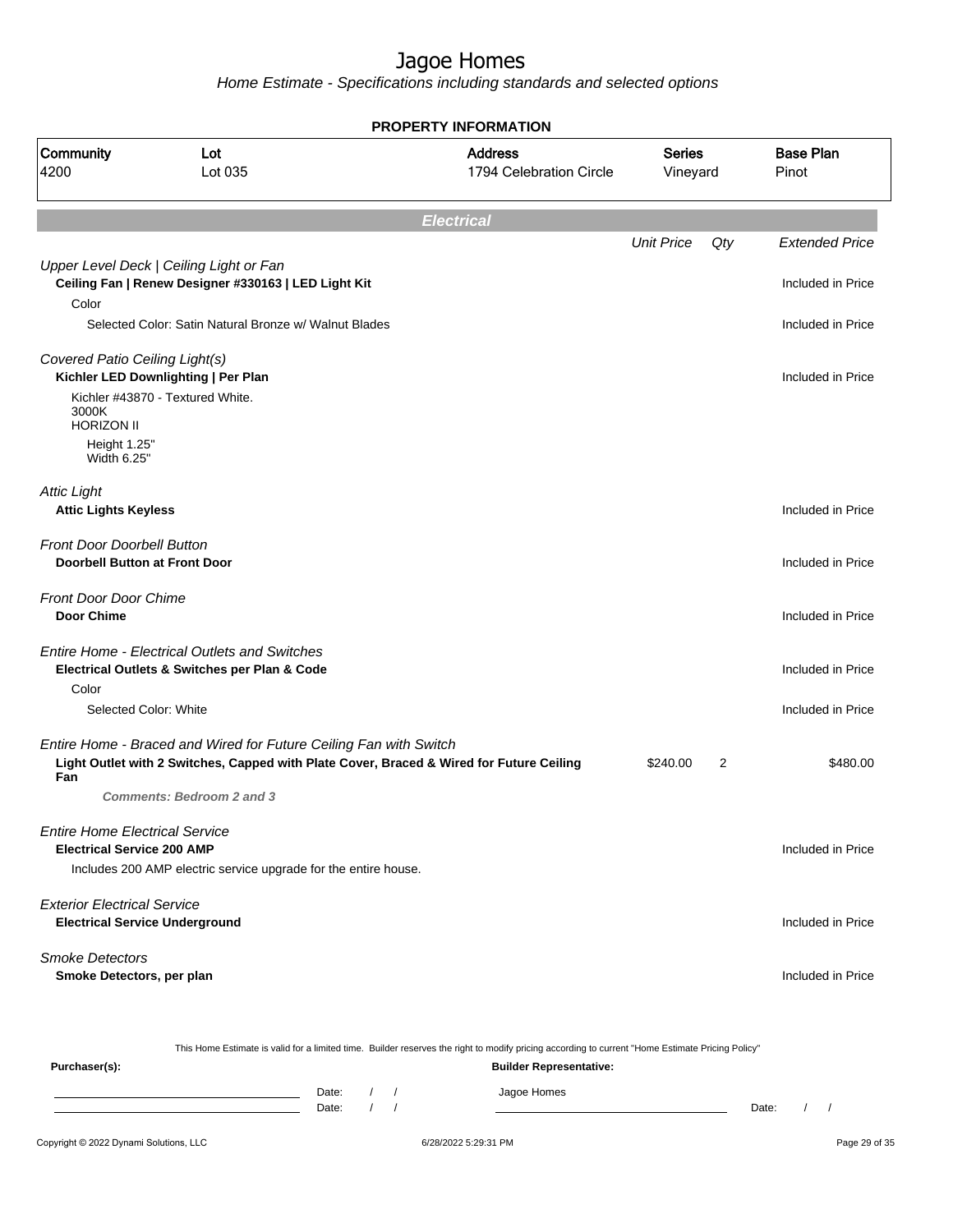|                                                        |                                                                                                                                                                                                                                                                                                                                                                                                                                  | <b>PROPERTY INFORMATION</b>                                                                                                                                                        |                           |       |                           |
|--------------------------------------------------------|----------------------------------------------------------------------------------------------------------------------------------------------------------------------------------------------------------------------------------------------------------------------------------------------------------------------------------------------------------------------------------------------------------------------------------|------------------------------------------------------------------------------------------------------------------------------------------------------------------------------------|---------------------------|-------|---------------------------|
| Community<br>4200                                      | Lot<br>Lot 035                                                                                                                                                                                                                                                                                                                                                                                                                   | <b>Address</b><br>1794 Celebration Circle                                                                                                                                          | <b>Series</b><br>Vineyard |       | <b>Base Plan</b><br>Pinot |
|                                                        |                                                                                                                                                                                                                                                                                                                                                                                                                                  | <b>Electrical</b>                                                                                                                                                                  |                           |       |                           |
|                                                        |                                                                                                                                                                                                                                                                                                                                                                                                                                  |                                                                                                                                                                                    | <b>Unit Price</b>         | Qty   | <b>Extended Price</b>     |
| Carbon Monoxide Detectors                              | Carbon Monoxide Detectors, per plan                                                                                                                                                                                                                                                                                                                                                                                              |                                                                                                                                                                                    |                           |       | Included in Price         |
|                                                        |                                                                                                                                                                                                                                                                                                                                                                                                                                  | <b>Structured Wiring   Smart Home</b>                                                                                                                                              |                           |       |                           |
|                                                        |                                                                                                                                                                                                                                                                                                                                                                                                                                  |                                                                                                                                                                                    | <b>Unit Price</b>         | Qty   | <b>Extended Price</b>     |
| Home Run   Included<br><b>Location Per Plan</b>        |                                                                                                                                                                                                                                                                                                                                                                                                                                  |                                                                                                                                                                                    |                           |       | Included in Price         |
| Included:<br>- Dedicated 100V Outlet<br>WIFI coverage. | - Central Wiring Panel w/ Hinged Door (Qty 1)<br>- 1" Conduit with Pull String to Exterior Service (Qty 1)<br>- Coax from Panel to Exterior Service (Qty 1)<br>- Shielded Cat6 w/ Male Termination   Panel to Owners   Labeled at Panel (Qty 1)<br>- Shielded Cat6 w/ Male Termination   Panel to Family Room   Labeled at Panel (Qty 1)<br>Central Wiring Panel Locations determined based on overall home layout and efficient |                                                                                                                                                                                    |                           |       |                           |
| Owners Suite   Included<br><b>Location Per Plan</b>    |                                                                                                                                                                                                                                                                                                                                                                                                                                  |                                                                                                                                                                                    |                           |       | Included in Price         |
| Included:                                              | *Coax to Exterior Service (Qty 1)*<br>*Shielded Cat6 w/ Female Termination   Owners to Panel   Labeled at Panel (Qty 1)*                                                                                                                                                                                                                                                                                                         |                                                                                                                                                                                    |                           |       |                           |
| Great Room   Included<br><b>Location Per Plan</b>      |                                                                                                                                                                                                                                                                                                                                                                                                                                  |                                                                                                                                                                                    |                           |       | Included in Price         |
| Included:                                              | - Coax to Exterior Service (Qty 1)<br>- Shielded Cat6 w/ Female Termination   Great Room to Panel   Labeled at Panel (Qty 1)                                                                                                                                                                                                                                                                                                     |                                                                                                                                                                                    |                           |       |                           |
|                                                        |                                                                                                                                                                                                                                                                                                                                                                                                                                  | <b>HVAC</b>                                                                                                                                                                        |                           |       |                           |
|                                                        |                                                                                                                                                                                                                                                                                                                                                                                                                                  |                                                                                                                                                                                    | <b>Unit Price</b>         | Qty   | <b>Extended Price</b>     |
| Entire Home Air Conditioner                            |                                                                                                                                                                                                                                                                                                                                                                                                                                  |                                                                                                                                                                                    |                           |       |                           |
| 14 Seer Air Conditioning System                        | Up to 14 Seer Air Conditioning System                                                                                                                                                                                                                                                                                                                                                                                            |                                                                                                                                                                                    |                           |       | Included in Price         |
|                                                        |                                                                                                                                                                                                                                                                                                                                                                                                                                  |                                                                                                                                                                                    |                           |       |                           |
| <b>Entire Home Furnace</b>                             |                                                                                                                                                                                                                                                                                                                                                                                                                                  |                                                                                                                                                                                    |                           |       |                           |
|                                                        | 92% Plus High Efficiency Gas Home Furnace                                                                                                                                                                                                                                                                                                                                                                                        |                                                                                                                                                                                    |                           |       | Included in Price         |
|                                                        | Includes 92% plus high efficiency gas home furnace<br>Builder makes no guarantee with respect to heating and cooling cost                                                                                                                                                                                                                                                                                                        |                                                                                                                                                                                    |                           |       |                           |
| <b>Entire Home Furnace Filter</b>                      | Aprilaire Model 2000 Series Air Filter                                                                                                                                                                                                                                                                                                                                                                                           |                                                                                                                                                                                    |                           |       | Included in Price         |
| Purchaser(s):                                          |                                                                                                                                                                                                                                                                                                                                                                                                                                  | This Home Estimate is valid for a limited time. Builder reserves the right to modify pricing according to current "Home Estimate Pricing Policy"<br><b>Builder Representative:</b> |                           |       |                           |
|                                                        | Date:<br><u> 1989 - Johann Barn, amerikansk politiker (</u><br>Date:                                                                                                                                                                                                                                                                                                                                                             | Jagoe Homes<br>$\left  \right $<br>$\prime$<br>$\sqrt{ }$                                                                                                                          |                           | Date: |                           |
| Copyright © 2022 Dynami Solutions, LLC                 |                                                                                                                                                                                                                                                                                                                                                                                                                                  | 6/28/2022 5:29:31 PM                                                                                                                                                               |                           |       | Page 30 of 35             |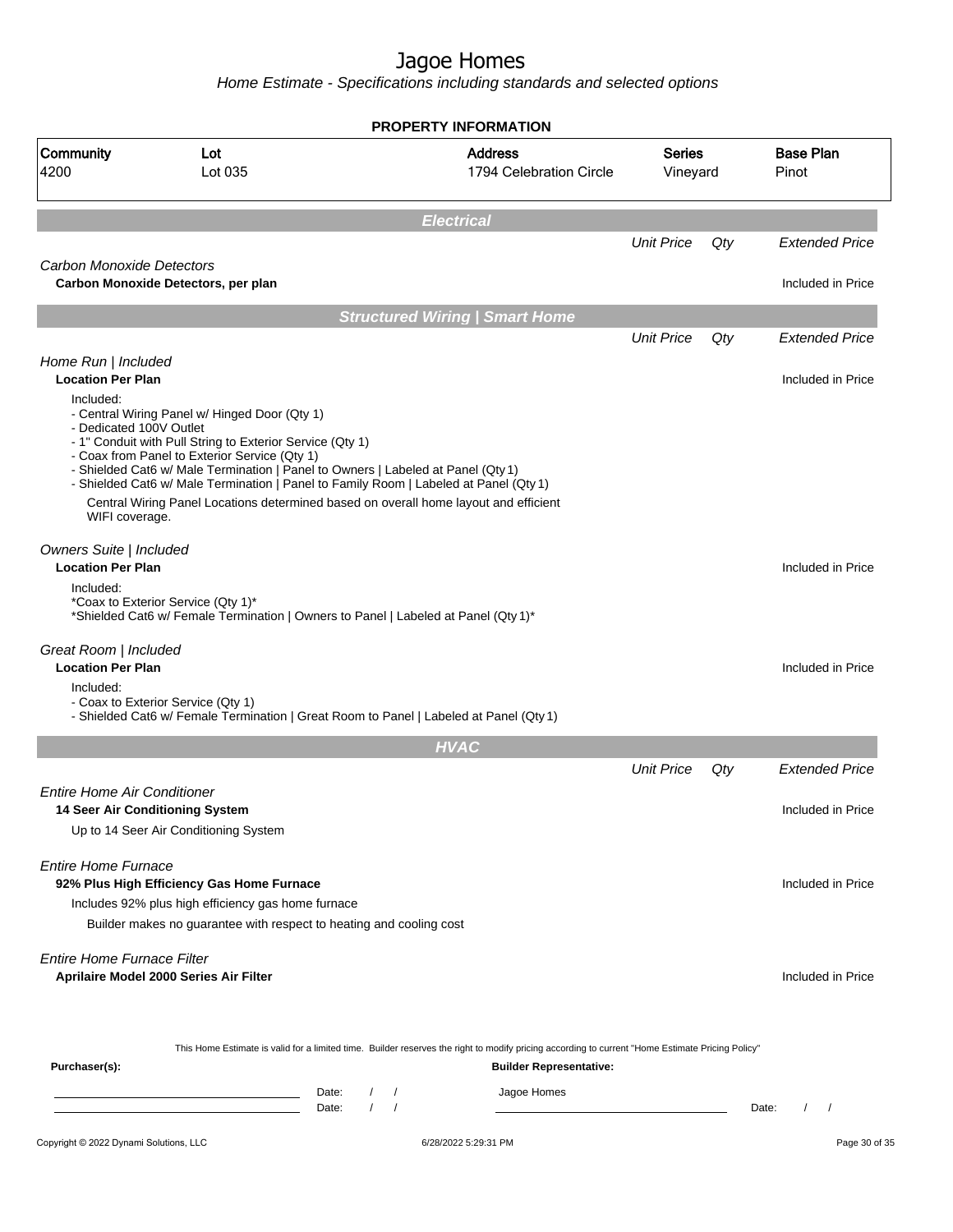Home Estimate - Specifications including standards and selected options

| <b>PROPERTY INFORMATION</b>                                                  |                                                                                               |                                           |                           |     |                           |  |  |
|------------------------------------------------------------------------------|-----------------------------------------------------------------------------------------------|-------------------------------------------|---------------------------|-----|---------------------------|--|--|
| Community<br>4200                                                            | Lot<br>Lot 035                                                                                | <b>Address</b><br>1794 Celebration Circle | <b>Series</b><br>Vineyard |     | <b>Base Plan</b><br>Pinot |  |  |
|                                                                              |                                                                                               | <b>HVAC</b>                               |                           |     |                           |  |  |
|                                                                              |                                                                                               |                                           | <b>Unit Price</b>         | Qty | <b>Extended Price</b>     |  |  |
| <b>Entire Home Thermostat</b><br><b>Programmable Thermostat</b>              |                                                                                               |                                           |                           |     | Included in Price         |  |  |
| <b>Indoor Air Quality</b>                                                    | Honeywell Fresh Air Ventilation System                                                        |                                           |                           |     | Included in Price         |  |  |
| <b>Entire Home Duct System</b><br><b>Flexible Duct</b>                       |                                                                                               |                                           |                           |     | Included in Price         |  |  |
| Entire Home Return Air<br><b>Multiple Return Air Vents</b>                   | One Return per Bedroom & One Central Return                                                   |                                           |                           |     | Included in Price         |  |  |
| Laundry Dryer Vent<br><b>Dryer Vent Vented to Outside</b>                    |                                                                                               |                                           |                           |     | Included in Price         |  |  |
|                                                                              |                                                                                               | <b>Floor Coverings</b>                    |                           |     |                           |  |  |
|                                                                              |                                                                                               |                                           | <b>Unit Price</b>         | Qty | <b>Extended Price</b>     |  |  |
| <b>Entire Home Carpet Selection</b><br><b>Mohawk Carpet   Authentic Look</b> |                                                                                               |                                           |                           |     | Included in Price         |  |  |
| Color                                                                        |                                                                                               |                                           |                           |     |                           |  |  |
|                                                                              | Selected Color: Classic Silver   919                                                          |                                           |                           |     | Included in Price         |  |  |
| <b>Entire Home Carpet Pad</b><br>8# Moisture Barrier Carpet Pad              |                                                                                               |                                           |                           |     | Included in Price         |  |  |
| Main Level   Flooring   Per Plan                                             | Revwood Select   Boardwalk Collective                                                         |                                           |                           |     | Included in Price         |  |  |
| built to withstand real life.                                                | The ultimate solution, giving you all the beauty of gorgeous wood in water-resistant flooring |                                           |                           |     |                           |  |  |
| See Specific Plan for Details.                                               | Where Applicable: Main Level Flooring does not include Bedrooms, Full Baths, or Laundry.      |                                           |                           |     |                           |  |  |
| Color                                                                        |                                                                                               |                                           |                           |     |                           |  |  |
| Selected Color: Graphite<br><b>Installation Direction</b>                    |                                                                                               |                                           |                           |     | Included in Price         |  |  |
|                                                                              | Selected Installation Direction: Front to Back                                                |                                           |                           |     | Included in Price         |  |  |

This Home Estimate is valid for a limited time. Builder reserves the right to modify pricing according to current "Home Estimate Pricing Policy" **Purchaser(s): Builder Representative:** Date: / / Jagoe Homes<br>Date: / / Jagoe Homes Date: / / **Date: / / 2006** Date: / / / Date: / / /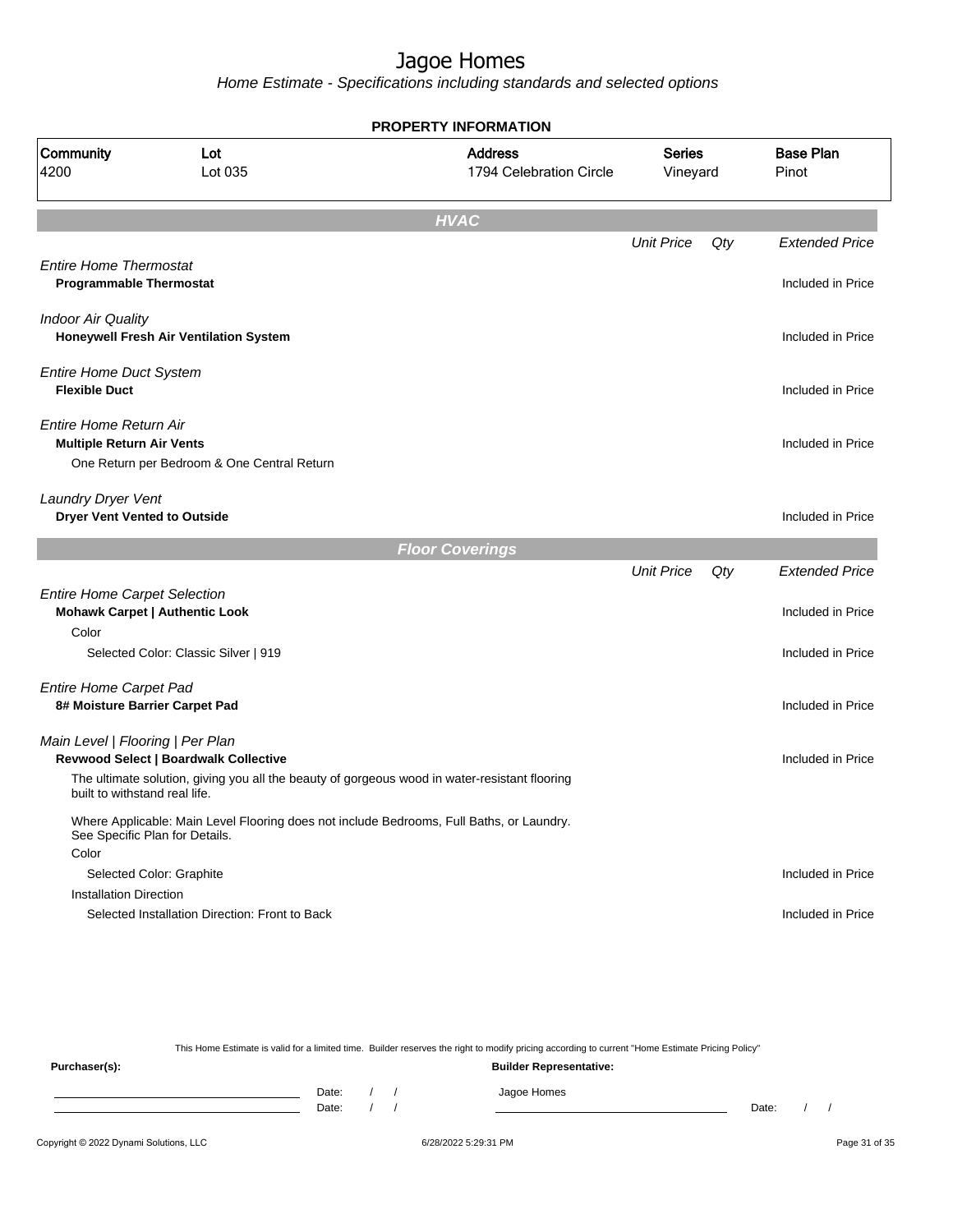Home Estimate - Specifications including standards and selected options

**PROPERTY INFORMATION**

| Community<br>4200                         | Lot<br>Lot 035                                   | <b>Address</b><br>1794 Celebration Circle | <b>Series</b><br>Vineyard | <b>Base Plan</b><br>Pinot |
|-------------------------------------------|--------------------------------------------------|-------------------------------------------|---------------------------|---------------------------|
|                                           |                                                  | <b>Floor Coverings</b>                    |                           |                           |
|                                           |                                                  |                                           | <b>Unit Price</b><br>Qty  | <b>Extended Price</b>     |
| Ceramic   12x24   Per Plan                | Owners Bath   Tub Surround   Freestanding        |                                           |                           | \$1,090.00                |
| Ceramic Color                             |                                                  |                                           |                           |                           |
|                                           | Selected Ceramic Color: CT76 Calacatta Empire    |                                           |                           | Included in Price         |
| Ceramic Direction                         |                                                  |                                           |                           |                           |
|                                           | Selected Ceramic Direction: Horizontal           |                                           |                           | Included in Price         |
| Ceramic Install Pattern                   |                                                  |                                           |                           |                           |
|                                           | Selected Ceramic Install Pattern: Straight Stack |                                           |                           | Included in Price         |
| <b>Grout Color</b>                        |                                                  |                                           |                           |                           |
|                                           | Selected Grout Color: 02 Pewter                  |                                           |                           | Included in Price         |
| Trim                                      |                                                  |                                           |                           |                           |
|                                           | Selected Trim: Jolly   Polished Chrome           |                                           |                           | Included in Price         |
| Owners Bath   Flooring<br>Ceramic   12x24 |                                                  |                                           |                           | Included in Price         |
| Ceramic Color                             |                                                  |                                           |                           |                           |
|                                           | Selected Ceramic Color: CT76 Calacatta Empire    |                                           |                           | Included in Price         |
| Ceramic Install Pattern                   |                                                  |                                           |                           |                           |
|                                           | Selected Ceramic Install Pattern: Third Offset   |                                           |                           | Included in Price         |
| <b>Grout Color</b>                        |                                                  |                                           |                           |                           |
|                                           | Selected Grout Color: 02 Pewter                  |                                           |                           | Included in Price         |
| <b>Installation Direction</b>             |                                                  |                                           |                           |                           |
|                                           | Selected Installation Direction: Front to Back   |                                           |                           | Included in Price         |
| <b>Owners Suite   Flooring</b>            |                                                  |                                           |                           |                           |
|                                           | <b>Entire Home Carpet Selection</b>              |                                           |                           | Included in Price         |
| Bath 2   Flooring                         |                                                  |                                           |                           |                           |
| Ceramic   12x24                           |                                                  |                                           |                           | Included in Price         |
| Ceramic Color                             |                                                  |                                           |                           |                           |
|                                           | Selected Ceramic Color: CT76 Calacatta Empire    |                                           |                           | Included in Price         |
| <b>Ceramic Install Pattern</b>            |                                                  |                                           |                           |                           |
|                                           | Selected Ceramic Install Pattern: Third Offset   |                                           |                           | Included in Price         |
| <b>Grout Color</b>                        |                                                  |                                           |                           |                           |
|                                           | Selected Grout Color: 02 Pewter                  |                                           |                           | Included in Price         |
| <b>Installation Direction</b>             |                                                  |                                           |                           |                           |
|                                           | Selected Installation Direction: Side to Side    |                                           |                           | Included in Price         |

This Home Estimate is valid for a limited time. Builder reserves the right to modify pricing according to current "Home Estimate Pricing Policy" **Purchaser(s): Builder Representative:** Date: / / Jagoe Homes<br>Date: / / Jagoe Homes Date: / / Date: / /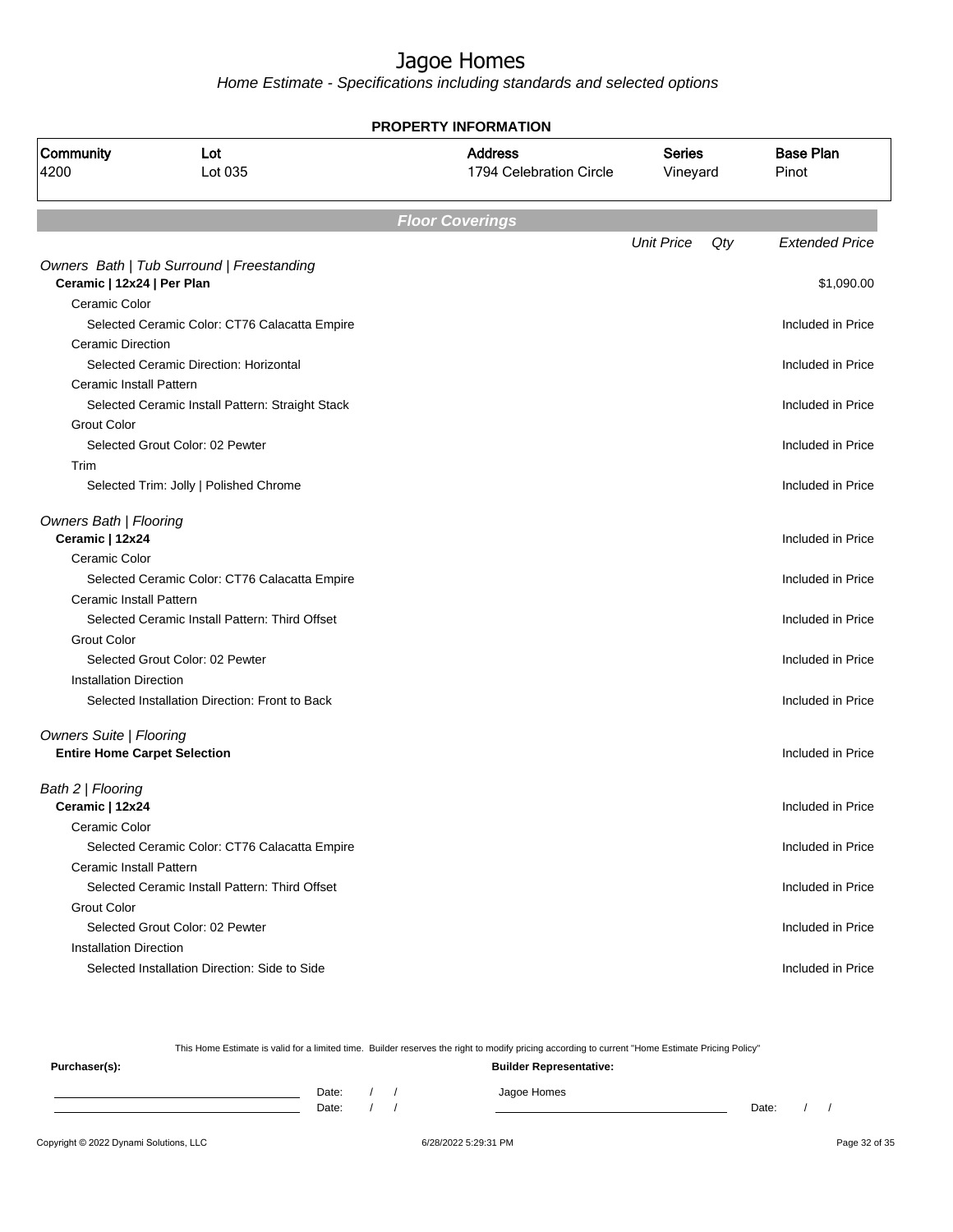Home Estimate - Specifications including standards and selected options

| <b>PROPERTY INFORMATION</b>                |                                                         |                                           |                           |     |                           |  |  |  |  |
|--------------------------------------------|---------------------------------------------------------|-------------------------------------------|---------------------------|-----|---------------------------|--|--|--|--|
| Community<br>4200                          | Lot<br>Lot 035                                          | <b>Address</b><br>1794 Celebration Circle | <b>Series</b><br>Vineyard |     | <b>Base Plan</b><br>Pinot |  |  |  |  |
|                                            |                                                         | <b>Floor Coverings</b>                    |                           |     |                           |  |  |  |  |
|                                            |                                                         |                                           | <b>Unit Price</b>         | Qty | <b>Extended Price</b>     |  |  |  |  |
| <b>Laundry Flooring</b><br>Ceramic   12x24 |                                                         |                                           |                           |     | Included in Price         |  |  |  |  |
| Ceramic Color                              |                                                         |                                           |                           |     |                           |  |  |  |  |
|                                            | Selected Ceramic Color: CT76 Calacatta Empire           |                                           |                           |     | Included in Price         |  |  |  |  |
| Ceramic Install Pattern                    |                                                         |                                           |                           |     |                           |  |  |  |  |
|                                            | Selected Ceramic Install Pattern: Third Offset          |                                           |                           |     | Included in Price         |  |  |  |  |
| <b>Grout Color</b>                         |                                                         |                                           |                           |     |                           |  |  |  |  |
|                                            | Selected Grout Color: 02 Pewter                         |                                           |                           |     | Included in Price         |  |  |  |  |
| <b>Installation Direction</b>              |                                                         |                                           |                           |     |                           |  |  |  |  |
|                                            | Selected Installation Direction: Front to Back          |                                           |                           |     | Included in Price         |  |  |  |  |
|                                            |                                                         | <b>Shelving</b>                           |                           |     |                           |  |  |  |  |
|                                            |                                                         |                                           | <b>Unit Price</b>         | Qty | <b>Extended Price</b>     |  |  |  |  |
| <b>Owner's Closet Shelf &amp; Rod</b>      |                                                         |                                           |                           |     |                           |  |  |  |  |
|                                            | <b>Closet Shelf MDF Board (Per Plan)</b>                |                                           |                           |     | Included in Price         |  |  |  |  |
| Long Garment Hanging                       |                                                         |                                           |                           |     |                           |  |  |  |  |
|                                            | Selected Long Garment Hanging: None                     |                                           |                           |     | Included in Price         |  |  |  |  |
| <b>Standard Hanging</b>                    |                                                         |                                           |                           |     |                           |  |  |  |  |
|                                            | Selected Standard Hanging: Standard Hanging (42" & 84") |                                           |                           |     | Included in Price         |  |  |  |  |
| Bedroom 2 Closet Shelf & Rod               |                                                         |                                           |                           |     |                           |  |  |  |  |
|                                            | <b>Closet Shelf MDF Board (Per Plan)</b>                |                                           |                           |     | Included in Price         |  |  |  |  |
| Long Garment Hanging                       |                                                         |                                           |                           |     |                           |  |  |  |  |
|                                            | Selected Long Garment Hanging: None                     |                                           |                           |     | Included in Price         |  |  |  |  |
| <b>Standard Hanging</b>                    |                                                         |                                           |                           |     |                           |  |  |  |  |
|                                            | Selected Standard Hanging: Standard Hanging (42" & 84") |                                           |                           |     | Included in Price         |  |  |  |  |
| Bedroom 3 Closet Shelf & Rod               |                                                         |                                           |                           |     |                           |  |  |  |  |
|                                            | <b>Closet Shelf MDF Board (Per Plan)</b>                |                                           |                           |     | Included in Price         |  |  |  |  |
| Long Garment Hanging                       |                                                         |                                           |                           |     |                           |  |  |  |  |
|                                            | Selected Long Garment Hanging: None                     |                                           |                           |     | Included in Price         |  |  |  |  |
| Standard Hanging                           |                                                         |                                           |                           |     |                           |  |  |  |  |
|                                            | Selected Standard Hanging: Standard Hanging (42" & 84") |                                           |                           |     | Included in Price         |  |  |  |  |
| <b>Entire Home Storage Shelf</b>           |                                                         |                                           |                           |     |                           |  |  |  |  |
|                                            | <b>Storage Shelf MDF Board (Per Plan)</b>               |                                           |                           |     | Included in Price         |  |  |  |  |

This Home Estimate is valid for a limited time. Builder reserves the right to modify pricing according to current "Home Estimate Pricing Policy"

**Purchaser(s): Builder Representative:** Date: / / Jagoe Homes<br>Date: / / Jagoe Homes Date: / / **Date: / / 2006** Date: / / / Date: / / /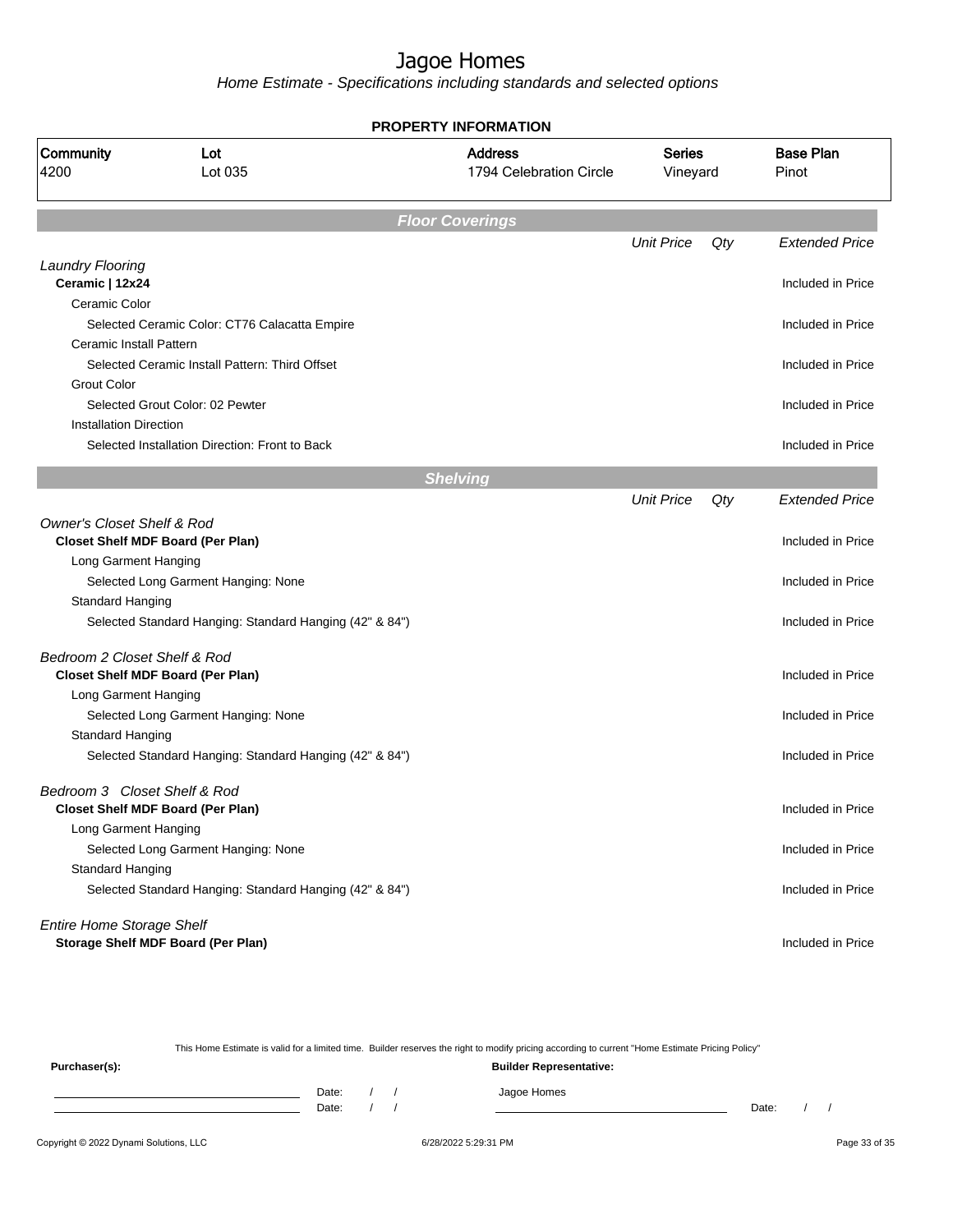| Community<br>4200                                                | Lot<br>Lot 035                                                                                        |                                   | <b>Address</b><br>1794 Celebration Circle                                                                                                        | <b>Series</b><br>Vineyard |     | <b>Base Plan</b><br>Pinot       |
|------------------------------------------------------------------|-------------------------------------------------------------------------------------------------------|-----------------------------------|--------------------------------------------------------------------------------------------------------------------------------------------------|---------------------------|-----|---------------------------------|
|                                                                  |                                                                                                       |                                   | <b>Foundations</b>                                                                                                                               |                           |     |                                 |
|                                                                  |                                                                                                       |                                   |                                                                                                                                                  | <b>Unit Price</b>         | Qty | <b>Extended Price</b>           |
| <b>Entire Home Footing Size</b><br>19" Wide x 8" Deep, 3000 psi, |                                                                                                       |                                   |                                                                                                                                                  |                           |     | Included in Price               |
|                                                                  |                                                                                                       |                                   | <b>Framing</b>                                                                                                                                   |                           |     |                                 |
|                                                                  |                                                                                                       |                                   |                                                                                                                                                  | <b>Unit Price</b>         | Qty | <b>Extended Price</b>           |
| Entire Home 2 x 4 Wall Studs                                     | Studs 2 x 4 @ 16" oc, SPF Grade                                                                       |                                   |                                                                                                                                                  |                           |     | Included in Price               |
| Entire Home 2 x 6 Wall Studs                                     | Studs 2 x 6 @ 24" oc, SPF Grade (Per Plan)                                                            |                                   |                                                                                                                                                  |                           |     | Included in Price               |
|                                                                  | <b>Entire Home Exterior Wall Sheathing</b><br>Exterior Wall Sheathing (7/16" OSB &/or 1/2" Styrofoam) |                                   |                                                                                                                                                  |                           |     | Included in Price               |
|                                                                  | Entire Home Exterior Wall House Wrap<br><b>Exterior Wall Covering House Wrap</b>                      |                                   |                                                                                                                                                  |                           |     | Included in Price               |
| <b>Entire Home Foundation Plates</b>                             | Foundation Plates treated yellow pine                                                                 |                                   |                                                                                                                                                  |                           |     | Included in Price               |
|                                                                  | Entire Home - Sub Floor (Where Applicable)<br>Sub Floor 3/4" OSB T&G, glued & screwed or nailed       |                                   |                                                                                                                                                  |                           |     | Included in Price               |
| Main Level Ceiling Heights<br>Interior Flat Ceiling Height 9'0"  |                                                                                                       |                                   |                                                                                                                                                  |                           |     | Included in Price               |
|                                                                  | Certain ceiling heights may vary.                                                                     |                                   |                                                                                                                                                  |                           |     |                                 |
| Per Plan Roof Trusses<br><b>Roof Trusses</b>                     |                                                                                                       |                                   |                                                                                                                                                  |                           |     | Included in Price               |
| <b>Roof Sheathing</b><br>Roof Sheathing 7/16" OSB                |                                                                                                       |                                   |                                                                                                                                                  |                           |     | Included in Price               |
| 2nd Level Ceiling Heights<br>Interior Flat Ceiling Height 8'0"   | Certain ceiling heights may vary.                                                                     |                                   |                                                                                                                                                  |                           |     | Included in Price               |
|                                                                  |                                                                                                       |                                   | <b>Landscaping &amp; Yard</b>                                                                                                                    |                           |     |                                 |
|                                                                  |                                                                                                       |                                   |                                                                                                                                                  | <b>Unit Price</b>         | Qty | <b>Extended Price</b>           |
| <b>Bury Downspouts</b>                                           | Tile Front and Back Downspouts Underground                                                            |                                   |                                                                                                                                                  |                           |     | Included in Price               |
|                                                                  |                                                                                                       |                                   | This Home Estimate is valid for a limited time. Builder reserves the right to modify pricing according to current "Home Estimate Pricing Policy" |                           |     |                                 |
| Purchaser(s):                                                    |                                                                                                       | Date:<br>$\sqrt{2}$<br>$\sqrt{2}$ | <b>Builder Representative:</b><br>Jagoe Homes                                                                                                    |                           |     |                                 |
|                                                                  |                                                                                                       | $\sqrt{ }$<br>$\sqrt{2}$<br>Date: |                                                                                                                                                  |                           |     | Date:<br>$\prime$<br>$\sqrt{2}$ |